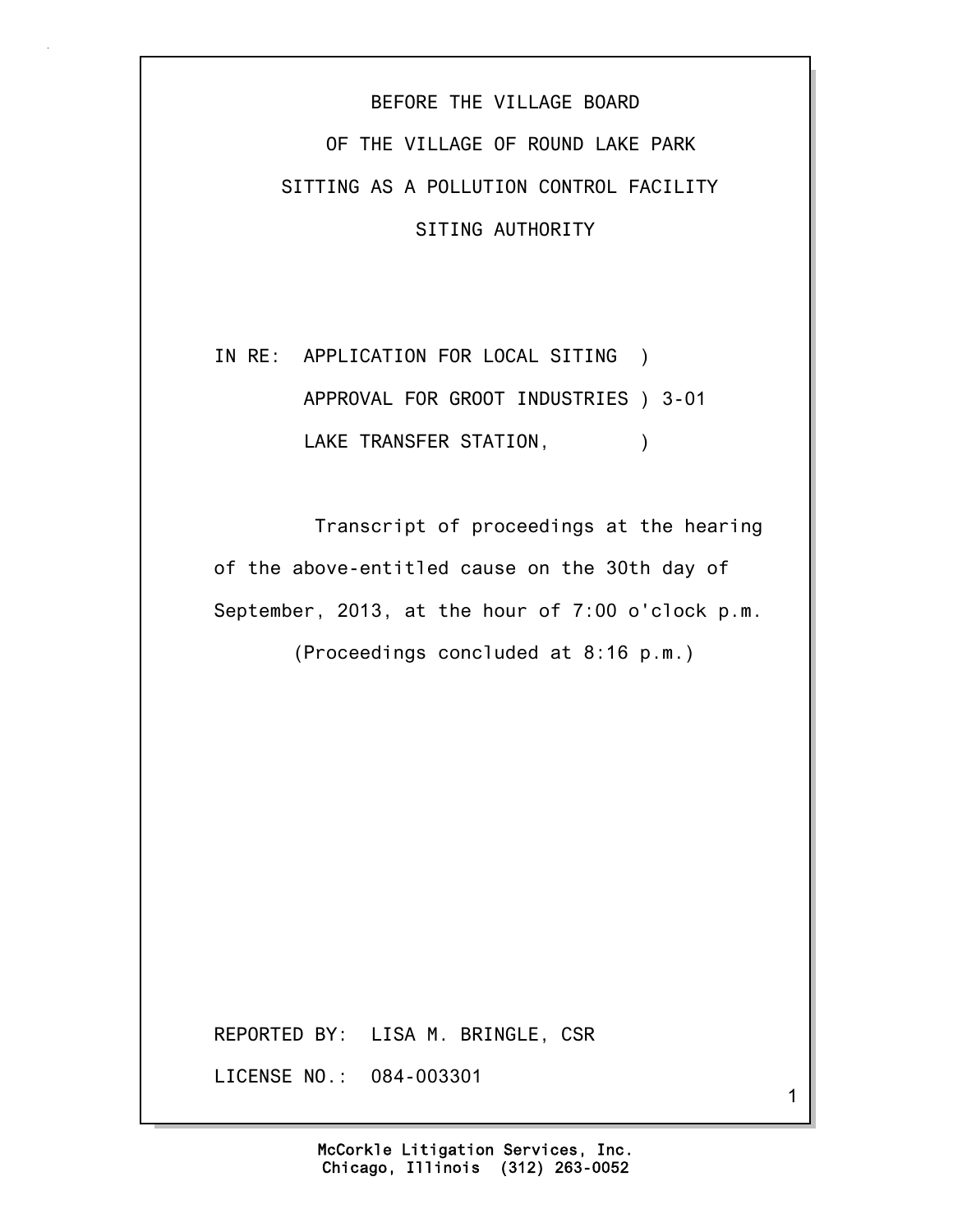| $\mathbf 1$    | APPEARANCES:                          |   |
|----------------|---------------------------------------|---|
| 2              | SCHIROTT, LUETKEHANS & GARNER, LLC,   |   |
|                | BY: MR. PHILLIP A. LUETKEHANS         |   |
| 3              | The Hearing Officer;                  |   |
| 4              | HINSHAW & CULBERTSON,                 |   |
|                | BY: MR. RICHARD PORTER                |   |
| 5              | On behalf of Groot Industries;        |   |
| 6              | THE LAW OFFICES OF RUDOLPH F. MAGNA,  |   |
|                | BY: MR. PETER S. KARLOVICS            |   |
| $\overline{7}$ | On behalf of Board of Trustees        |   |
|                | of the Village of Round Lake          |   |
| 8              | Park;                                 |   |
| 9              |                                       |   |
|                | THE SECHEN LAW GROUP, P.C.,           |   |
| 10             | BY: MR. GLENN C. SECHEN               |   |
|                | On behalf of Village of Round Lake    |   |
| 11             | Park;                                 |   |
| 12             | TRESSLER, LLP,                        |   |
|                | MR. STEPHEN T. GROSSMARK<br>BY:       |   |
| 13             | On behalf of the Village of           |   |
| 14             | Round Lake;                           |   |
|                | JEEP & BLAZER, LLC,                   |   |
| 15             | BY: MR. MICHAEL S. BLAZER             |   |
|                | On behalf of Timber Creek             |   |
| 16             | Homes, Inc.;                          |   |
| 17             | MR. LARRY M. CLARK                    |   |
|                | On behalf of the Solid Waste Agency   |   |
| 18             | of Lake County, Illinois.             |   |
| 19             | ALSO PRESENT:                         |   |
| 20             | MS. PAT WILLIAMS,                     |   |
|                | Village of Round Lake Park Trustee;   |   |
| 21             | MS. RAE ANNE McCARTY,                 |   |
|                | Village of Round Lake Park Trustee;   |   |
| 22             | and other Trustees previously listed. |   |
| 23             |                                       |   |
| 24             |                                       |   |
|                |                                       | 2 |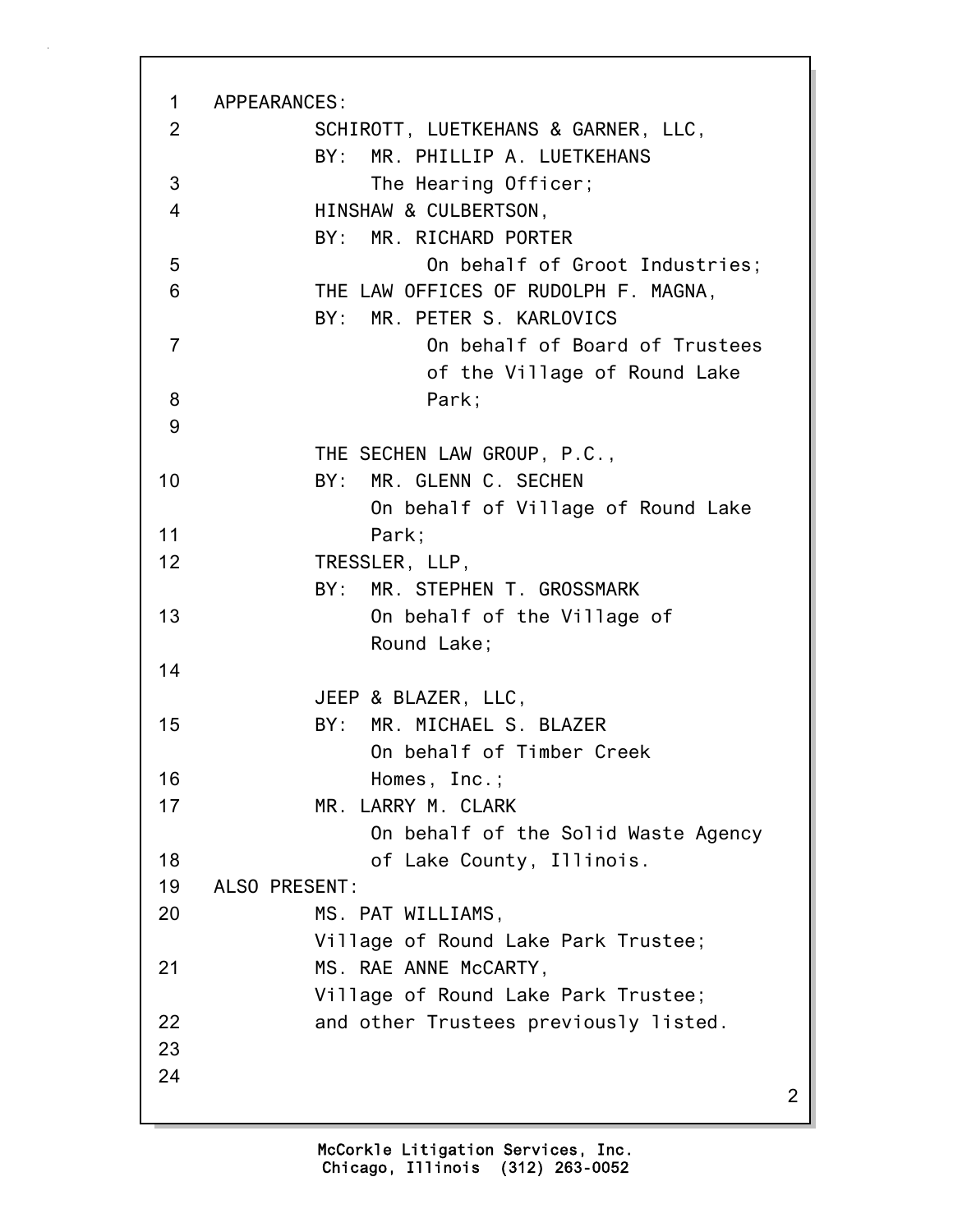3 1 I N D E X 2 3 PUBLIC COMMENTS PAGE 4 By Nancy Piscitello 4 5 By Michael Carbone 8 6 7 WITNESS DX CX RDX RCX 8 CHARLES M. McGINLEY 9 By Mr. Sechen 15 10 Exam by the Hearing Officer. . . . . Page 29 11 By Mr. Blazer 30 12 By Mr. Porter 32 13 14 Question of Brian Smith to Devin Moose ....Page 47 15 16 E X H I B I T S 17 18 NUMBER RECEIVED 19 TCH Exhibit 20 No. 3 42 21 No. 4 43 22 Nos. 41 and 42 43 23 Groot Exhibits 24 No. 10 44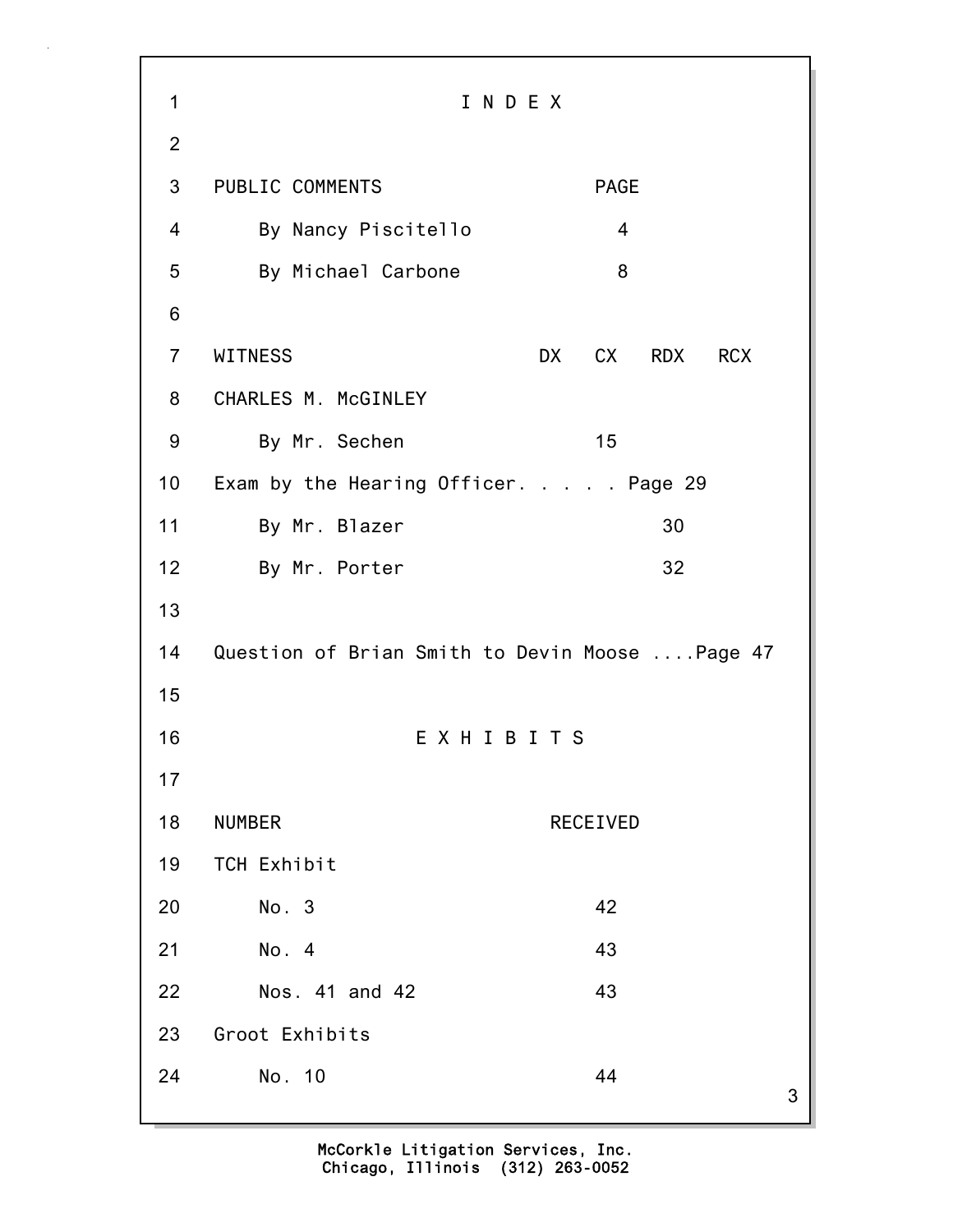4 1 THE HEARING OFFICER: I've got 7:00 o'clock, so 2 we are bringing the proceeding back to order. 3 First, we have scheduled public comment 4 for 7:00 o'clock. So is there anyone here for 5 public comment that wishes to make public comment 6 tonight? 7 Okay. The lady in the pink, if you'll 8 come over and -- I'm sorry. Come right here if you 9 wish. The mic right in front of me is working. 10 And you if you want to stand at the lectern or 11 whatever is easiest for you. 12 MS. PISCITELLO: Hi. I'm Nancy Piscitello. 13 THE HEARING OFFICER: Okay. Nancy, if you 14 could spell your last name, and why don't you 15 provide your address. 16 MS. PISCITELLO: It's P-i-s-c-i-t-e-l-l-o. 17 THE HEARING OFFICER: Okay. And your address? 18 MS. PISCITELLO: 512 West Wildspring in Round 19 Lake. 20 THE HEARING OFFICER: Okay. Please proceed. 21 MS. PISCITELLO: I just wanted to say that I 22 live like within a mile of where they want to put 23 this transfer station -- or half a mile, excuse me. 24 And I've been there 15 years. And I always plant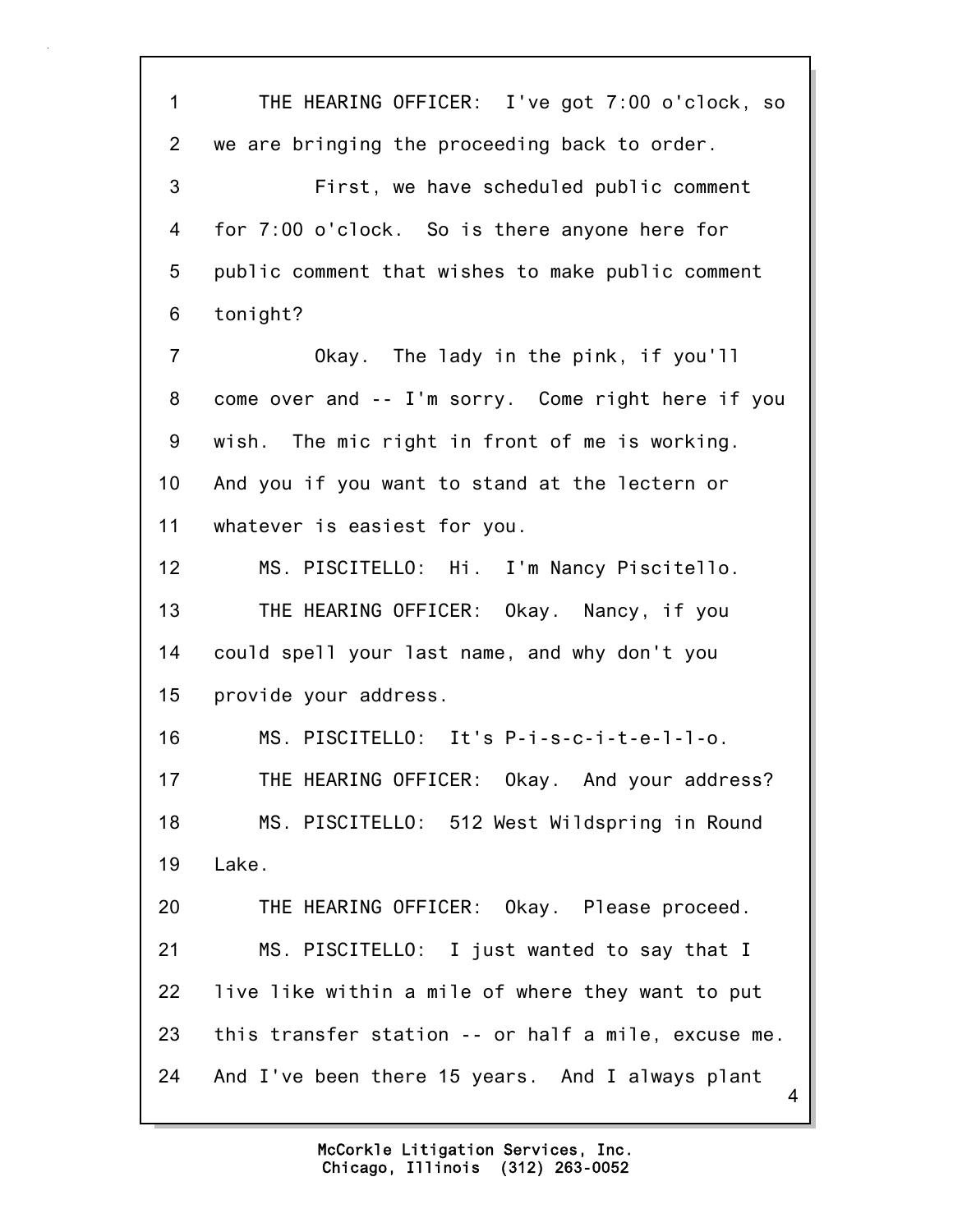| 1              | flowers around my front door and in my garden that  |
|----------------|-----------------------------------------------------|
| 2              | have scent to them, lavender and exotic lilies, and |
| 3              | the reason I do that is because I think that the    |
| 4              | fragrance is really nice, and I want people when    |
| 5              | they want to come to my house to be able to smell   |
| 6              | that and have a good feeling. And I feel really     |
| $\overline{7}$ | bad that the county and that Round Lake Park get to |
| 8              | make the decision that now my house is going to     |
| 9              | smell like garbage because we all know it does. It  |
| 10             | does at all of the other transfer stations. So I    |
| 11             | just wanted to state that. I'm not really happy,    |
| 12             | and if there was any way that I know how to get us  |
| 13             | out of this, we'd be out of it.                     |
| 14             | THE HEARING OFFICER: Thank you, and I'll call       |
| 15             | you Nancy because I'm not sure I can do your last   |
| 16             | name justice, but thank you for your time and thank |
|                | 17 you for coming.                                  |
| 18             | Mr. Smith, I know you do, and then we'll            |
| 19             | let the gentleman in the back. Mr. Smith first,     |
| 20             | though, if you would. I know you've been waiting.   |
| 21             | MR. SMITH: This is going to be hard for me.         |
| 22             | I'm not used to public speaking.                    |
| 23             | THE HEARING OFFICER: That's okay. Take your         |
| 24             | time. No one is great at it.<br>5                   |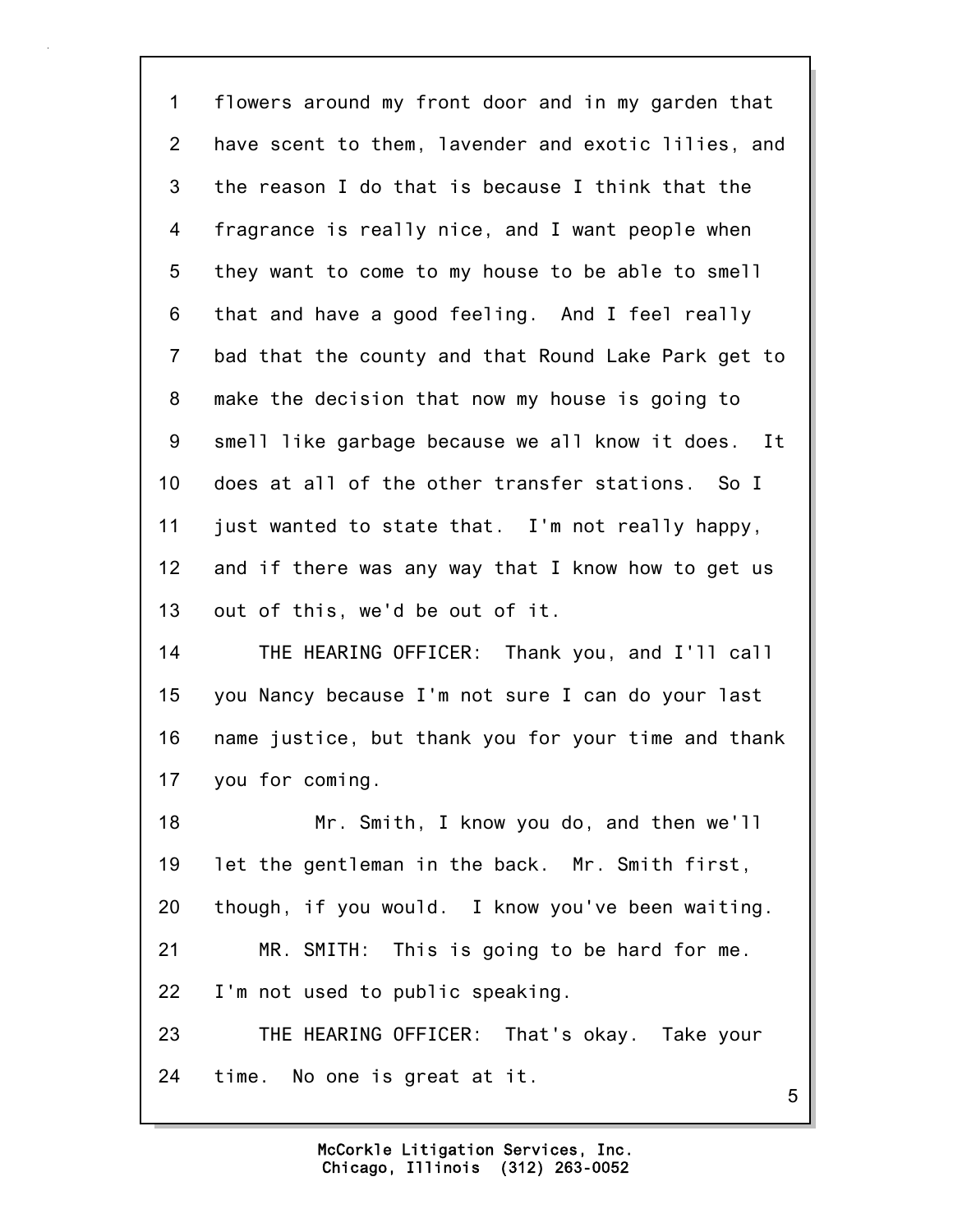6 1 MR. SMITH: That's fine. 2 MS. PISCITELLO: Why didn't you say that to me? 3 THE HEARING OFFICER: Because you didn't say 4 you were afraid of public speaking. 5 MS. PISCITELLO: You could tell. 6 MR. SMITH: My name is Brian Smith. I live at 7 204 New House Lane in Round Lake Park. I live 8 about 1300 feet away from the proposed Groot site, 9 and the one question I have, I have one question 10 concerning Criterion vii for the siting 11 application. And Criterion vii reads, "If the 12 facility will be treating, storing or disposing" -- 13 MR. PORTER: I'm sorry for interrupting, 14 Mr. Hearing Officer. We are willing and able to 15 allow Mr. Moose to answer Mr. Smith's questions. 16 One of the things you asked us earlier -- 17 THE HEARING OFFICER: Yes. Let me -- 18 Mr. Smith, is this one of the questions you want 19 answered, or is this part of a public statement you 20 wish to make? 21 MR. SMITH: Actually, this was a question. We 22 had talked about it previously and -- 23 THE HEARING OFFICER: Okay. When Mr. McGinley 24 is done -- I assume by your statement, Mr. Porter,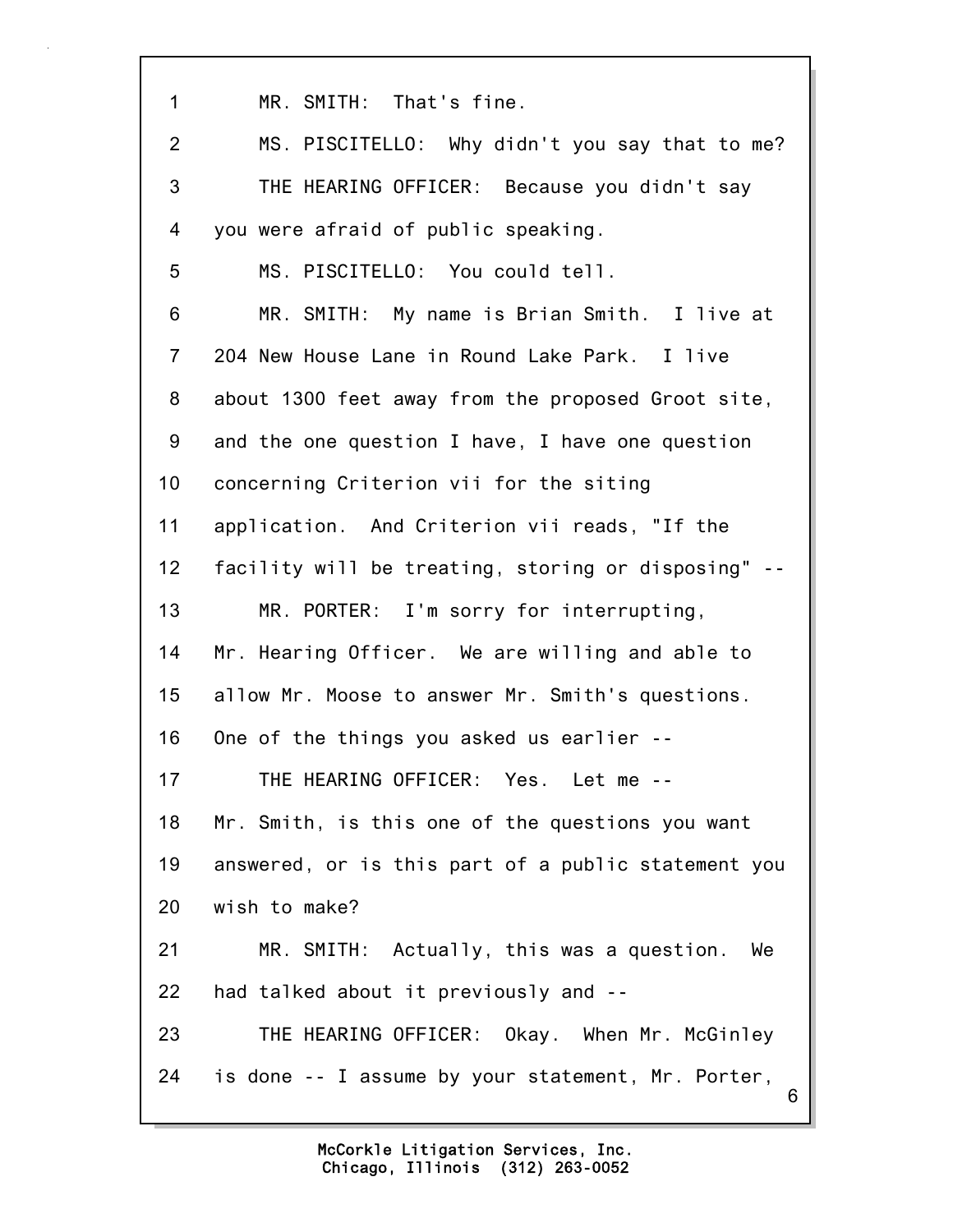7 1 that you're willing to let Mr. Moose answer his 2 question? 3 MR. PORTER: Yes. 4 THE HEARING OFFICER: Okay. If you have public 5 comment you wish to make now other than your 6 question -- 7 MR. SMITH: No, I do not. 8 THE HEARING OFFICER: Okay. So we'll let you 9 ask Mr. Moose his question when we are done with 10 Mr. McGinley and after public comment. 11 We have one other gentleman that has 12 something he wishes to say at least, and then we'll 13 get to you after that, Mr. Smith, if that's 14 acceptable. 15 MR. SMITH: Okay. Thank you. 16 THE HEARING OFFICER: Thank you. 17 MR. KARLOVICS: Mr. Hearing Officer, could the 18 record, please, reflect the presence of Trustee Pat 19 Williams at 7:00 p.m. 20 THE HEARING OFFICER: Yes, and all of the 21 trustees that were here before the break are still 22 here. 23 Sir, please proceed. 24 MR. CARBONE: First of all, I would like to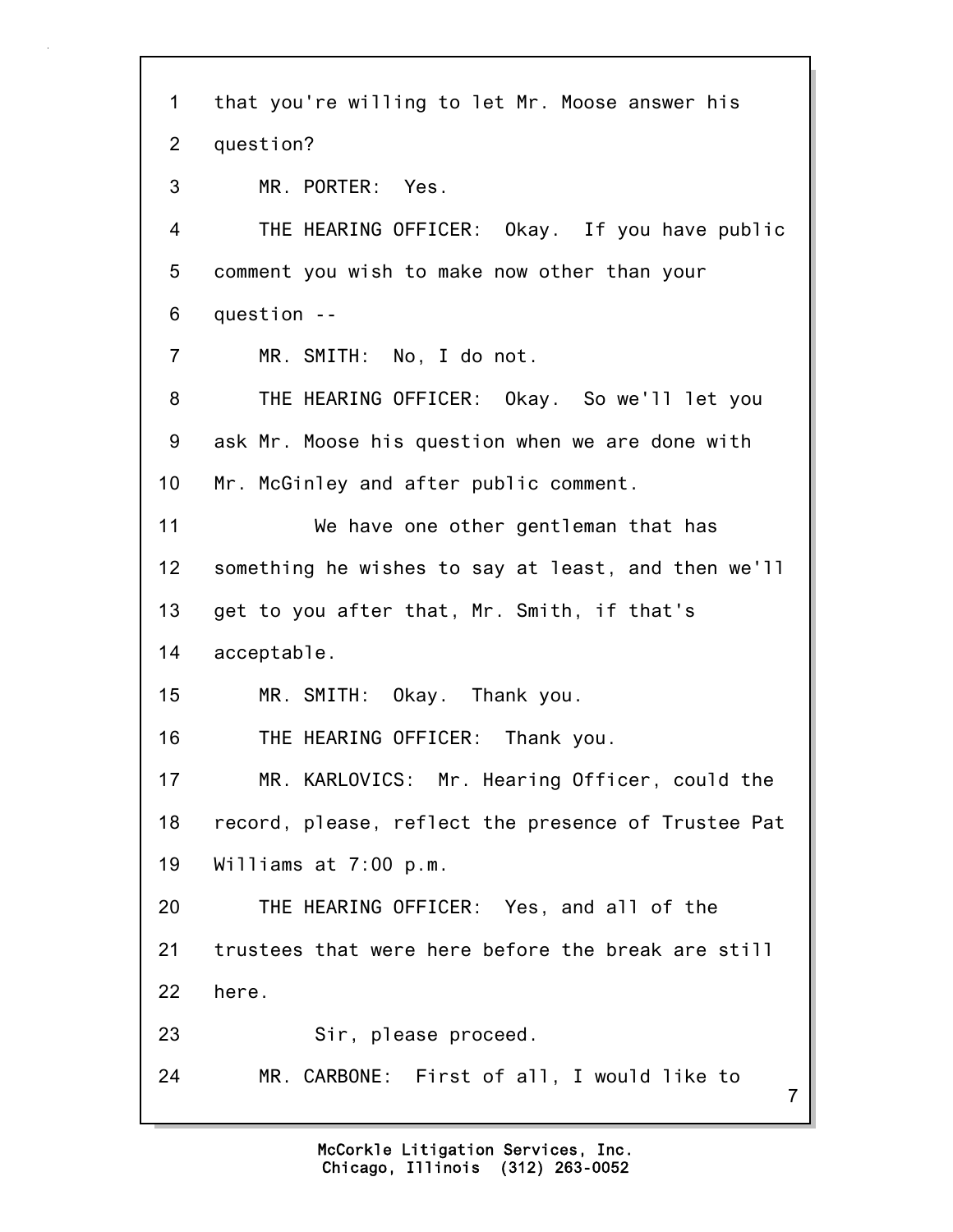8 1 thank you for allowing me to be able to speak and 2 give testimony this evening. My name is Michael 3 Carbone. That's C-a-r-b-o-n-e. I was a former 4 resident of Round Lake. I just moved in June of 5 this year. Part of the reason which made my 6 decision was because of this transfer station or 7 EcoPark, as I'm hearing it's called, being 8 developed into the Round Lake Park area. 9 So the past year I've been around, and I 10 learned a lot of things about transfer stations, 11 EcoParks, and I have to tell you, it's been a huge 12 eye opener. 13 **I** found myself asking the same questions 14 every time about the issue about these transfer 15 stations; what is it going to do to the community? 16 How is the community going to benefit from 17 installing this device or system? 18 So let me paint a picture because I went 19 down to Batavia and talked to folks and went to 20 some other transfer stations to find out so I could 21 learn as a community member, as a taxpayer, how 22 does it benefit. 23 So here is the picture I'd like to paint. 24 Winds travel east and west. The homes that lie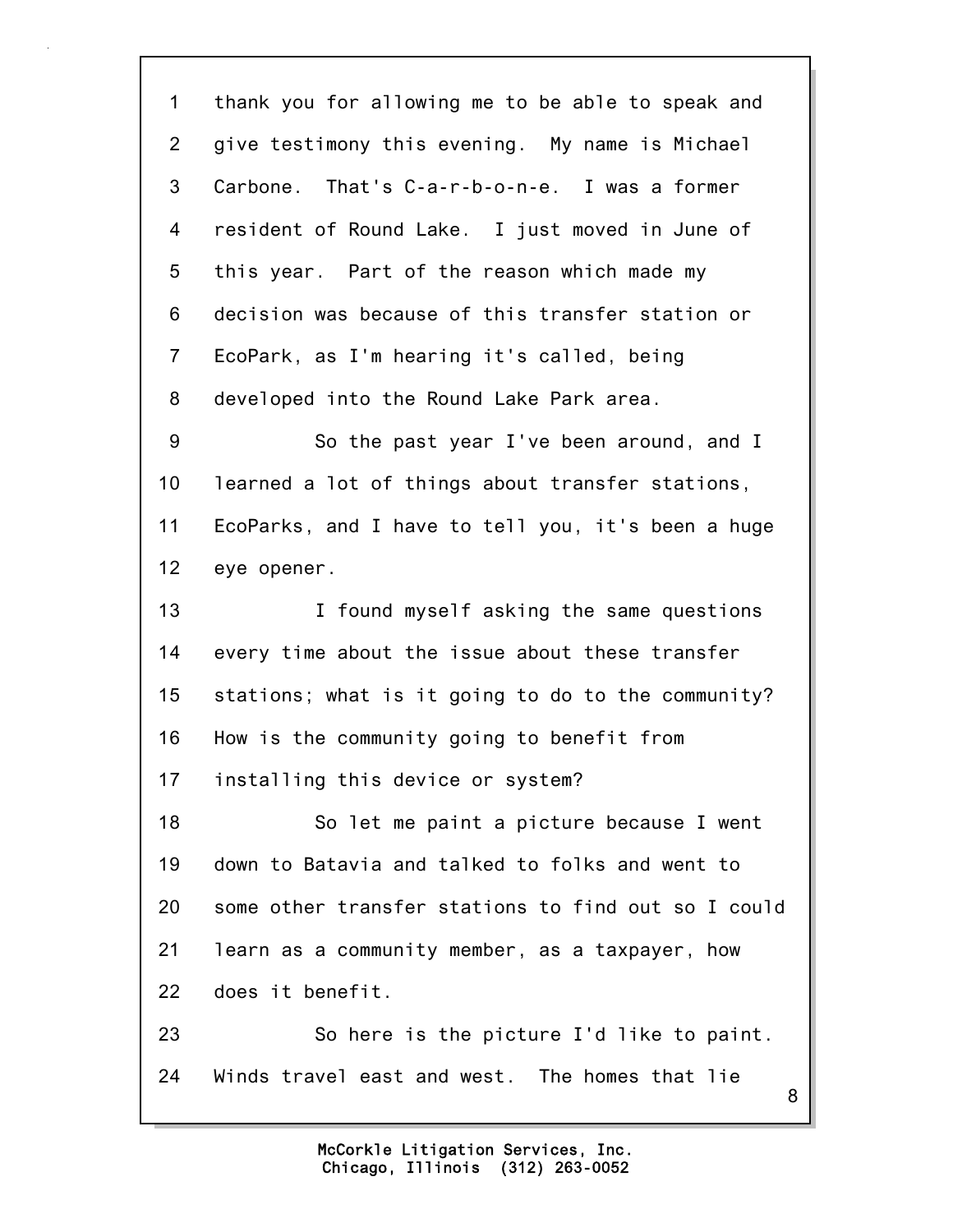9 1 near them are going to get a good whiff of this 2 dump. That's just going to happen. How do I know 3 this? I've been to them, and they all look and 4 smell the same. They can put all of the little 5 scent things in there now and in the dead of winter 6 when the air doesn't travel very far. Like I said, 7 in Batavia, for instance, a home that is one radial 8 mile from the transfer station, however, on a nice 9 hot day with the right breeze, having the family 10 over for a nice barbecue is really not the best 11 thing you should do in that community. So cancel 12 your family barbecue. That's what I heard from one 13 homeowner that I've met that lived in that area. 14 To me, that's not a benefit, and that is a 15 risk of people moving, like myself, and property 16 values going way down. 17 You can look at Prairie Crossing. I know 18 Prairie Crossing has an actual dump, but they also 19 have a recycling transfer station, and you can 20 decipher which one smells different from one 21 another. Those homes have lost over 50 percent in 22 value, which were once \$400,000 now about \$200,000. 23 To me, that's not a benefit. 24 So tell me the pros and cons. Tell me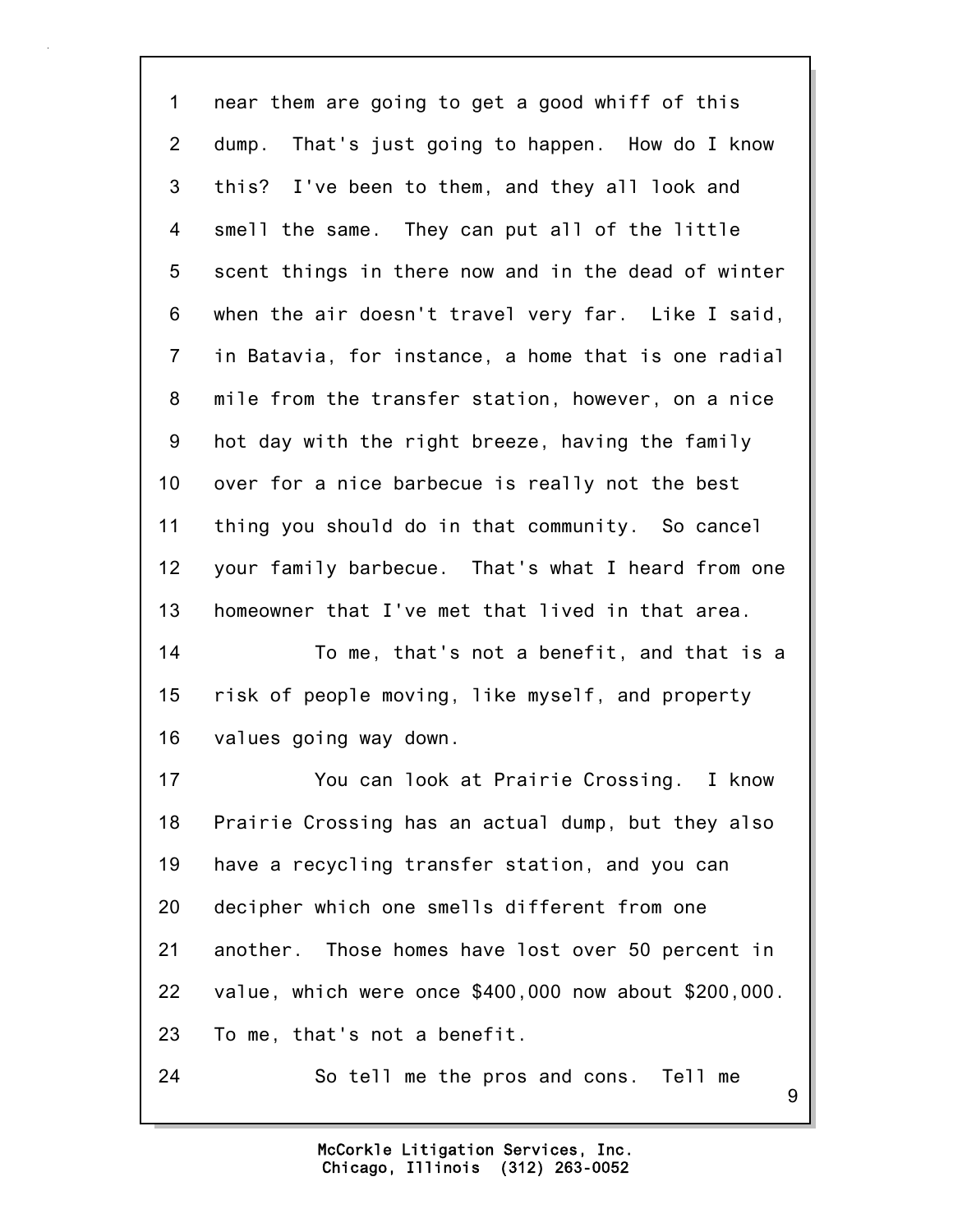1 what the benefits versus the risks are. How much 2 revenue does this bring to you, to the Village of 3 Round Lake Park, and I think I saw numbers which, 4 and correct me if I'm wrong, maybe \$100, \$120,000 5 in revenue, which is good for the size of the 6 Village of Round Lake Park. I don't disagree with 7 that.

8 Let me ask you, have you spoke to other 9 community members or villages next to you that 10 borders Round Lake Park? Did you work with Round 11 Lake and talk with them how their citizens will 12 feel about this? Did you go to Hainesville and 13 talk to them?

14 When I spoke to the director of Batavia, 15 she says the first thing that their company does is 16 they go out and do a PR campaign to see if it's 17 going to work for both the community and for their 18 company. That I don't believe was done. Correct 19 me if I'm wrong.

10 20 This transfer station is a real bad idea. 21 It requires hoards of trucks to drive through every 22 day, up to a maximum of, I believe, 240. That's 23 including the whole EcoPark as it's designed, and 24 this is going to cause massive congestion, which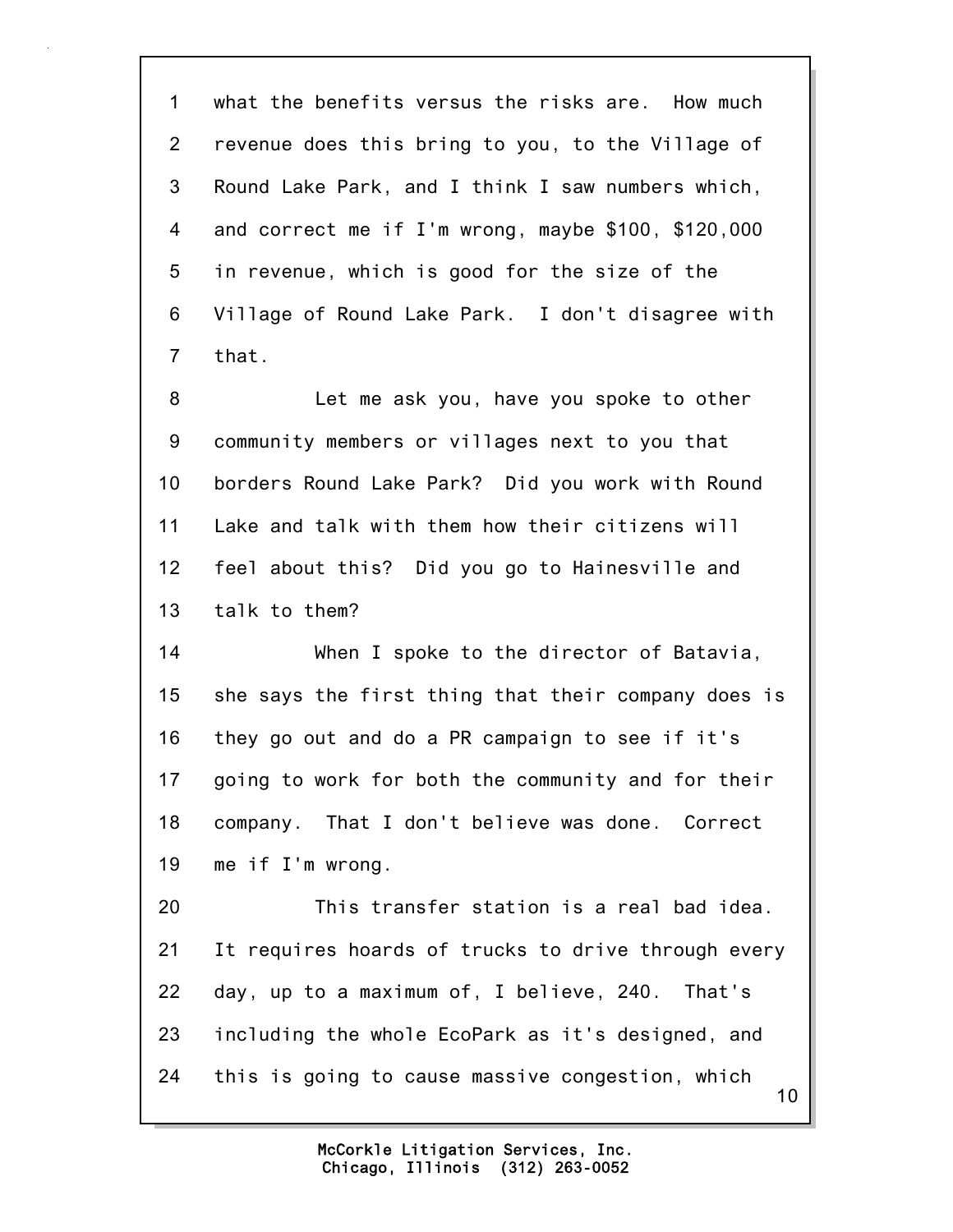1 already exists on 120. There is going to be a lot 2 of noise, smell, rats. And this truck pollution 3 will increase respiratory and other ailments for 4 the poor, for the kids and families that live 5 within a mile from here.

6 You can say, well, Mr. Carbone, where did 7 you get that information? I Googled it. It's an 8 awesome tool. And let me tell you what I found out 9 from Googling. And it wasn't very easy. There's 10 not a lot of studies that are done on waste 11 transfer stations. What I did find is 9 out of 10 12 were against them. You know what that 10 percent, 13 you know who are in favor of those? The local 14 government. They are the ones promoting it sayings 15 how great this is for the local community. It 16 brings in good tax dollars.

17 So Round Lake Park cannot afford an Erin 18 Brockovich moment. The Round Lake Park community 19 loses in this move.

20 I would like to see the pros versus the 21 cons on this project. Has anyone done those? Have 22 we weighed them out, the options?

11 23 I'm on a lot of boards, and that's what I 24 do in my own home. I weigh it out, pros and cons.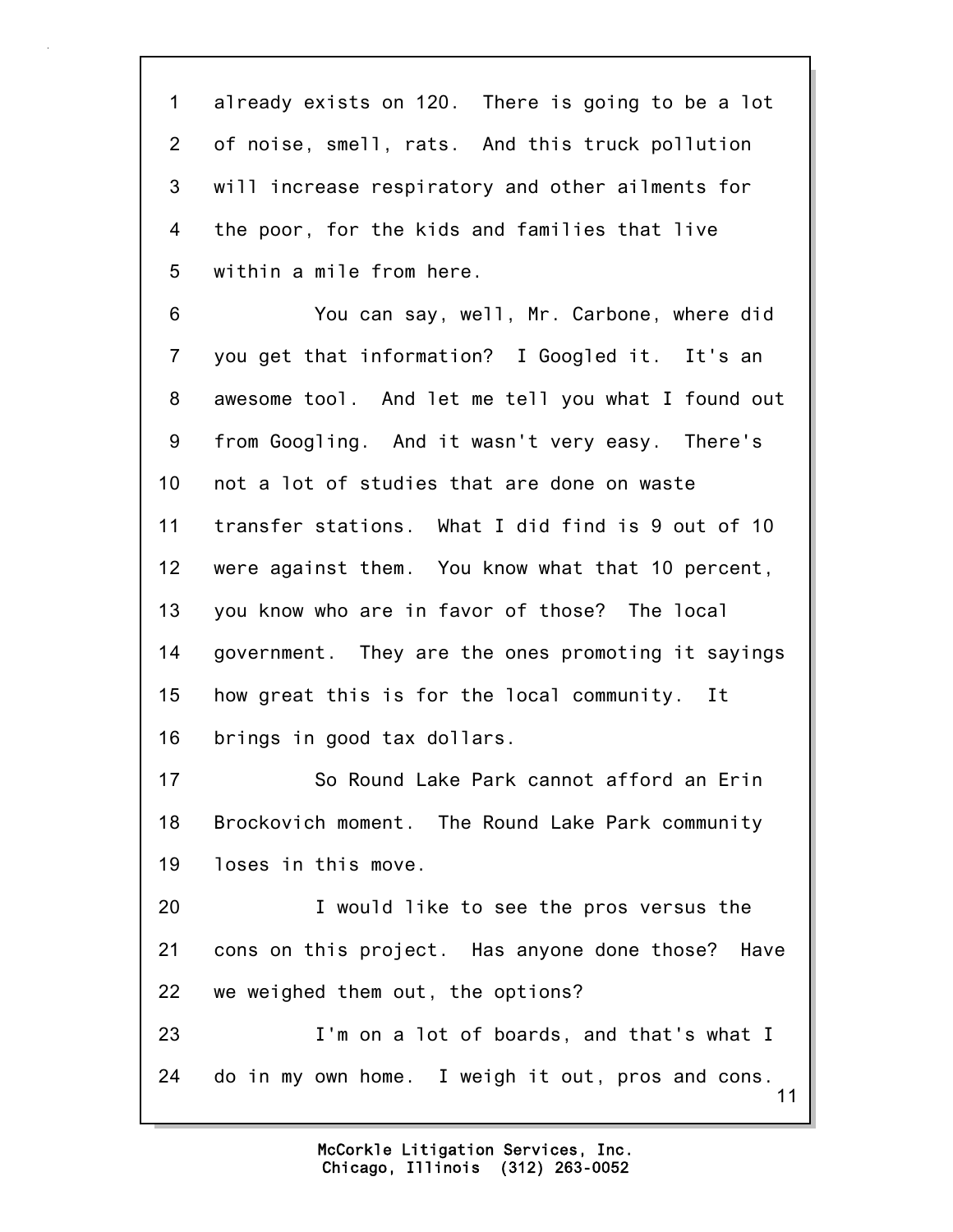12 1 I make my decision, long-term and short-term. Or 2 did you have your execs do that, the folks that you 3 pay, the consultants? Did they do that for you? 4 Where is that information? I would like to see it. 5 I would like to see the pros versus the cons. 6 Because you know what, I did my own sheet 7 of pros versus cons this afternoon. I do like I 8 teach my kids at home, a piece of paper, fold it up 9 in half. Pros on one side and cons on the other 10 side. And let's -- I'm going to tell you what I 11 came up with. 12 Pros: Extra revenue to the community or 13 the Village of Round Lake Park. Like I said, maybe 14 \$100 to \$120,000 a year. It sounds like it's a lot 15 of money. Maybe 10, 12 jobs. That's all I could 16 come up with on the pro side. Let me tell you, I 17 thought about it because I want to be fair, and I 18 want it to work, but that's what I came up with. 19 The cons: Decrease in property revenue. 20 Homes will decline in value. I'm a real estate 21 broker. I do property abatements. Homes are going 22 to go down in value. Let me give you an example. 23 If a thousand homes in Round Lake -- the Village of 24 Round Lake Park, a thousand homes lost a hundred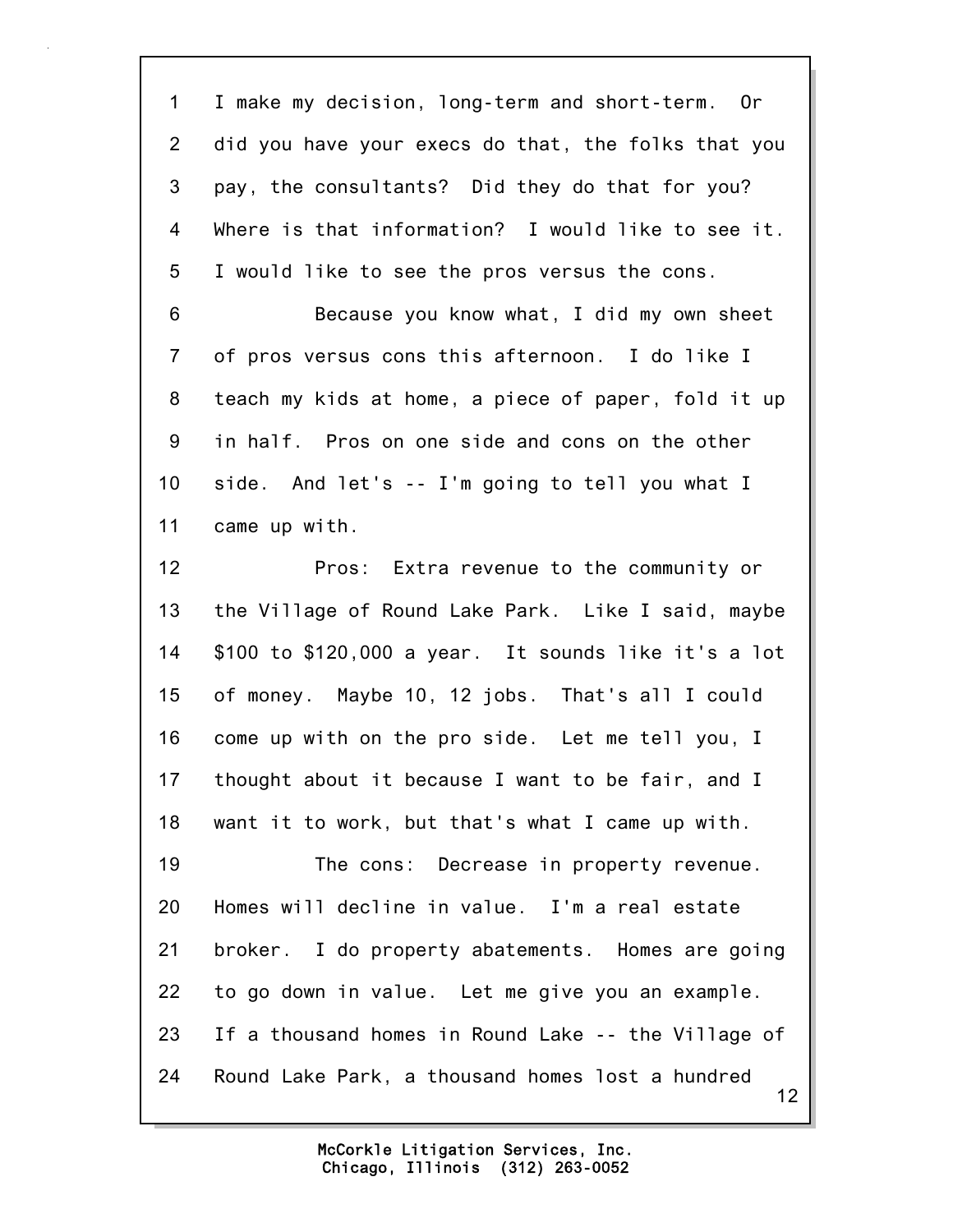1 dollars in value because of this transfer station 2 or EcoPark, that's a hundred thousand dollars that 3 you thought you gained. There is no pro or con 4 there. You just broke even. Maybe you gained an 5 extra 20,000. You're going to get noise pollution, 6 air pollution.

7 I can only imagine what the cost of all of your 8 attorneys you've been dishing out for the last 9 couple of years. I would like to see those. What 10 are you paying in your attorney fees? Because they 11 are only going to go up.

12 Look at Morton Grove. They had to hire a 13 full-time firm because they've got people out there 14 fighting.

15 Then you've got the congestion again, 16 infrastructure, rodents. Who is going to -- that 17 100 or 120,000 short-term might be a benefit, but 18 long-term, that doesn't even cover the cost of the 19 rodents that need to be destroyed, beat up. It's 20 not going to happen.

21 Show me the commonsense, and I'll be the 22 first one to go out there and tell everyone this is 23 a good idea. Tell me if I'm wrong.

24 And the likelihood of accidents, auto

13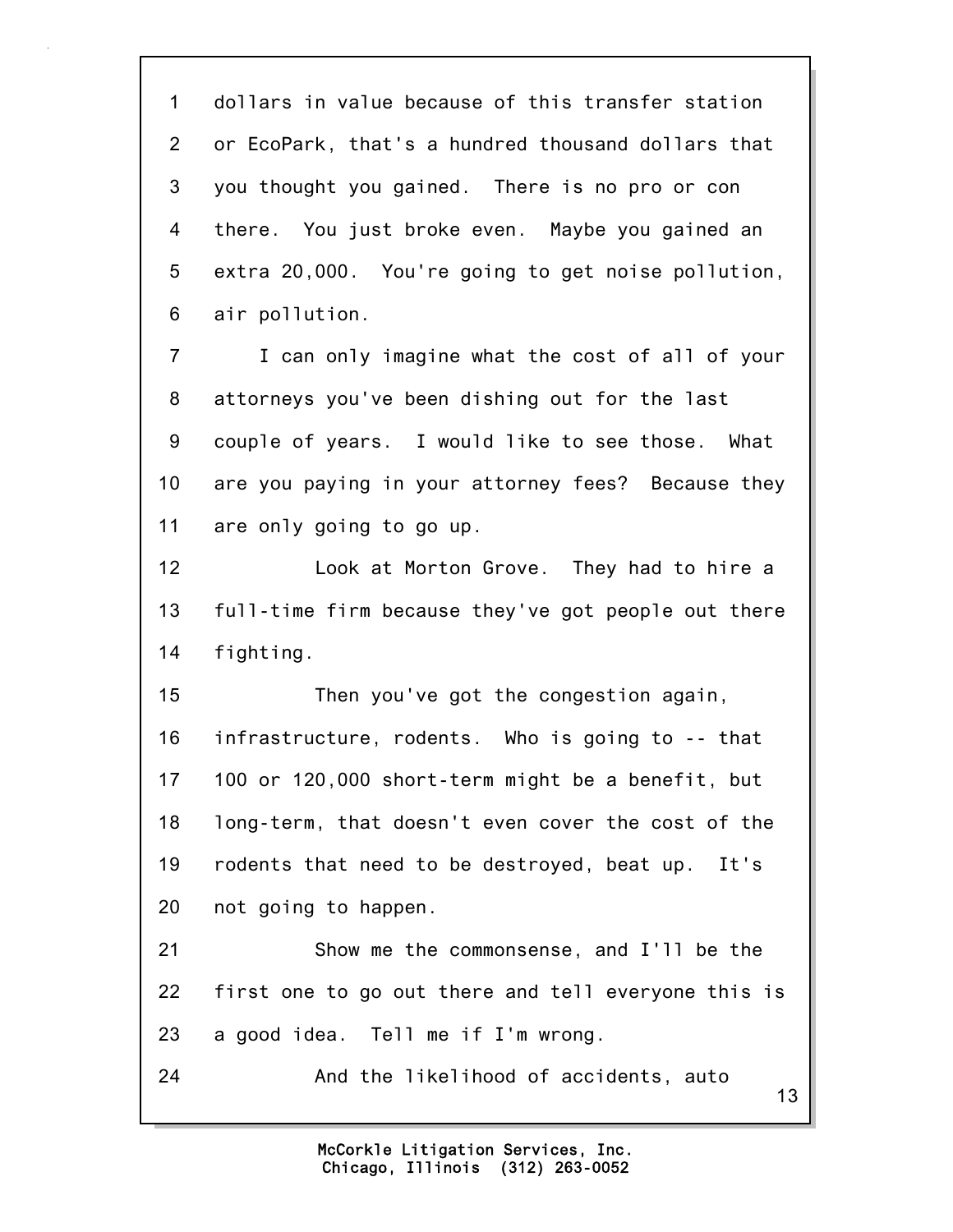1 accidents, right there on Porter and 120, unless 2 you get the state or someone -- I believe the state 3 has to be the one that funds that for an 4 intersection -- I can bet on it 10 to 1 that you're 5 going to have an auto accident. I hate to say 6 that, but someone is going to get hurt because of 7 all of that congestion and that traffic. It's just 8 going to happen. Statistically it will happen. 9 Do not sacrifice this community for the 10 short-term revenue, please. There is so much con 11 versus pro, a fifth greater would tell you this is 12 a bad idea. 13 There is nothing environmentally good 14 about it. Have we spoken to the environmentalists? 15 What do they say? 16 So I'm demanding that you show this 17 community that the benefits outweigh the risks. 18 That's fair. That's the job of this board, to show 19 what outweighs the risks. What's the long-term 20 plan here? I demand that you show this is not 21 going to affect the seniors, the poor, the children 22 and the residents of this community and the ones 23 next to it. These residents will become future 24 victims of this dump.

14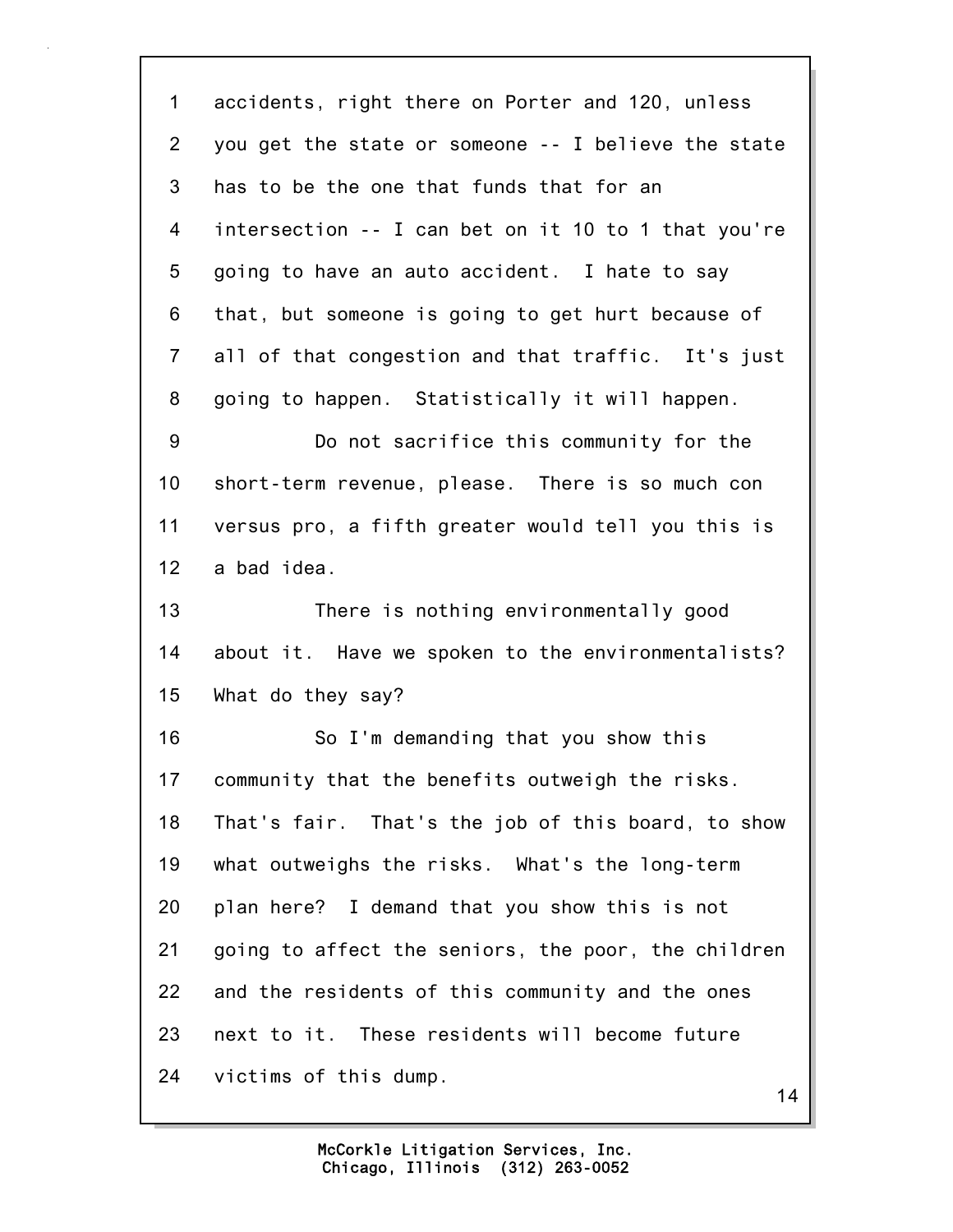15 1 We have seniors that live right across the 2 street, Bradford Place. I'm sure you've heard from 3 them. And Round Lake Park is already making its 4 residents feel like they aren't worth anything. 5 So that is all I have to say. I want to 6 thank you. Thank you for all of your time. 7 THE HEARING OFFICER: Thank you, Mr. Carbone. 8 Is there anyone else who wishes to make 9 public comment? And just so you know, we will 10 again be having public comment tomorrow and 11 throughout the hearing. So if you have anything in 12 particular you wish to say at that point, we will 13 be doing it again. Thank you all. Thank you for 14 being here, those of you who are here. 15 And, Mr. McGinley, if you want to, please, 16 take the stand again. Mr. Sechen, if you want to 17 continue with your cross-examination. 18 CHARLES M. McGINLEY, P.E., 19 called as a witness herein, having been previously 20 duly sworn, was examined and testified as follows: 21 CROSS EXAMINATION (resumed) 22 BY MR. SECHEN: 23 Q. Mr. McGinley, is it accurate that the 24 orientation of the transfer station building can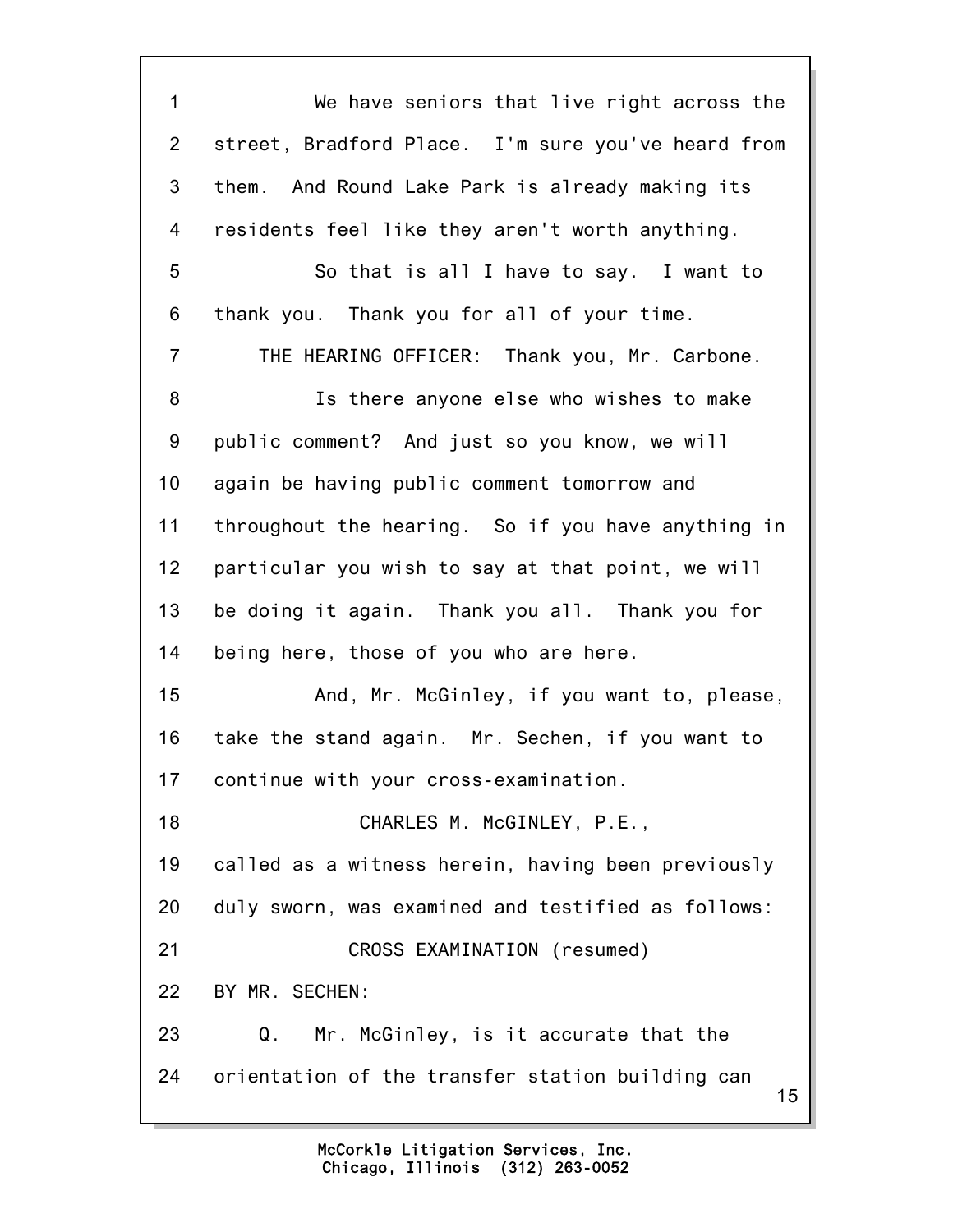| $\mathbf 1$     | affect the transmissions of -- transmission of         |
|-----------------|--------------------------------------------------------|
| $\overline{2}$  | things like odor and noise, that sort of thing?        |
| 3               | Yes.<br>Α.                                             |
| 4               | You're not offering an opinion, though, as<br>Q.       |
| 5               | to whether the transfer station building is            |
| 6               | suitably oriented on this property, are you?           |
| 7               | Correct.<br>А.                                         |
| 8               | Q.<br>Are you familiar with Groot?                     |
| 9               | No.<br>Α.                                              |
| 10 <sup>1</sup> | Q.<br>Do you know whether Groot can be                 |
| 11              | considered a skilled operator of transfer stations?    |
| 12              | No.<br>Α.                                              |
| 13              | UNIDENTIFIED SPEAKER: Can you use a mic                |
| 14              | please?                                                |
| 15              | THE HEARING OFFICER: Not really. We are out            |
| 16              | of mics that work. Oh, you've got one that's           |
| 17              | working? Thanks.                                       |
| 18              | MR. PORTER: I don't need it.                           |
| 19              | THE HEARING OFFICER: I'm sure you won't need           |
| 20              | it ever again, right, Mr. Porter?                      |
| 21              | Go ahead. I apologize.                                 |
| 22              | BY MR. SECHEN:                                         |
| 23              | Mr. McGinley, is it true that a skilled<br>Q.          |
| 24              | transfer station operator can know when to close<br>16 |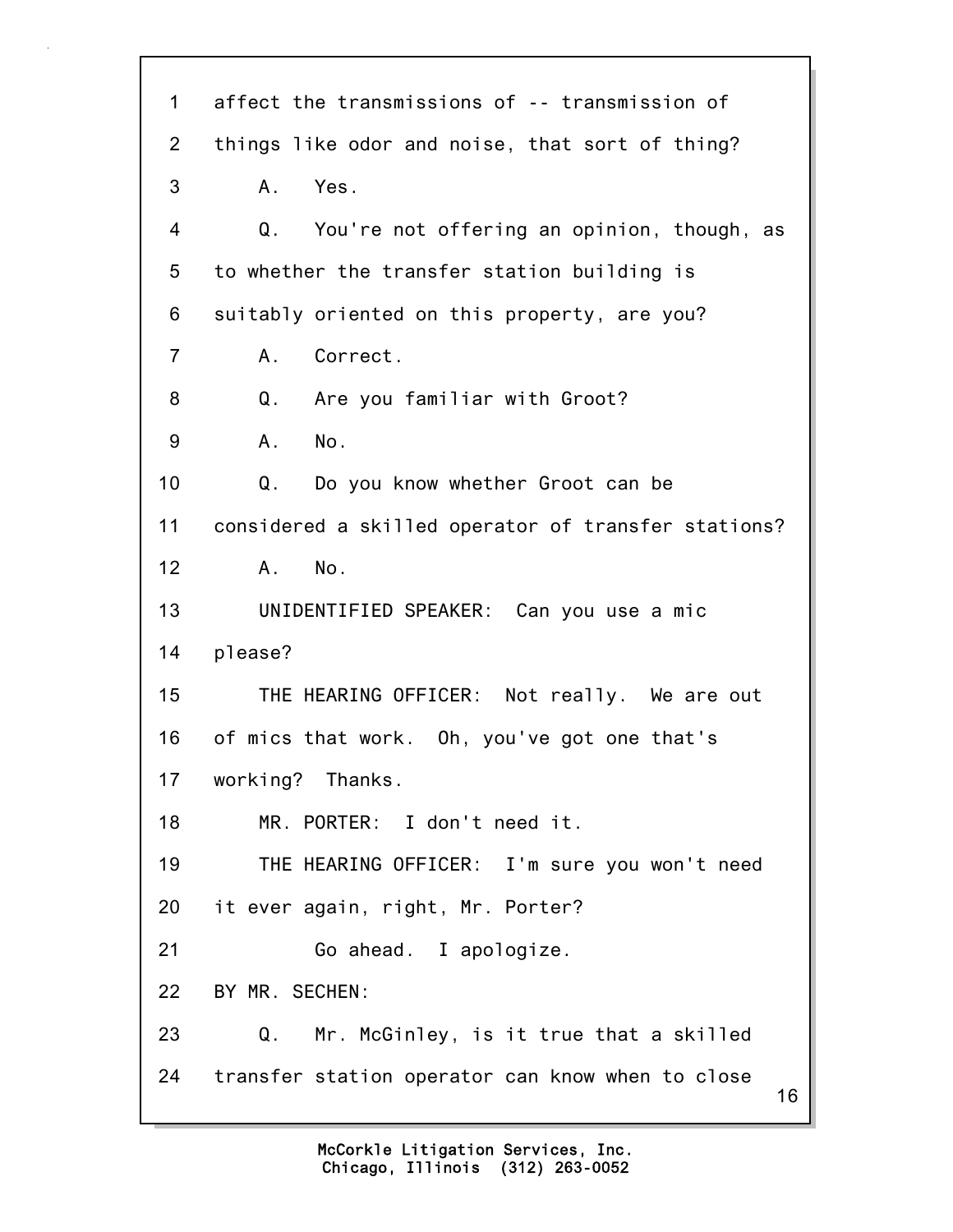17 1 the doors based on things such as wind and that 2 sort of thing? 3 A. A trained, skilled operator, yes. 4 Q. And you don't know whether Groot is a 5 trained skilled operator, do you? 6 A. Correct. 7 Q. Is it also true that a trained skilled 8 operator, if you will, knows how much mist to apply 9 to the transfer station interior with respect to 10 knocking down things like dust and odor? 11 A. No. 12 Q. What goes into determining how much mist 13 needs to be applied from a misting system? 14 A. Misting systems are on or off. 15 Q. Well, is it accurate that the misting 16 system can use different materials in the mist? 17 A. Yes. 18 Q. And a skilled operator can make a 19 determination of which materials would be proper at 20 any given time; is that correct? 21 A. No. 22 Q. Who can? 23 A. Possibly the salesperson that sells the 24 chemical for the misting system.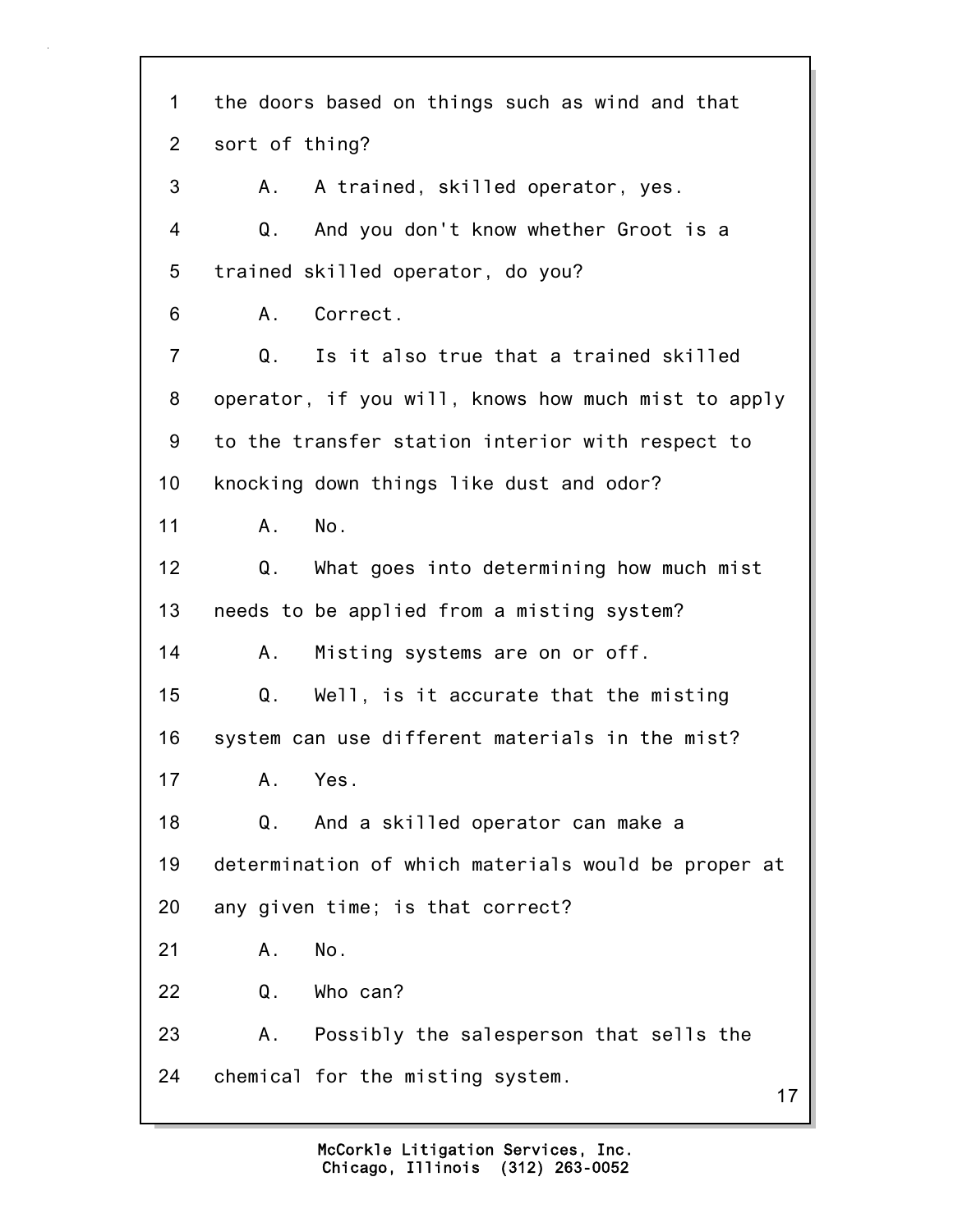18 1 Q. A salesman? 2 A. Possibly a sales engineer that sells the 3 product. 4 Q. You don't mean a degreed engineer? 5 A. I beg your pardon? 6 Q. A degreed engineer? 7 A. I know that some sales engineers working 8 for companies that sell misting systems are degreed 9 engineers. I don't know about all of their 10 qualifications. 11 Q. Are you talking more specifically about a 12 licensed professional engineer in the State of 13 Illinois? 14 A. If they applied, they wouldn't be licensed 15 by Illinois if they tried to, like I have. I don't 16 know if anyone has attempted to apply to be a 17 registered engineer that works for one of these 18 product companies. 19 Q. Well, then can a licensed professional 20 engineer skilled in the art of transfer station 21 design determine what materials to use in the 22 misting system? 23 A. Unlikely. 24 Q. So then your sole likely source of that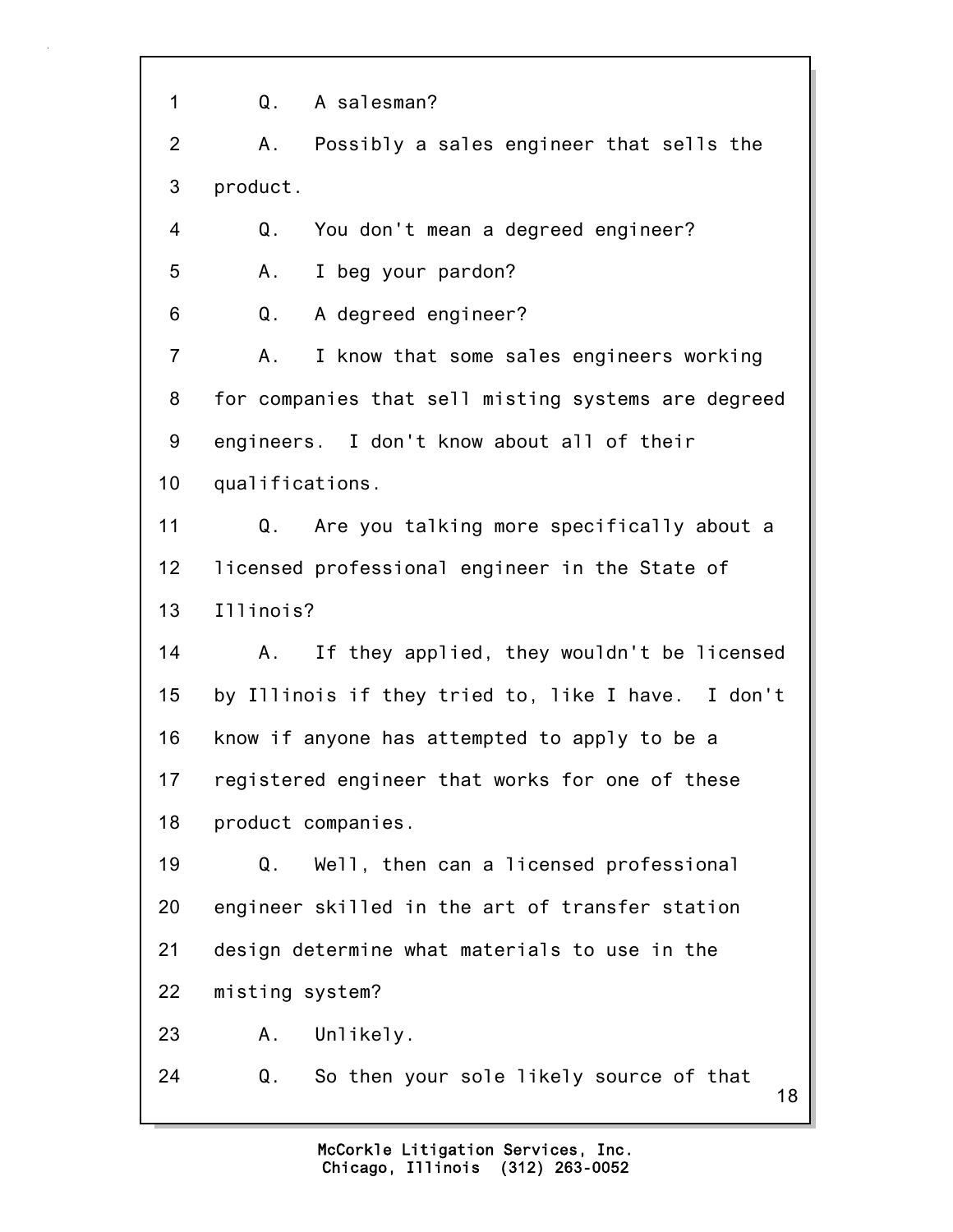1 skill would be a salesman? 2 A. That has been the history of that 3 business, yes. 4 Q. Have you seen misting systems that were 5 effective in controlling odor? 6 A. I've seen misting system that appear to be 7 partially effective in controlling odor. 8 Q. Well, by "partially effective," you mean 9 they reduced odor but didn't totally eliminate it 10 in the cases that you saw? 11 A. Yes, and in the cases that I've tested. 12 Q. That doesn't mean that a misting system is 13 incapable of eliminating odor, does it? 14 A. I've never seen one that has eliminated 15 odor 100 percent, but I'm only in the business 40 16 years. 17 Q. Now, you mentioned the air change rate of 18 four to six air changes in an hour. You commented 19 on that; is that correct? 20 A. I said that I read that in Mr. Moose's 21 testimony. 22 Q. And you said that was insufficient? 23 A. I said that in most cases of large 24 buildings, that's insufficient.

19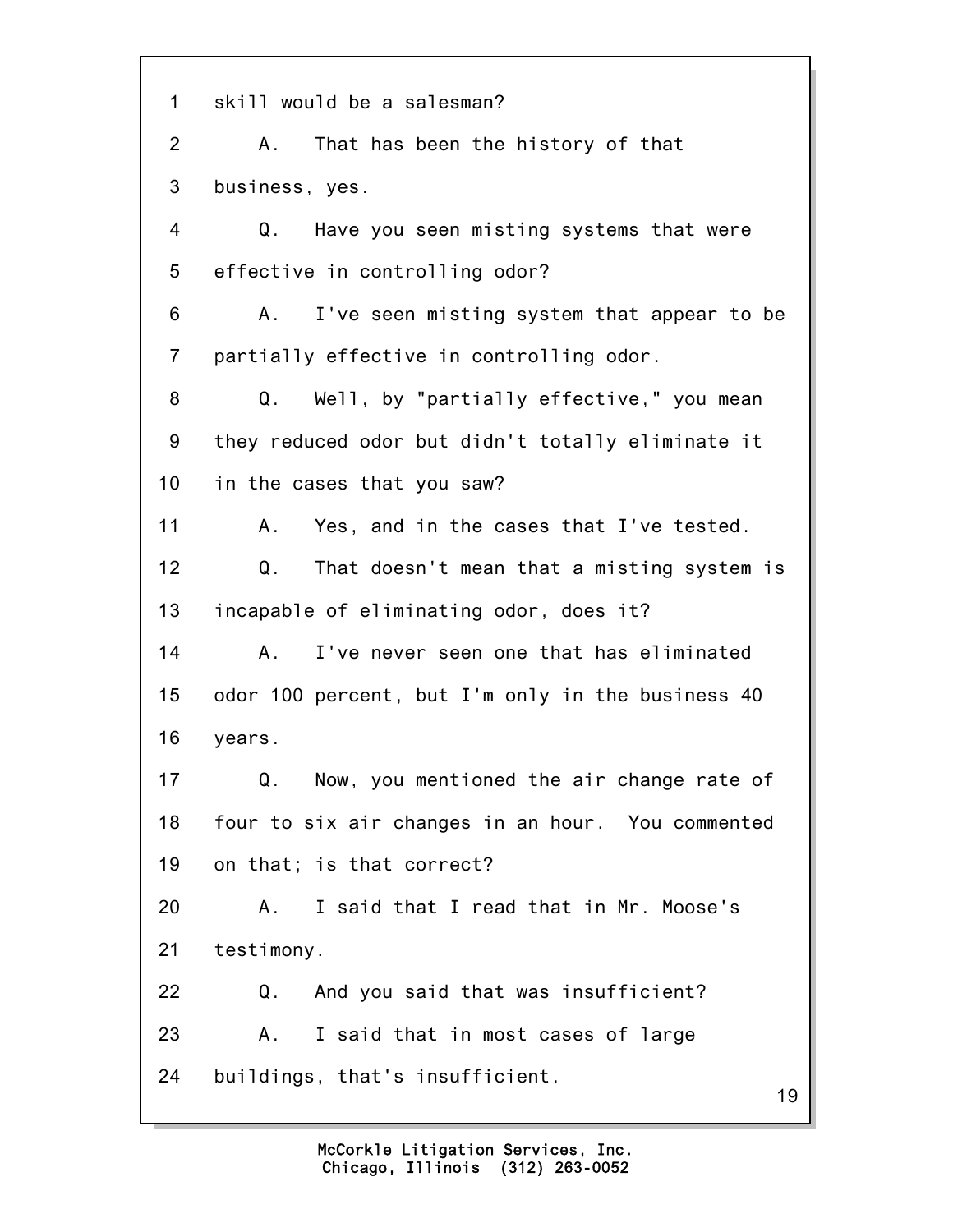20 1 Q. Did you conduct some sort of a study to 2 see if it's insufficient in this case? 3 A. I testified earlier that I did several 4 very simple calculations using the building volume, 5 the openings of the doors and a calculation about 6 air change rates, but I did not include that in my 7 study. 8 Q. Are those the only calculations that would 9 be necessary in determining the correct number of 10 exchanges in an hour? 11 A. Presuming the building is closed in other 12 ways, like seams of the building construction, 13 correct, there is an exhaust system that exhausts a 14 certain cubic feet per minute. There is a certain 15 volume of the building, and there are openings in 16 the building defined by the doors. And three 17 simple calculations will tell you what the velocity 18 is going through a doorway when it is full open. 19 Q. What would be the appropriate velocity at 20 this site that would meet your standards? 21 A. At least 100-feet-per-minute face velocity 22 going into all of the doors, and that would be in 23 moderate, low/moderate wind conditions because 24 higher wind conditions could easily disturb even a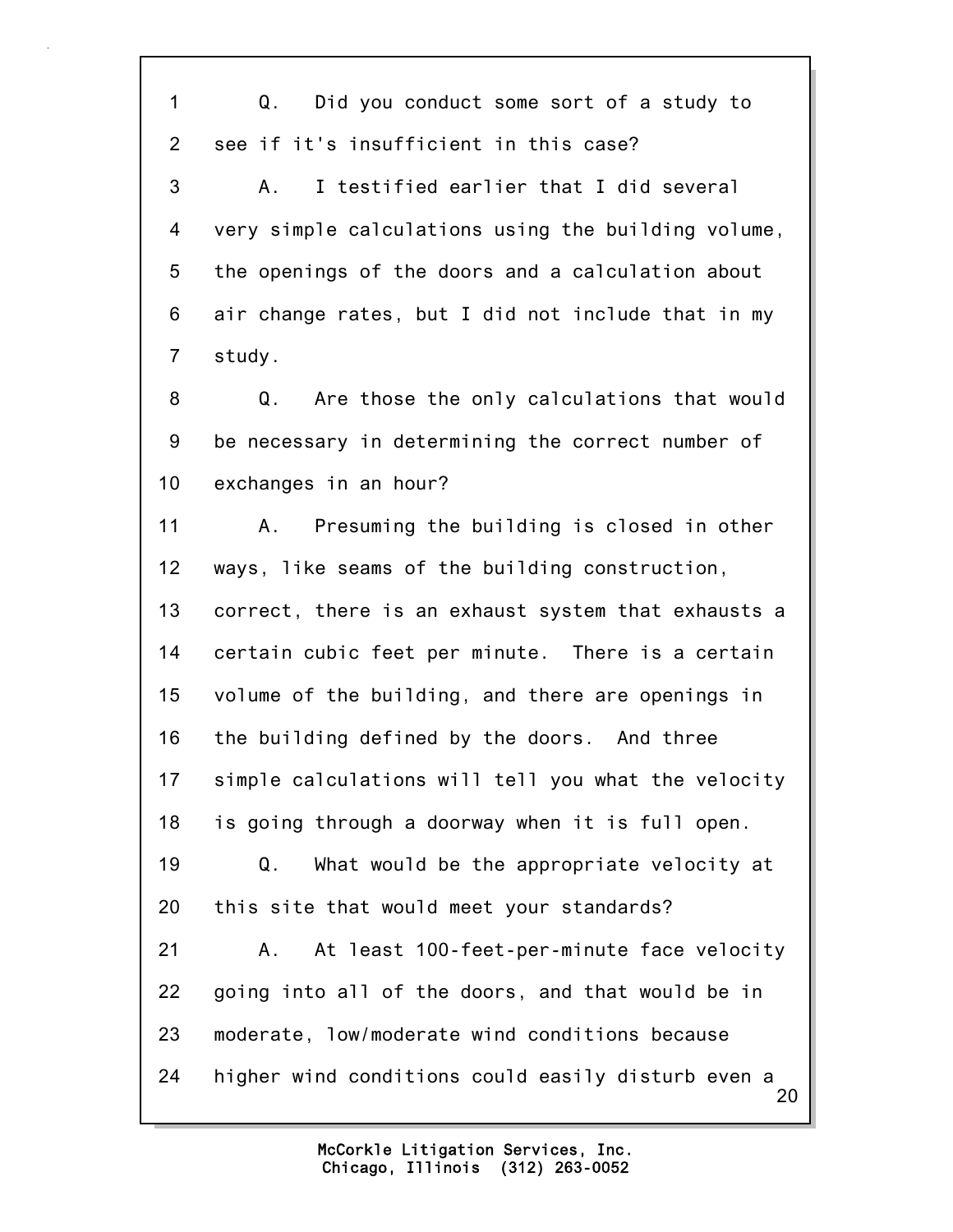1 100-foot-per-minute face velocity.

2 Q. Now, how many air changes in an hour would 3 that translate into?

4 A. For this building, I would estimate from 5 my calculations, which I did not do for this study 6 and which I think should be done by a professional 7 mechanical engineer so it's on record for this 8 facility, but I would estimate 10 to 12 air changes 9 per hour. That is what is used for rendering 10 plants.

11 Q. That's what is used for a rendering plant? 12 A. That's typically the number used for 13 rendering plants, a minimum of 10 to 12 air changes 14 per hour.

15 Q. What's typically used in a transfer 16 station?

17 A. It's not in the manuals that the engineers 18 are using for designing transfer stations.

19 Q. Is that because transfer stations don't 20 always have such systems that would change the air 21 at any given rate?

22 A. Are you -- if you're speaking about the 23 exhaust fans, if the exhaust fans are not large 24 enough, the air change rate would be low.

21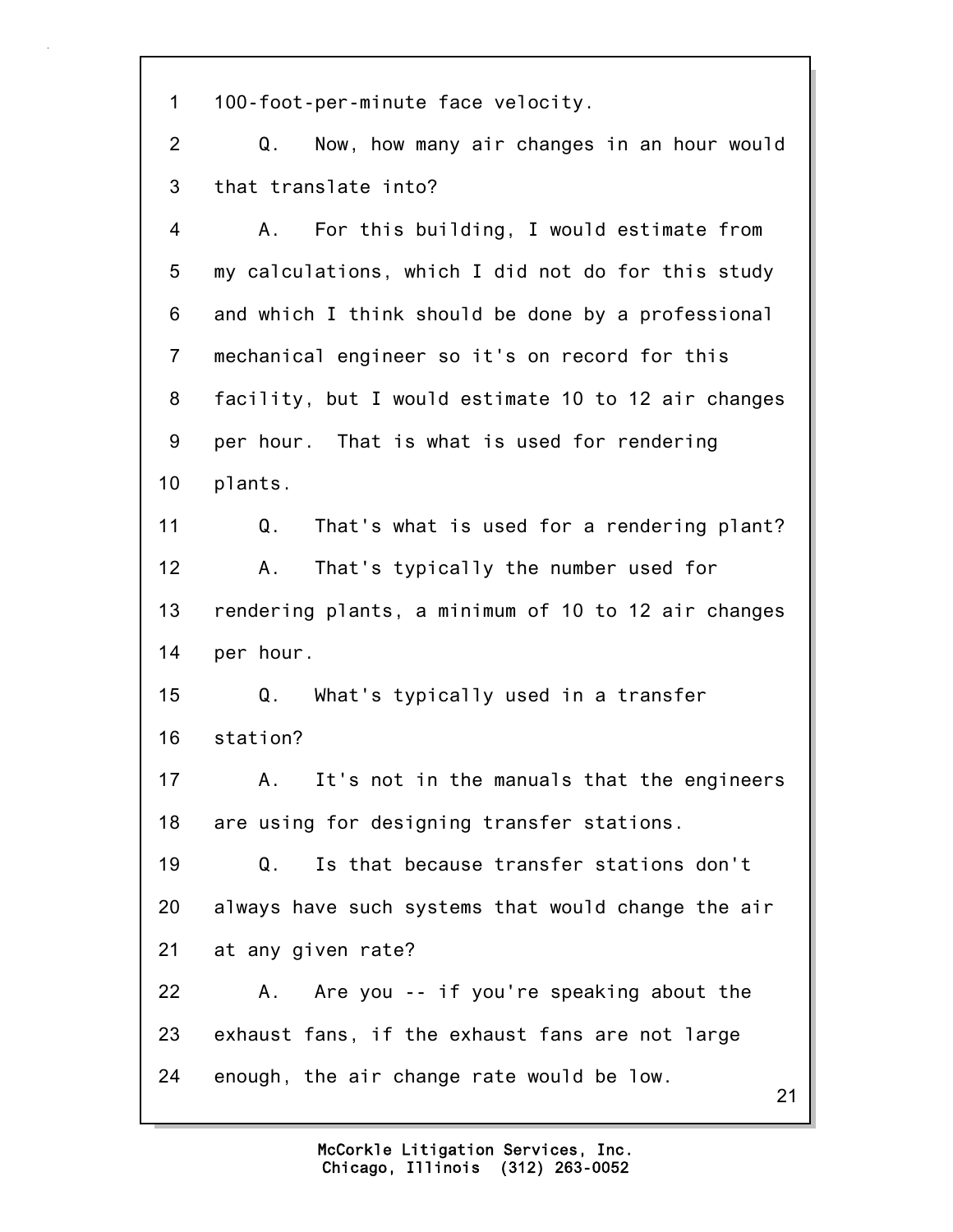1 Q. Well, let's take a step back. I guess 2 that stands to make a certain amount of sense, but 3 you mentioned that the manuals don't cover this 4 particular issue? 5 A. I have not found them in the manuals, but 6 perhaps those civil engineers and structural 7 engineers who designed these buildings have manuals 8 that guide them into the exhaust rate for the 9 volume and air exchange rate. 10 Q. But you don't know that for sure, do you? 11 A. I have not taught odor management from 12 those manuals. 13 MR. KARLOVICS: Mr. Hearing Officer, at this 14 point, I would like to have the record reflect the 15 presence of Trustee Rae Anne McCarty. She arrived 16 at 7:20 p.m. 17 THE HEARING OFFICER: The record shall so 18 reflect. 19 BY MR. SECHEN: 20 Q. At bottom, sir, isn't it accurate that 21 what you really object to in this particular 22 circumstance is you feel there should be more 23 systems in place to guarantee the lack of odors 24 being emitted from the premises?

22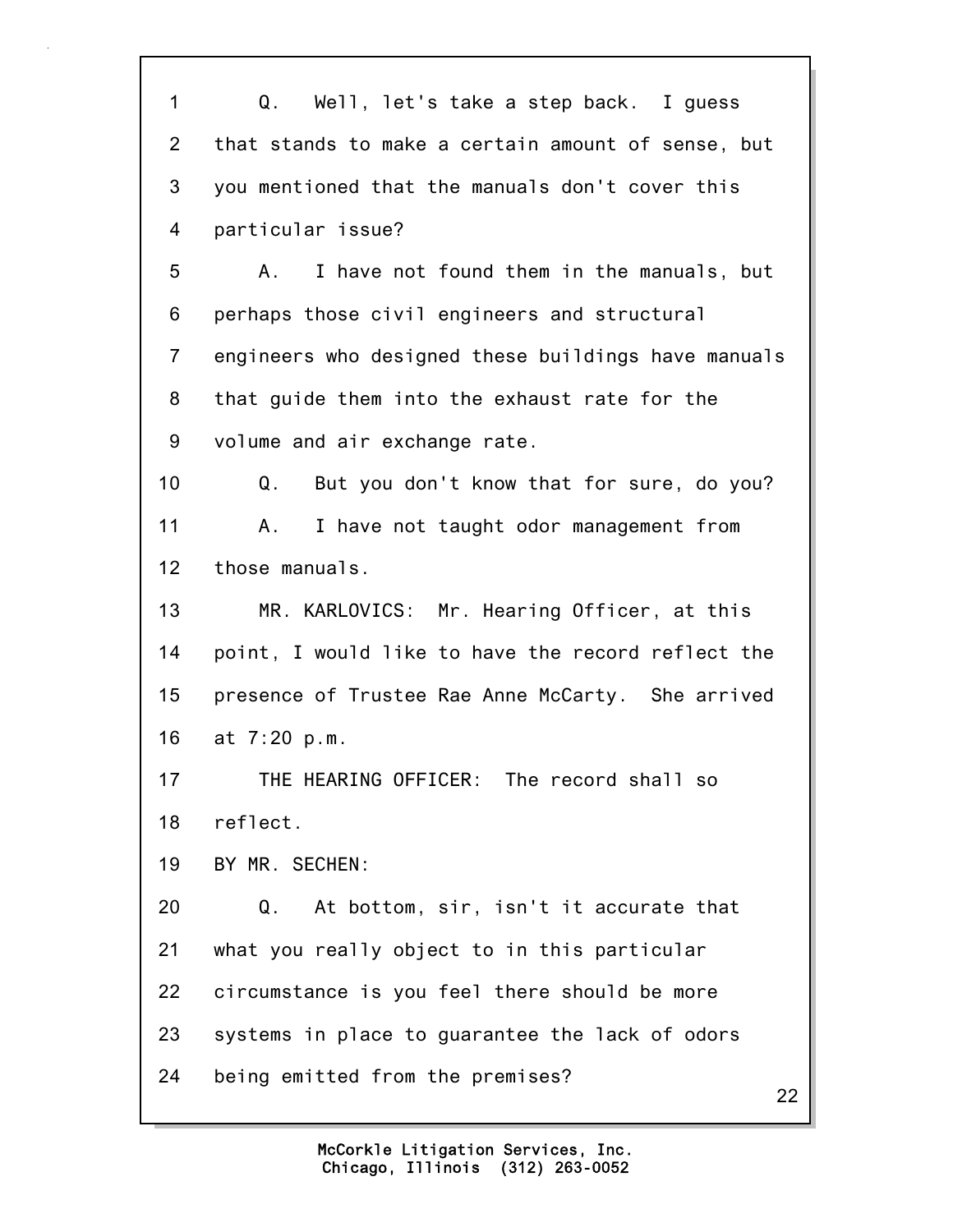1 A. No, not completely correct in portraying 2 what I have endorsed in terms of operational and 3 design.

4 Q. Well, you mentioned the fans, and I take 5 it you would need some sort of air handling system 6 that would produce a higher velocity, more changes 7 per hour. That's one thing; is that correct? 8 A. That presumes if the doors are open during 9 business hours. If the doors are closed except for 10 truck passage, the question of how much airflow is 11 needed changes because if doors are only open for 12 truck passage, there would be a likelihood of only 13 one, perhaps two, of the six doors open and, 14 therefore, less open space, less exhaust needed to 15 maintain a negative pressure, but that is still

16 separate from the air change rate question.

17 Q. Okay. Is it accurate that the velocity of 18 that exchange rate of air coming into the building, 19 the higher it is, the more minimized the 20 possibility of odor escaping through open doors 21 would be? 22 A. Correct.

23 23 Q. And it would be further minimized, in your 24 view, if you placed the filtration system on the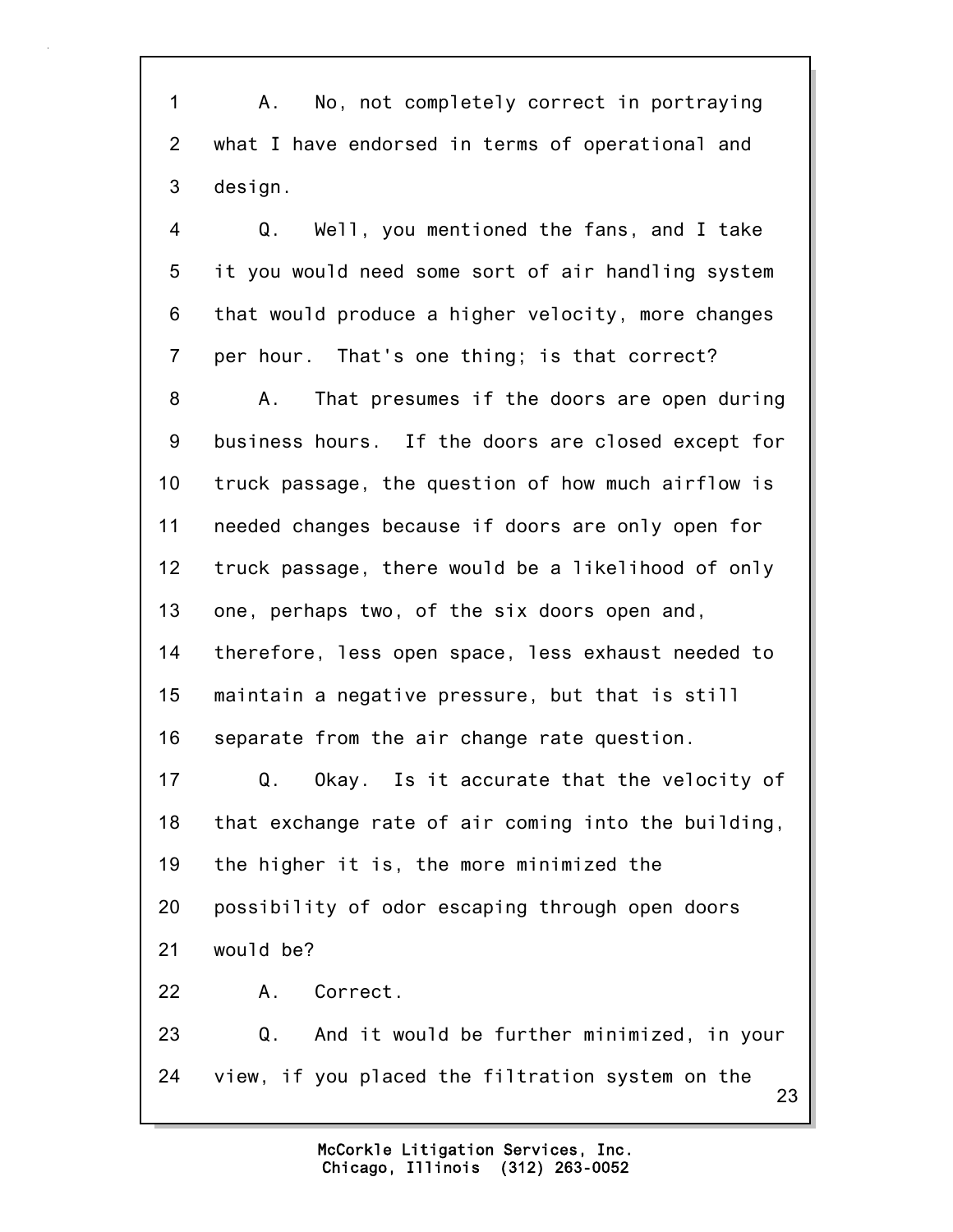1 output of the air handler?

2 A. Correct.

3 Q. Did you hear Mr. Moose's testimony -- or 4 strike that.

5 Did you read Mr. Moose's transcript with 6 respect to the activated charcoal filter that was 7 at one time in the Glenview transfer station? 8 A. No.

9 Q. Would it surprise you to learn that that 10 system has been deactivated because it wasn't 11 needed?

12 A. It wouldn't surprise me that an air 13 pollution system is deactivated after it's been run 14 for a while.

15 Q. An air pollution system? We are talking 16 about the exhaust fans with the activated carbon 17 filter on the exhaust side, on the output?

18 A. Excuse me. I should have used the full 19 term, air pollution control system.

20 Q. Okay. You want to call that an air 21 pollution control system. Are you familiar with 22 any odor complaints or odor issues at that 23 particular transfer station?

24 A. No.

24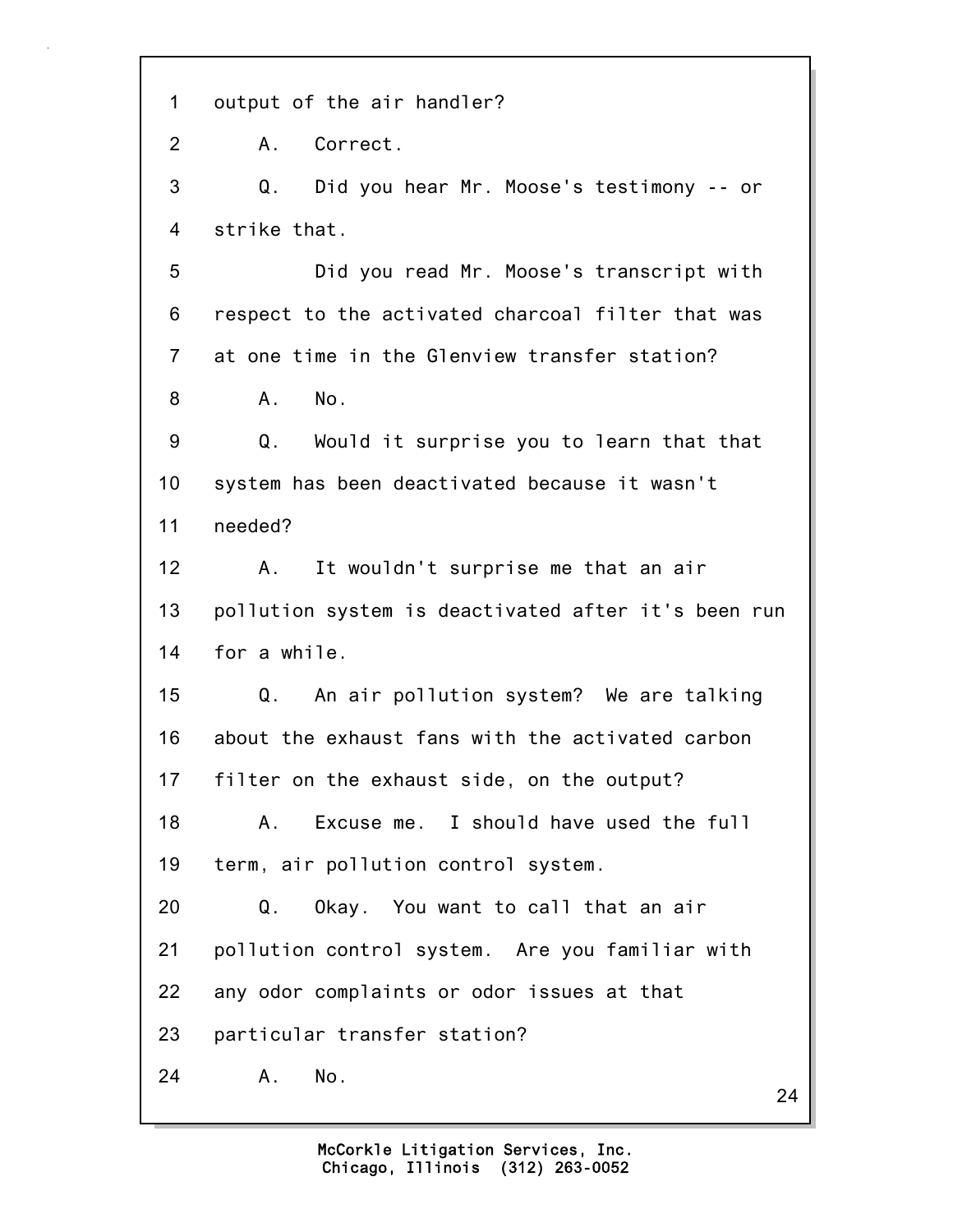25 1 Q. Are you aware that that transfer station 2 is run by Groot? 3 A. I'm not aware of that. 4 Q. Are you aware of any such complaints or 5 citations with respect to odors at any of Groot's 6 transfer stations? 7 A. No. 8 Q. Is it accurate that were odors to occur, 9 steps can be taken to minimize those odors? 10 A. Yes. 11 Q. Other than what you've mentioned here 12 today pursuant to my questions, what other steps 13 would you recommend should odors be noticed? 14 A. I have no way of knowing, unfamiliar with 15 that transfer station, what options would be on the 16 table for that transfer station if odors -- odor 17 issues or complaints were brought to that 18 management. 19 Q. But that didn't stop you from recommending 20 a better exhaust system, one that would produce 21 more cubic feet per minute out, did it? 22 A. I don't believe I recommended an exhaust 23 system of a greater cubic foot per minute out. 24 Q. Isn't that what we have just been talking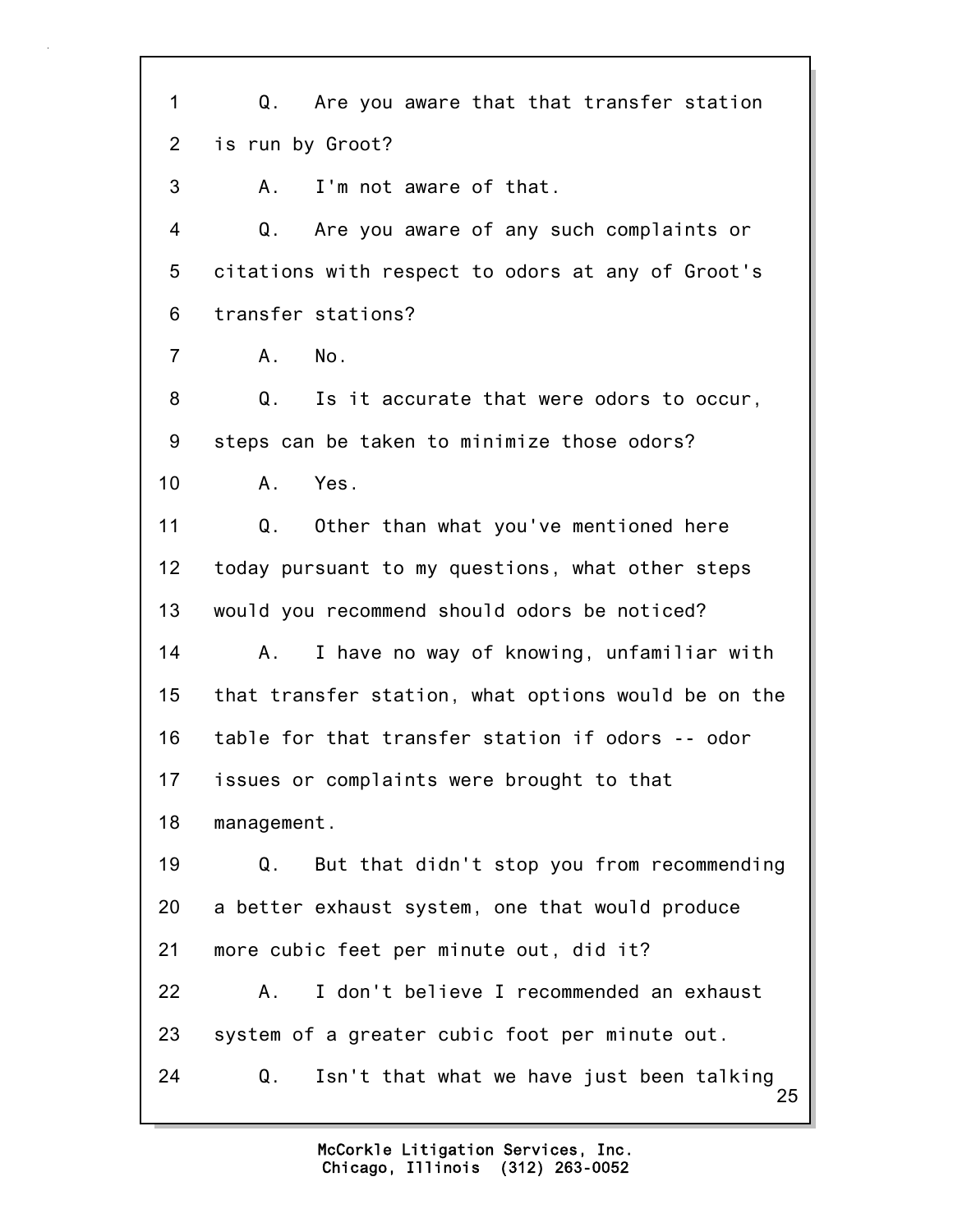26 1 about? 2 A. No, not the recommendations that I have 3 listed. 4 Q. Are you referring to you would like a 5 filter on that exhaust? 6 A. One way to minimize the amount of air that 7 has garbage odors in it is to filter the air that 8 is exhausted. 9 Q. And if odors are a persistent problem at 10 that facility, is it accurate that such a system 11 could be retrofitted? 12 A. There is always possible retrofit options, 13 difficult if they are not thought of as part of the 14 initial design. 15 Q. And what are some of the other retrofit 16 options? 17 A. For air filtration are you speaking of? 18 Q. Yes, sir, those that would eliminate your 19 objections. 20 A. Well, the air filtration systems depend 21 upon where the fans are, what space is available to 22 add filtration inside the building, outside the 23 building, the ductwork that would be needed to 24 carry the air exhaust to those filtration systems.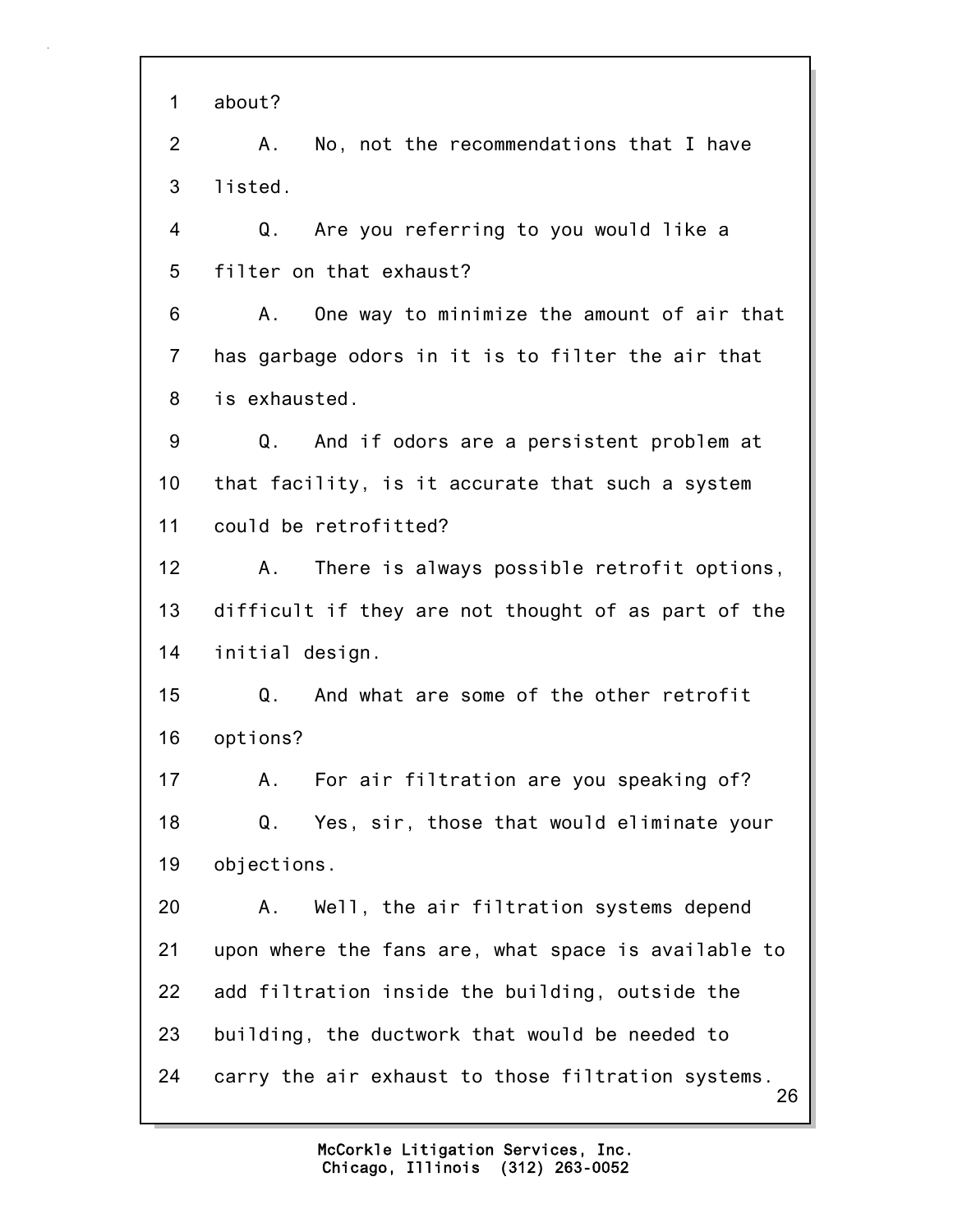27 1 Those are all part of a basic site layout when odor 2 management is on the table. 3 Q. Basically, a big air handler, isn't it? 4 A. It's not rocket science, but it's a little 5 bit more than just one big air handler. 6 Q. Well, an air handler or maybe an activated 7 charcoal filter on the exhaust side or a biomass 8 filter of some sort? 9 A. Good ideas. 10 Q. But yet those good ideas weren't necessary 11 to implement at the Glenview station. 12 MR. BLAZER: Objection, foundation. 13 THE HEARING OFFICER: Sustained. 14 BY MR. SECHEN: 15 Q. Assuming, sir, that those recommendations 16 weren't necessary to keep in place at the Glenview 17 station -- 18 MR. BLAZER: Oh, no. 19 BY MR. SECHEN: 20 Q. -- why do you think they are necessary at 21 this station? 22 MR. BLAZER: Improper hypothetical, lack of 23 foundation. 24 THE HEARING OFFICER: Objection overruled.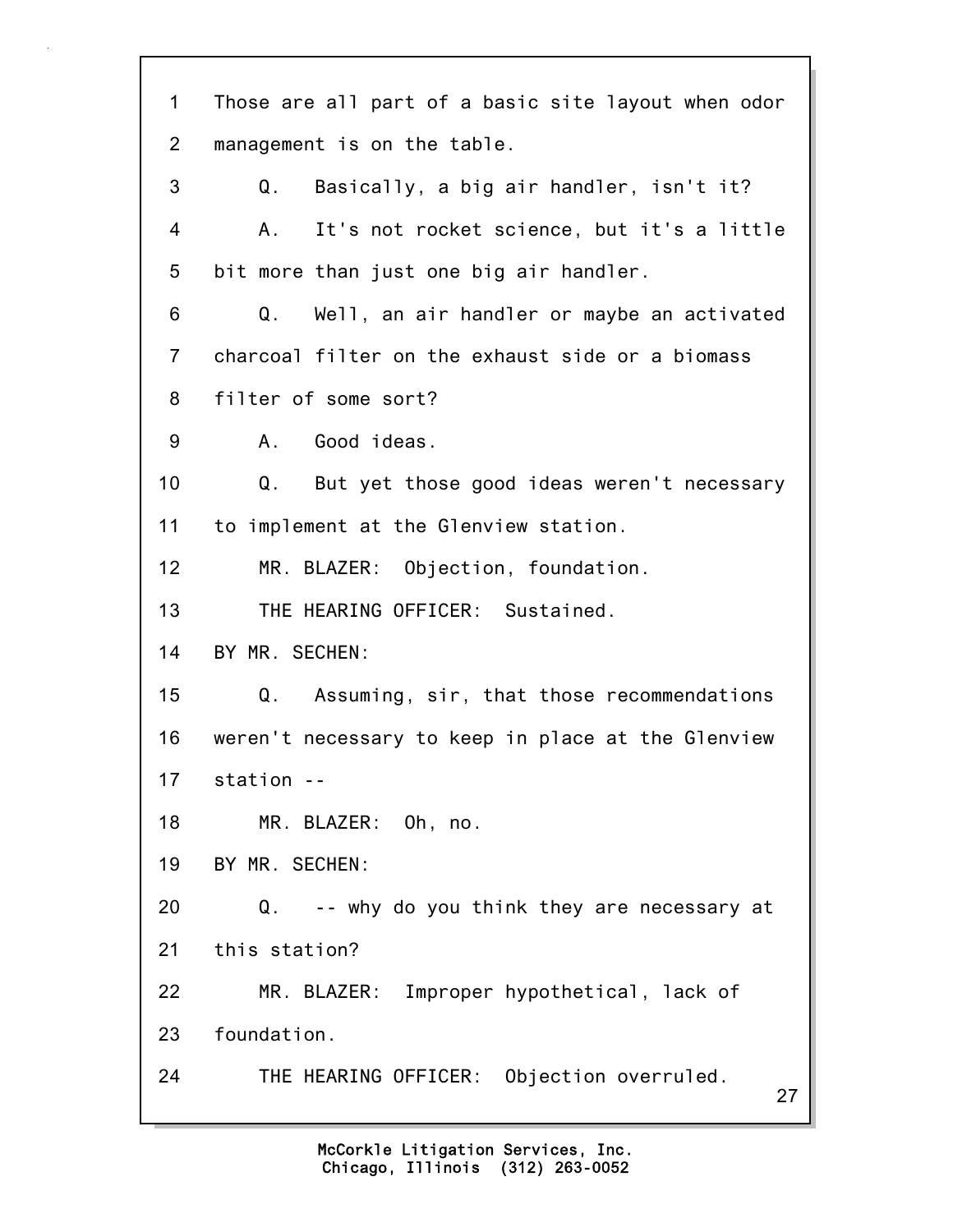28 1 THE WITNESS: I have no knowledge of the 2 station you're speaking of. I have no knowledge of 3 the community and its socioeconomic makeup, and I 4 have no knowledge of the people that may or may not 5 complain, so I cannot answer your question. 6 BY MR. SECHEN: 7 Q. You're saying that the socioeconomic 8 makeup of the community makes a difference? 9 A. Rich people have more sensitive noses than 10 poor people, sir. 11 (Applause.) 12 THE HEARING OFFICER: Please, no clapping, 13 please. Thank you. 14 BY MR. SECHEN: 15 Q. Well, then assuming the highest standard, 16 are there any other things that you would recommend 17 that could be placed in this facility to help meet 18 your objections? 19 A. I would recommend that an override system 20 for the automatic door closures be locked out from 21 operation so that the closed doors that open 22 automatically for truck passage is allowed to 23 facilitate in and out. Closed, and opened when the 24 truck needs to pass, and then close when the truck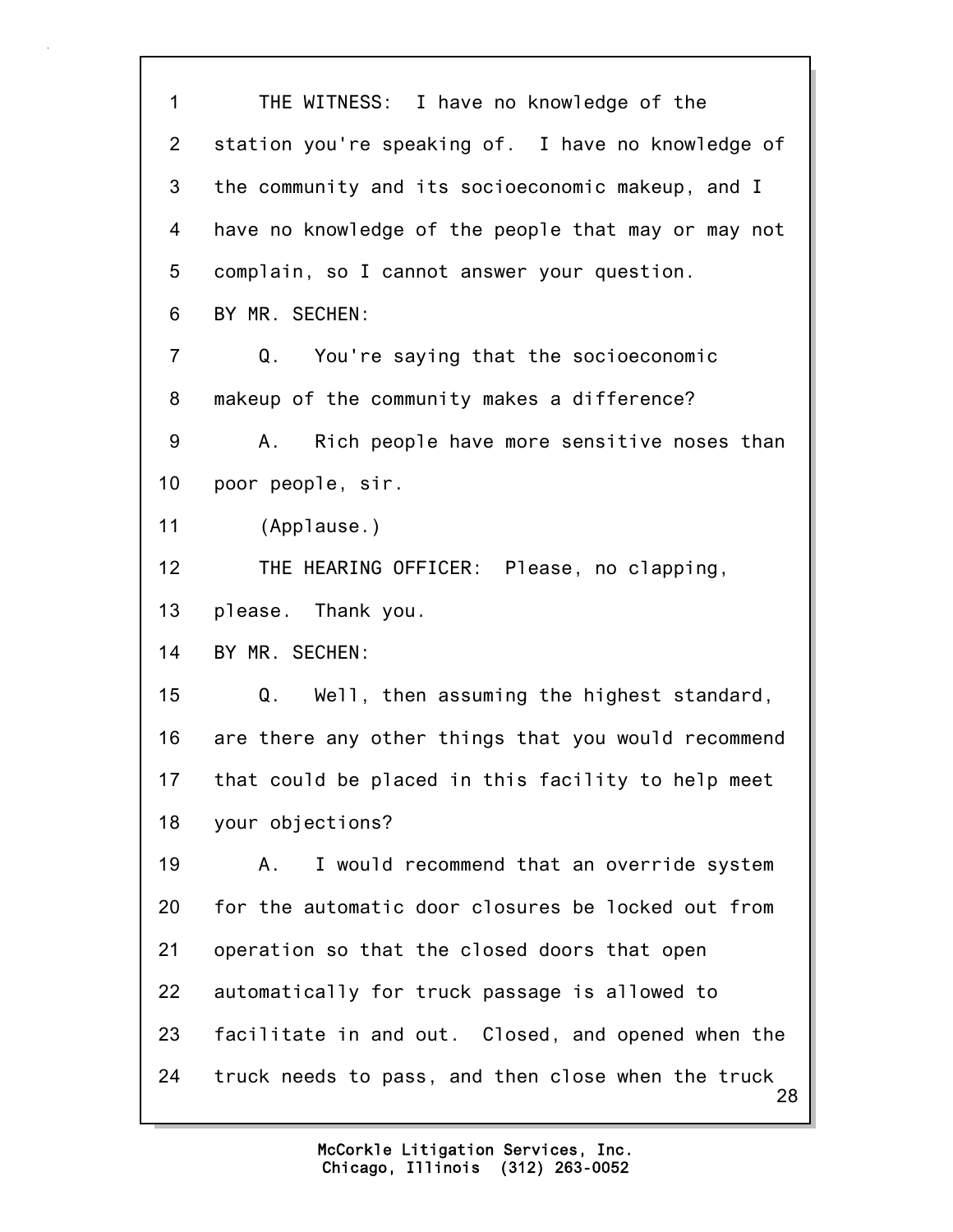| $\mathbf 1$ | passes. Lock out and hide the system that          |
|-------------|----------------------------------------------------|
| 2           | overrides that automatic system and you've gone    |
| 3           | halfway to happiness with regard to odors in the   |
| 4           | community.                                         |
| 5           | Q.<br>Is that it?                                  |
| 6           | They jump, not rocket science.<br>Α.               |
| 7           | Q.<br>And that despite the fact that it may not    |
| 8           | be necessary to do that if a skilled operator were |
| 9           | operating the transfer station?                    |
| 10          | Correct.<br>A.,                                    |
| 11          | MR. SECHEN: No further questions.                  |
| 12          | EXAMINATION                                        |
| 13          | THE HEARING OFFICER:                               |
| 14          | I have a couple questions for Mr. McGinley<br>Q.   |
| 15          | just so I'm clear. Have you ever -- this kind of   |
| 16          | goes to the objection that has been made.          |
| 17          | Have you ever testified in a Section 39.2          |
| 18          | hearing before?                                    |
| 19          | I have no knowledge -- is that a<br>Α.             |
| 20          | federal --                                         |
| 21          | Q.<br>Have you ever testified at an Illinois       |
| 22          | transfer or landfill hearing under Section 39.2    |
| 23          | before?                                            |
| 24          | No.<br>Α.<br>29                                    |
|             |                                                    |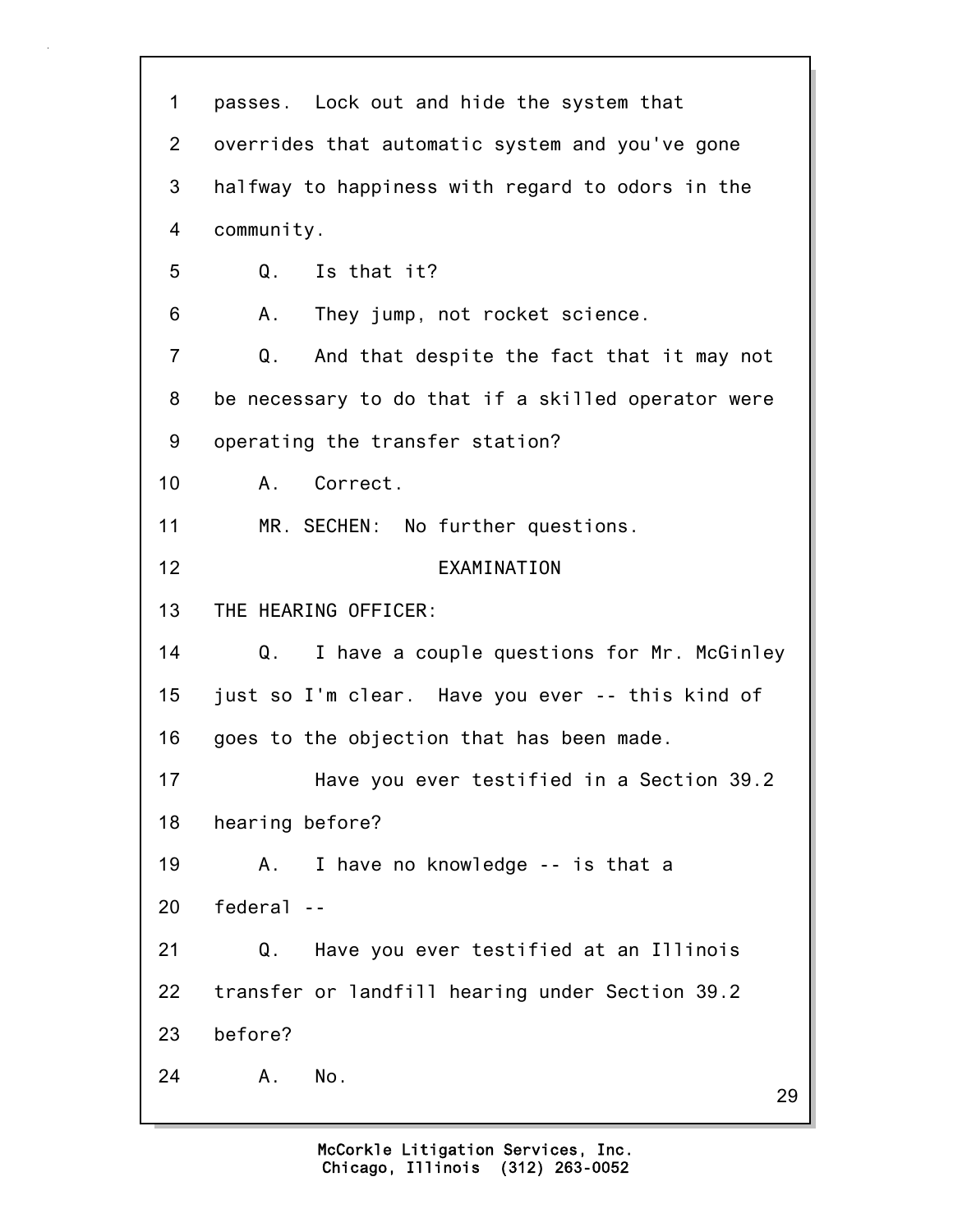| 1              | THE HEARING OFFICER: Nothing further.               |
|----------------|-----------------------------------------------------|
| $\overline{2}$ | Mr. Blazer, do you have any further                 |
| 3              | questions?                                          |
| 4              | MR. BLAZER: I do.                                   |
| 5              | REDIRECT EXAMINATION                                |
| 6              | BY MR. BLAZER:                                      |
| $\overline{7}$ | Mr. McGinley, based on your experience and<br>Q.    |
| 8              | your knowledge and your training, is there some     |
| 9              | property of garbage odor that prevents it from      |
| 10             | traveling more than a thousand feet?                |
| 11             | No.<br>A.                                           |
| 12             | Q.<br>And in your experience over the last          |
| 13             | four decades, have you personally observed garbage  |
| 14             | odor that has traveled more than a thousand feet?   |
| 15             | A. Yes.                                             |
| 16             | Could you explain?<br>Q.                            |
| 17             | Well, I was at a transfer -- I was at a<br>Α.       |
| 18             | $landfill$ just --                                  |
| 19             | MR. PORTER: I'm going to object. It's               |
| 20             | completely irrelevant and prejudicial. Unless       |
| 21             | there is some foundation laid that this facility    |
| 22             | has any semblance whatsoever to the facility that's |
| 23             | proposed, this is just that, irrelevant and         |
| 24             | prejudicial.<br>30                                  |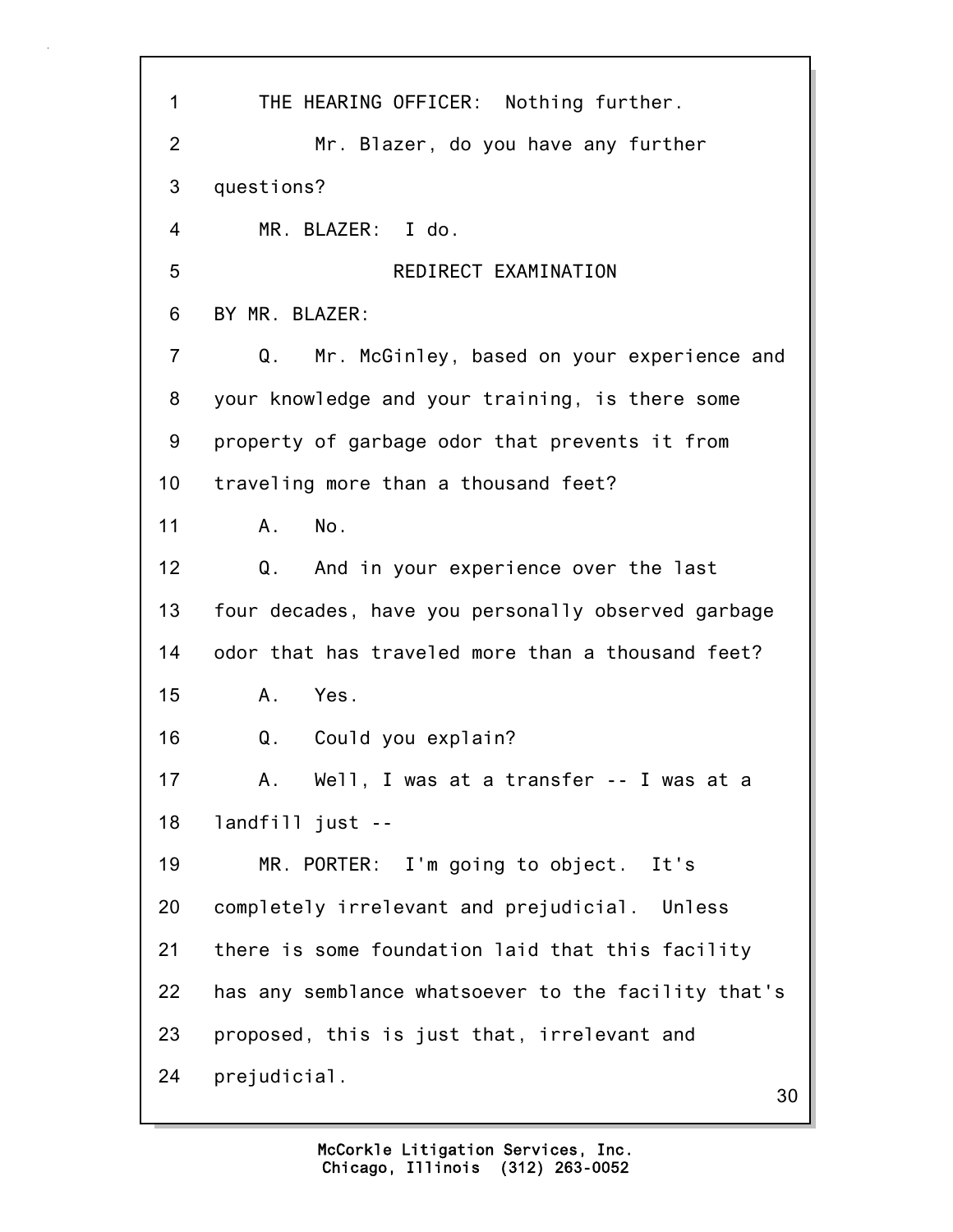31 1 THE HEARING OFFICER: I'm going to sustain the 2 objection as it goes to the witness talking about 3 landfills. If he has transfer station experience, 4 he can talk about that. 5 BY MR. BLAZER: 6 Q. Transfer stations. 7 A. I do not recall sufficient information to 8 answer your question. 9 Q. All right. Regarding the hearing 10 officer's question about your experience in 11 testifying at these particular proceedings, talking 12 now about the type of testimony you've given today 13 regarding odors and odor control measures and 14 management options to deal with odors, how many 15 times have you testified as an expert witness with 16 respect to those issues? 17 A. Approximately ten times. 18 Q. In more than one state? 19 A. Yes. 20 Q. In more than one type of proceeding? 21 A. Yes. 22 MR. BLAZER: That's all I have. 23 24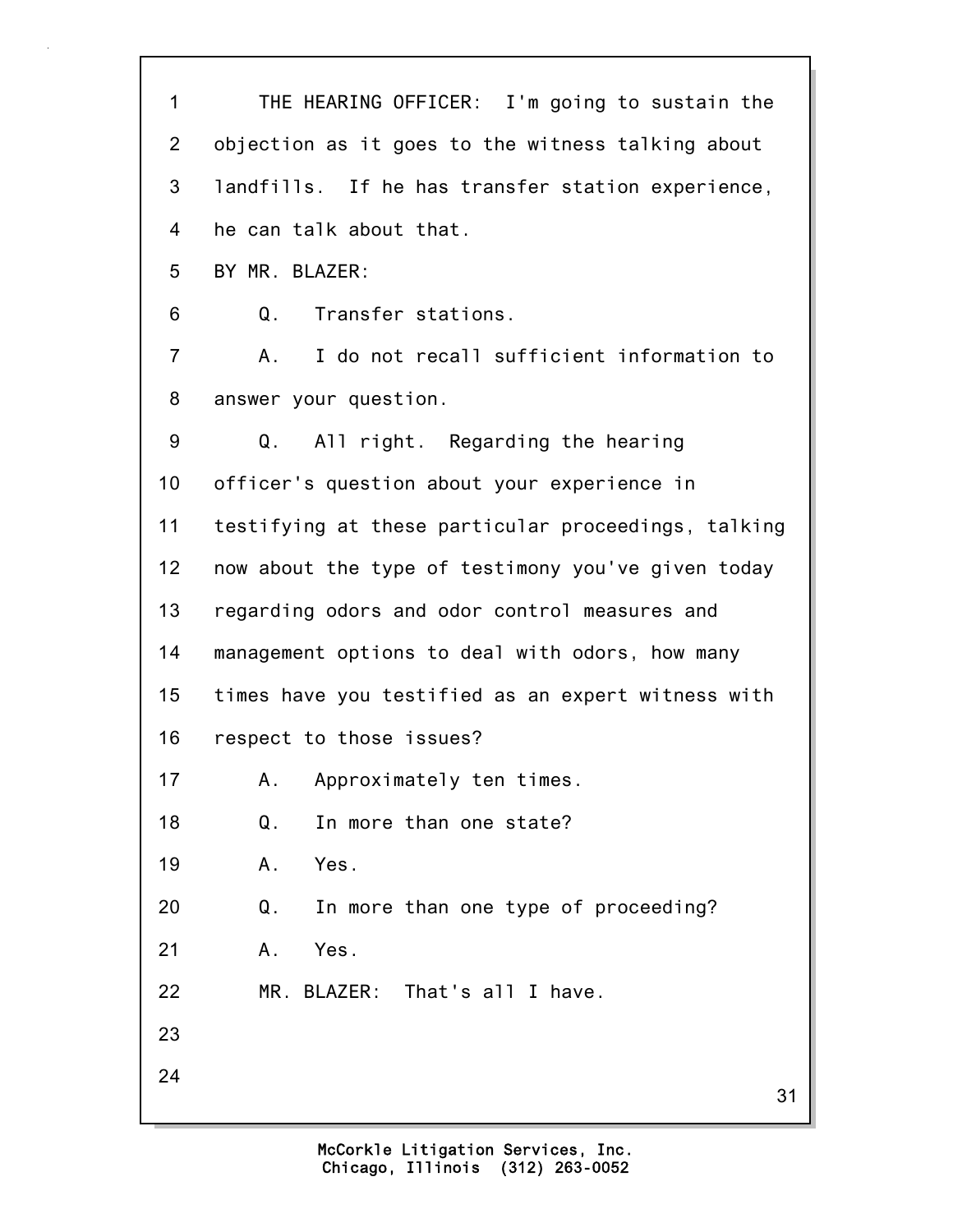| 1              | THE HEARING OFFICER: Mr. Porter?                      |
|----------------|-------------------------------------------------------|
| $\overline{2}$ | RECROSS EXAMINATION                                   |
| 3              | BY MR. PORTER:                                        |
| 4              | Following up on something you raised<br>Q.            |
| 5              | during Mr. Sechen's questioning, you mentioned that   |
| 6              | you attempted to get licensed in Illinois. Did I      |
| $\overline{7}$ | hear that correctly?                                  |
| 8              | And in many other states for odor<br>A.,              |
| 9              | engineering, but was declined because a state -- a    |
| 10             | state licensure board does not recognize odor         |
| 11             | engineering.                                          |
| 12             | Isn't it true that in Illinois, there is<br>Q.        |
| 13             | reciprocity for engineers if they have an             |
| 14             | engineering license in the state with substantially   |
| 15             | equal criteria as Illinois?                           |
| 16             | Yes, I am aware of that.<br>A.,                       |
| 17             | And if I understand it correctly, you<br>Q.           |
| 18             | applied in Illinois, and they rejected your           |
| 19             | application because you do not have substantially     |
| 20             | equal qualifications as a licensed engineer in        |
| 21             | Illinois, correct?                                    |
| 22             | I didn't say I applied as a chemical<br>Α.            |
| 23             | engineer for a reciprocity. I said that I made        |
| 24             | calls to find out if there is licensure for the<br>32 |
|                |                                                       |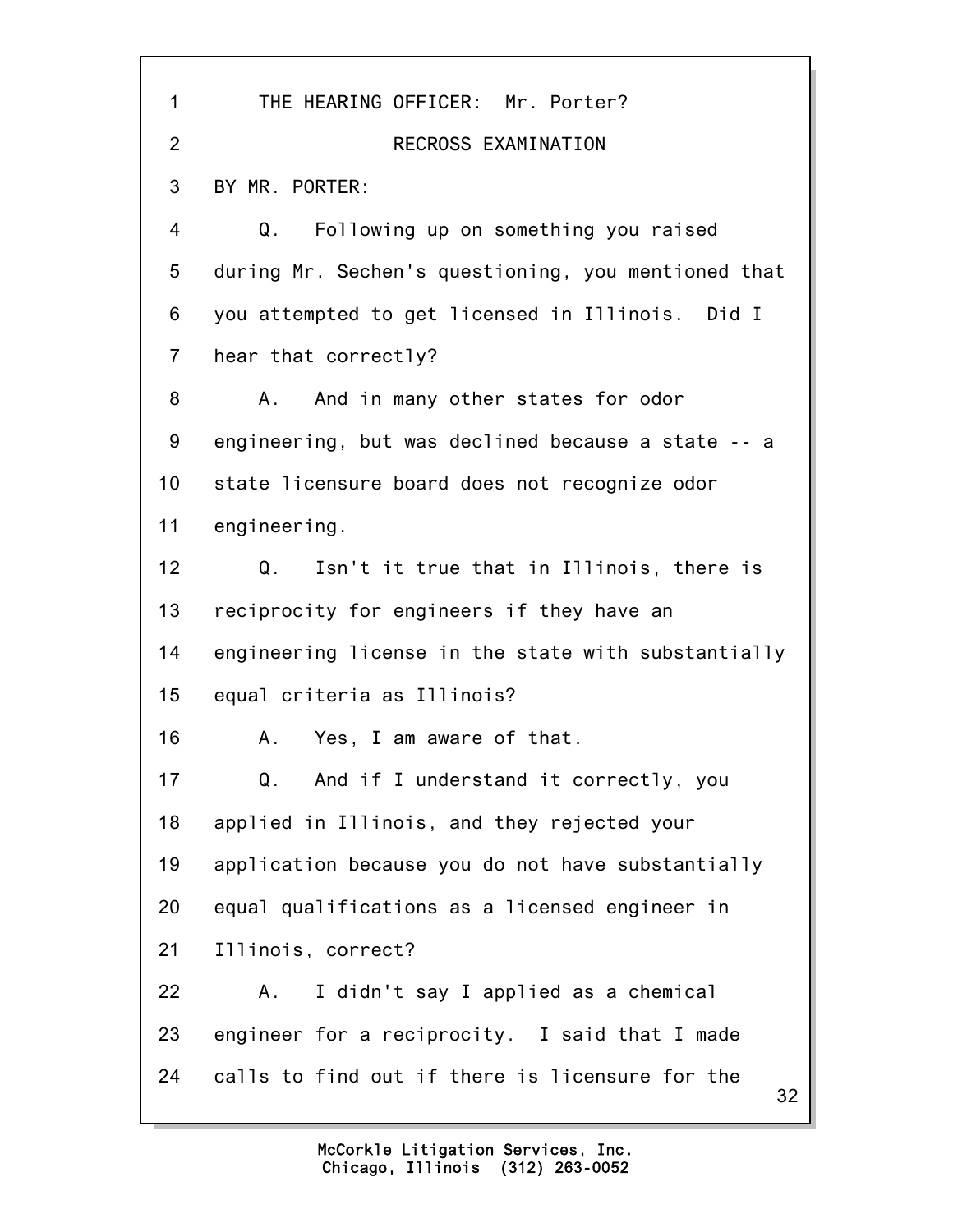33 1 field of practice of odor engineering. 2 Q. You haven't used your chemical engineering 3 in any way in respect to the opinions you've 4 offered here today, correct? 5 A. The chemical engineering training is a 6 broad-based engineering training. So to separate 7 the sense of opening and closing a door or 8 filtration of air, yes, that involves the concepts 9 that are taught in chemical engineering but as a 10 broader base as odor control engineering. 11 Q. What chemical analysis study model did you 12 run in relation to your opinion that the doors need 13 to be closed at all times? 14 A. There is no chemical analysis. 15 Q. If ever the wind or odor is determined to 16 be an issue or a problem at this facility, isn't it 17 true that Groot is free to close the doors? 18 A. Yes. 19 Q. And they have fast-acting rubber doors in 20 the plant, correct? 21 A. Yes. 22 Q. Do you have any reason to believe they 23 won't close the doors? 24 A. Facilities typically do not close doors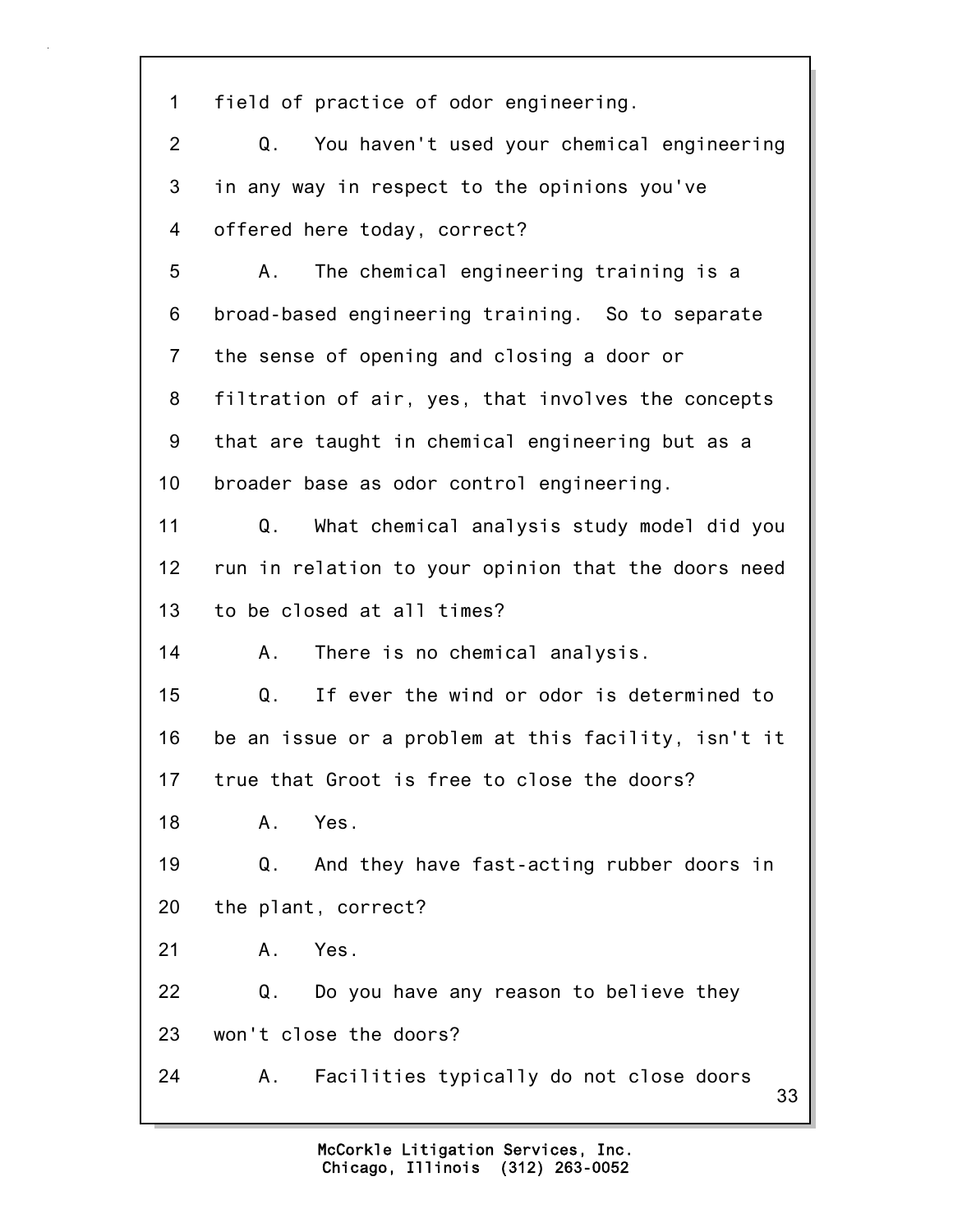34 1 unless it's necessary because it feels open, and it 2 seems like it slows trucks down, but for six 3 seconds of waiting for the door to open is a false 4 concept of slowing the process down. 5 Q. If it is determined that the doors need to 6 be closed because of particular wind conditions or 7 a particular odorous load that comes in, they can 8 be closed, right? 9 A. Depending upon who determines that need, 10 correct. 11 Q. And you have no experience, background, 12 interviews from any source that would suggest Groot 13 won't do that reasonable activity of closing the 14 doors, right? 15 A. I would trust them 100 percent. 16 Q. There was some discussion on counsel's 17 questioning that -- concerning washing the tipping 18 room floor. Have you now learned that a street 19 sweeper is going to be used in order to sweep that 20 floor? 21 A. We saw that and read that in the permit 22 application, correct. 23 Q. And are you aware that street sweeper 24 indeed uses water?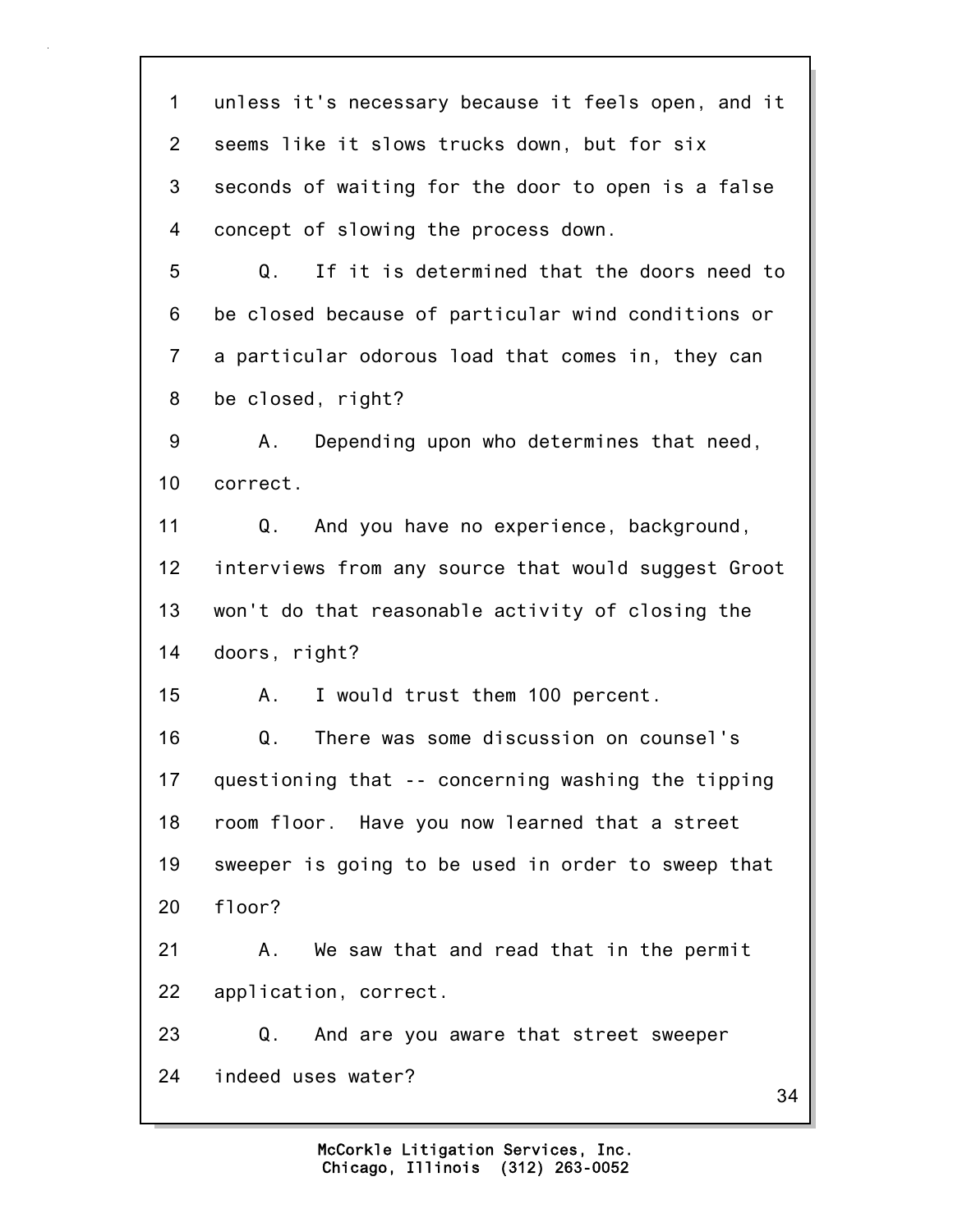| 1               | Most street sweepers use water, correct.<br>A.,      |
|-----------------|------------------------------------------------------|
| $\overline{2}$  | So that would accomplish the cleaning<br>Q.          |
| 3               | aspect of the floor, correct?                        |
| $\overline{4}$  | A. Yes.                                              |
| 5               | Q.<br>There was some discussion about the fact       |
| 6               | that a New Hampshire regulation allows waste to      |
| $\overline{7}$  | remain in place at transfer stations there after     |
| 8               | seven days. Do you recall that?                      |
| 9               | Yes.<br>A.                                           |
| 10              | $Q_{\perp}$<br>And so the New Hampshire board --     |
| 11              | MR. GROSSMARK: Objection, discloses facts not        |
| 12              | in record.                                           |
| 13              | THE HEARING OFFICER: You may finish the              |
| 14              | question.                                            |
| 15 <sub>1</sub> | BY MR. PORTER:                                       |
| 16              | It also provides or if odor is being<br>Q.           |
| 17              | caused, that it needs to be removed, right?          |
| 18              | Yes.<br>Α.                                           |
| 19              | And so the New Hampshire statute itself<br>Q.        |
| 20              | identifies that it's passable for waste to be in     |
| 21              | place for at least up to seven days without odor     |
| 22              | emanating from the premises, correct?                |
| 23              | In New Hampshire, correct.<br>Α.                     |
| 24              | And again, for people that came in late,<br>Q.<br>35 |

٦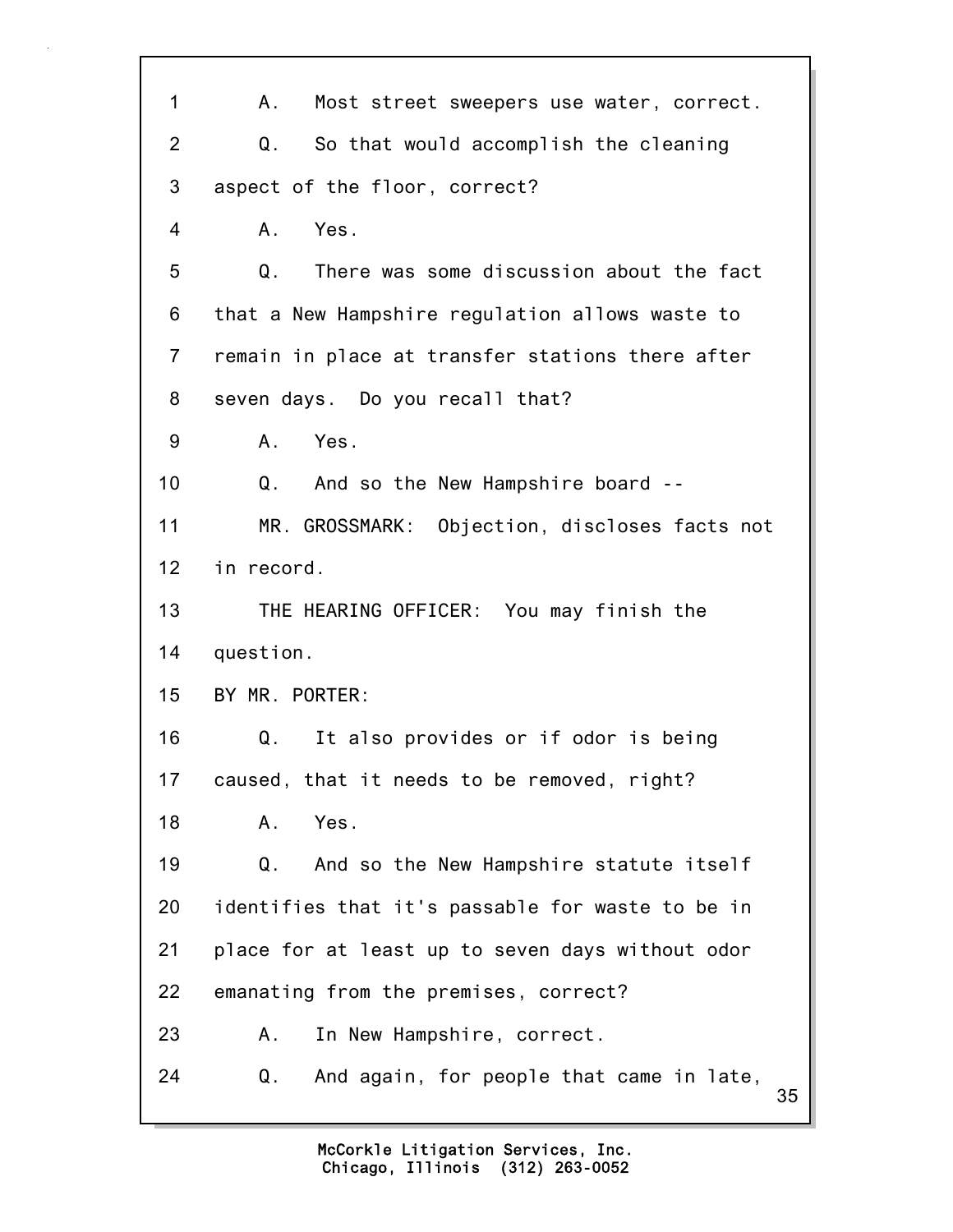| 1              | Groot is going to be removing all waste daily,     |
|----------------|----------------------------------------------------|
| $\overline{2}$ | correct?                                           |
| 3              | I understand that to be part of the permit<br>A.   |
| 4              | operation of the plant.                            |
| 5              | MR. PORTER: At this time, Mr. Luetkehans, I        |
| 6              | have nothing further, and I would reiterate my     |
| $\overline{7}$ | prior objection to this witness testifying here    |
| 8              | today as he's not licensed in Illinois and move to |
| 9              | strike that.                                       |
| 10             | THE HEARING OFFICER: We'll deal with that as       |
| 11             | soon as everybody is done, Mr. Porter. We'll be    |
| 12             | dealing with that as soon as everybody is done.    |
| 13             | MR. PORTER: Thank you.                             |
| 14             | THE HEARING OFFICER: Mr. Grossmark, do you         |
| 15             | have anything further?                             |
| 16             | MR. GROSSMARK:<br>No.                              |
| 17             | THE HEARING OFFICER: Mr. Clark?                    |
| 18             | MR. CLARK:<br>No.                                  |
| 19             | THE HEARING OFFICER: Mr. Sechen?                   |
| 20             | MR. SECHEN: Nothing.                               |
| 21             | THE HEARING OFFICER: Mr. Blazer, anything as       |
| 22             | $to -$                                             |
| 23             | MR. BLAZER:<br>No.                                 |
| 24             | THE HEARING OFFICER: Okay. I'll say it for<br>36   |
|                |                                                    |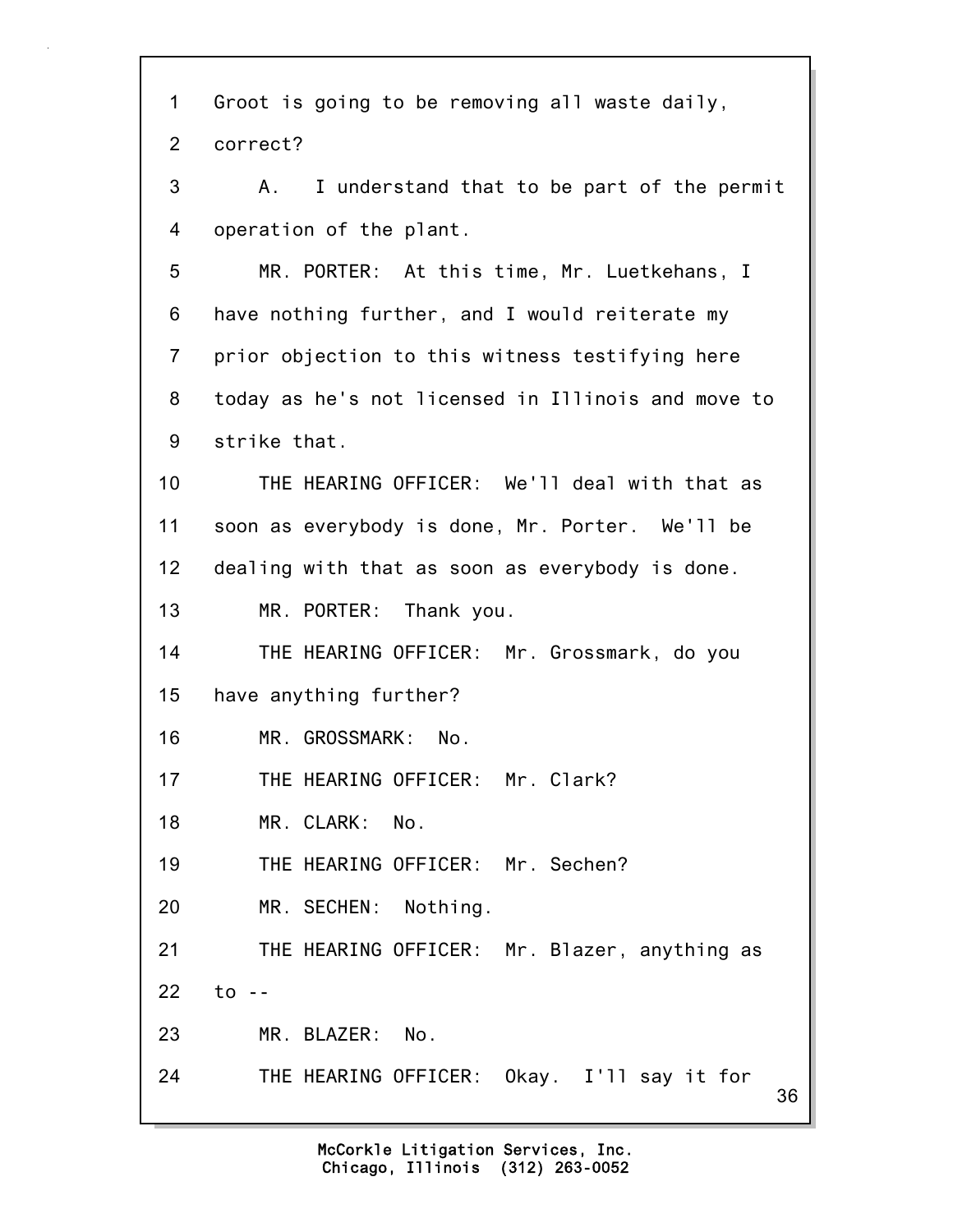37 1 the record. As to Mr. Porter's recross, you have 2 nothing, correct? 3 MR. BLAZER: No. 4 THE HEARING OFFICER: Okay. Mr. Porter, you 5 wish to re-raise your objection. 6 Is there anything that either party -- I 7 have now read the case law that you've provided and 8 the regulations. Is there anything in particular 9 that anyone wishes to add that hasn't -- that 10 wasn't already said earlier today? 11 MR. BLAZER: Mr. Hearing Officer, if you've 12 read the Thompson decision, I think we're 13 satisfied. 14 THE HEARING OFFICER: Mr. Porter? 15 Mr. McGinley, you can have a seat. You 16 don't have to stand up there anymore. 17 MR. PORTER: I just want to reiterate that the 18 Thompson decision applies to disclosure of a 213 19 witness. This is not a circuit court of law. He 20 is not a disclosed 213 witness. That decision is 21 not relevant. 22 The question before us today, which is 23 whether or not Mr. McGinley is here to provide 24 expert testimony as an engineer at this site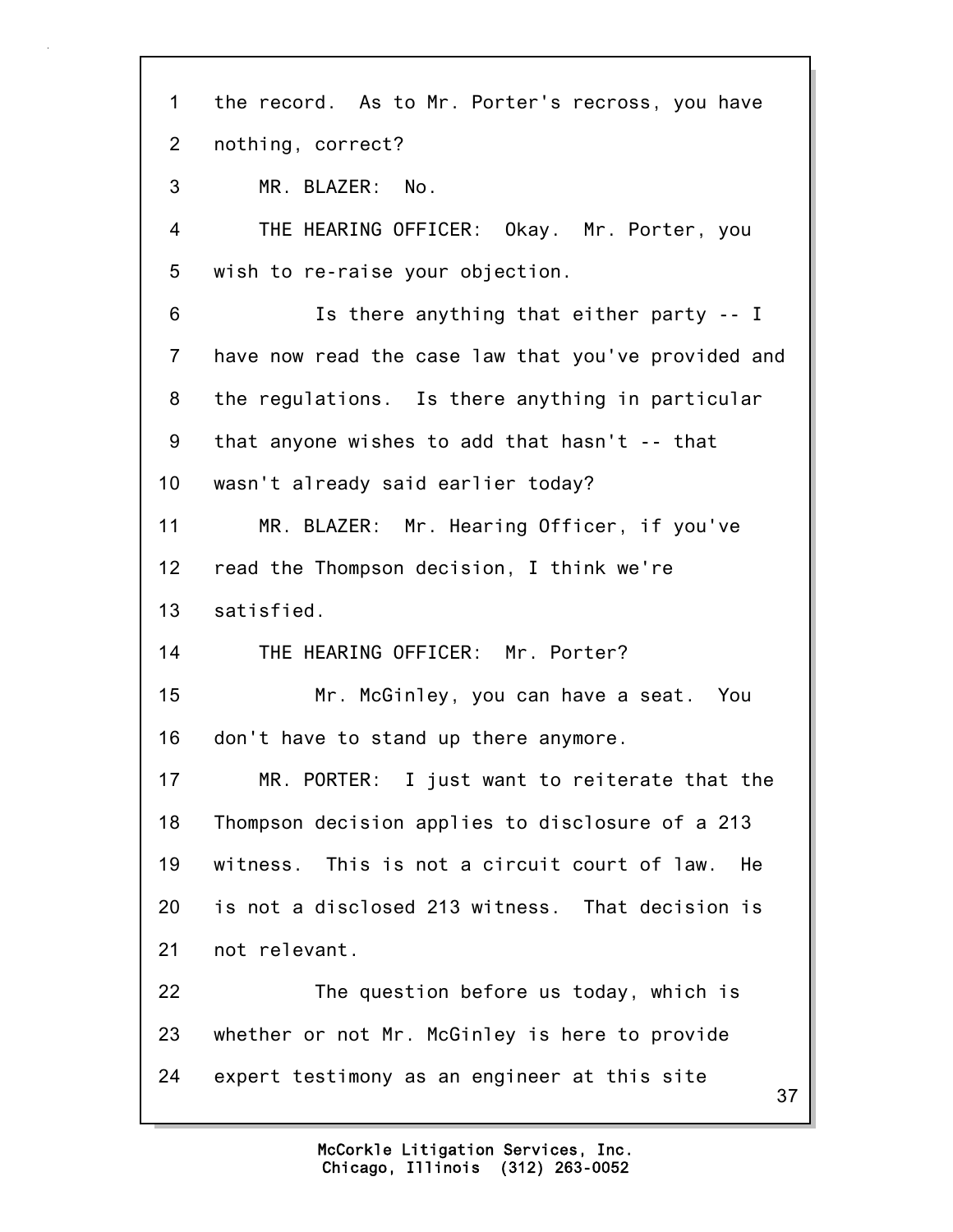1 hearing, and that is not controlled by the Supreme 2 Court case. Instead, it's controlled by the 3 Van Breemen case as well as the Illinois Department 4 of Professional Regulations, and particularly the 5 Engineering Practice Act, which explicitly provides 6 that only qualified persons shall be authorized to 7 engage in the practice of professional engineering 8 in the State of Illinois.

9 In addition to that, at a minimum, it's up 10 to, I suppose, you, Mr. Luetkehans, to decide 11 whether or not, even putting aside the issue of 12 licensure, if you have the requisite qualifications 13 to be offering opinions concerning criterion ii, he 14 did not. He is not a design engineer. He is not a 15 professional engineer in essential design. He is a 16 chemical engineer and admitted that he's done no 17 chemical analysis whatsoever in relation to this 18 siting application.

19 Therefore, putting aside the issue of 20 licensure, they haven't laid the appropriate 21 qualifications to provide expert testimony of 22 topics that he was brought here to testify about. 23 MR. BLAZER: May I respond to that, 24 unfortunately, now?

38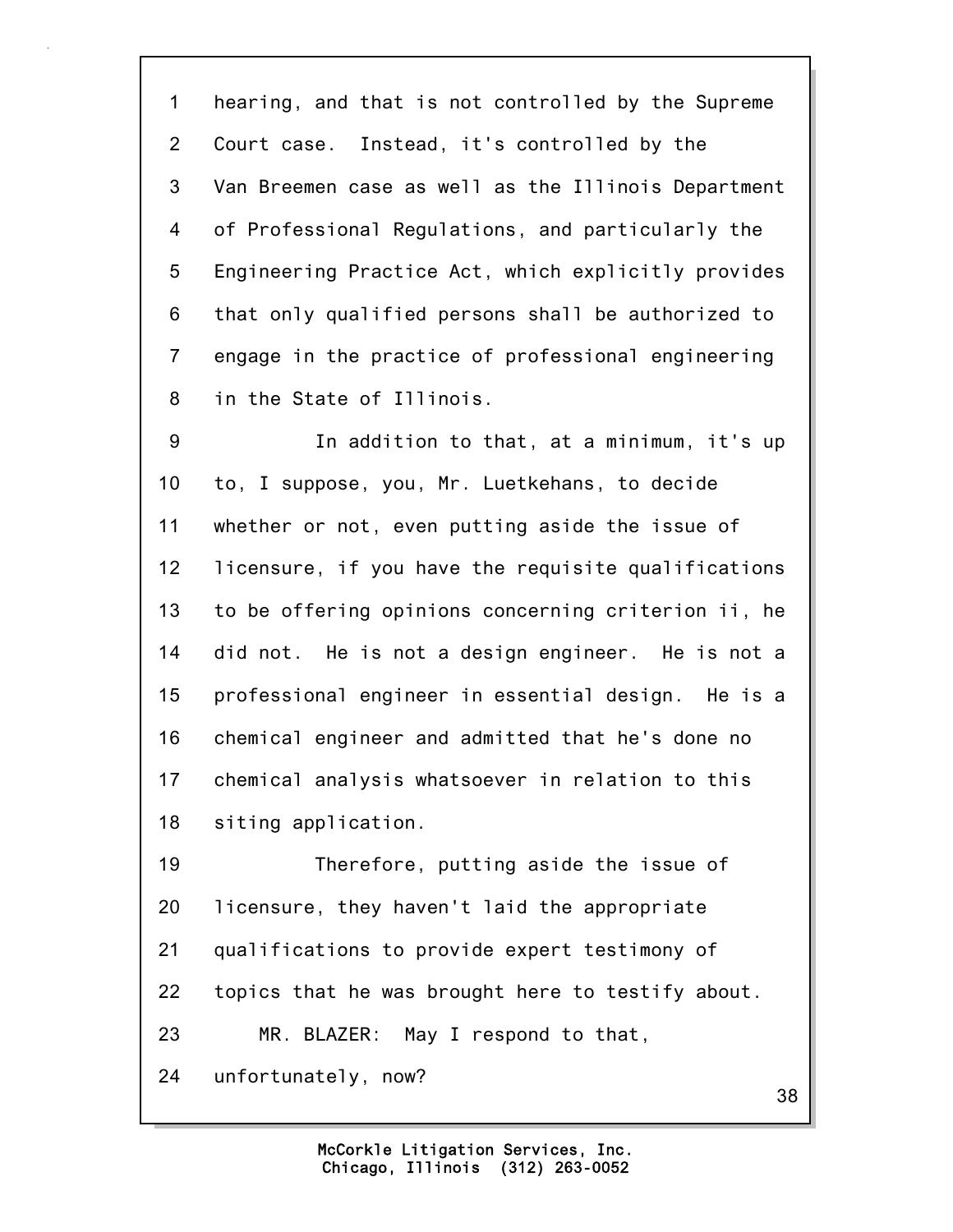39 1 THE HEARING OFFICER: Yes. 2 MR. BLAZER: Also, a person will be allowed to 3 testify as an expert if his experience and 4 qualifications afford him knowledge that is not 5 common to lay persons -- 6 THE HEARING OFFICER: If what you're going to 7 quote is Thompson, don't bother. I've read it. 8 You're going to hear portions of Thompson from me. 9 If you have something else to add, feel free. 10 MR. BLAZER: That's all. 11 THE HEARING OFFICER: As everyone in this 12 hearing knows, the issue is one of fundamental 13 fairness. We are not using the Rules of Evidence. 14 However, I think the case law is instructive, and 15 we will cite Thompson -- a quote from Thompson, 16 which says at 221 Ill. 2d -- actually, strike that. 17 Yes, 221 Ill. 2d 414 at pages 428 to 29: 18 "With regard to expert testimony, it is 19 well settled that the decision whether to admit 20 expert testimony is within the sound discretion of 21 the trial court." Now I'm omitting the citations. 22 "A person will be allowed to testify as an 23 expert if his experience and qualifications afford 24 him knowledge that is not common to laypersons, and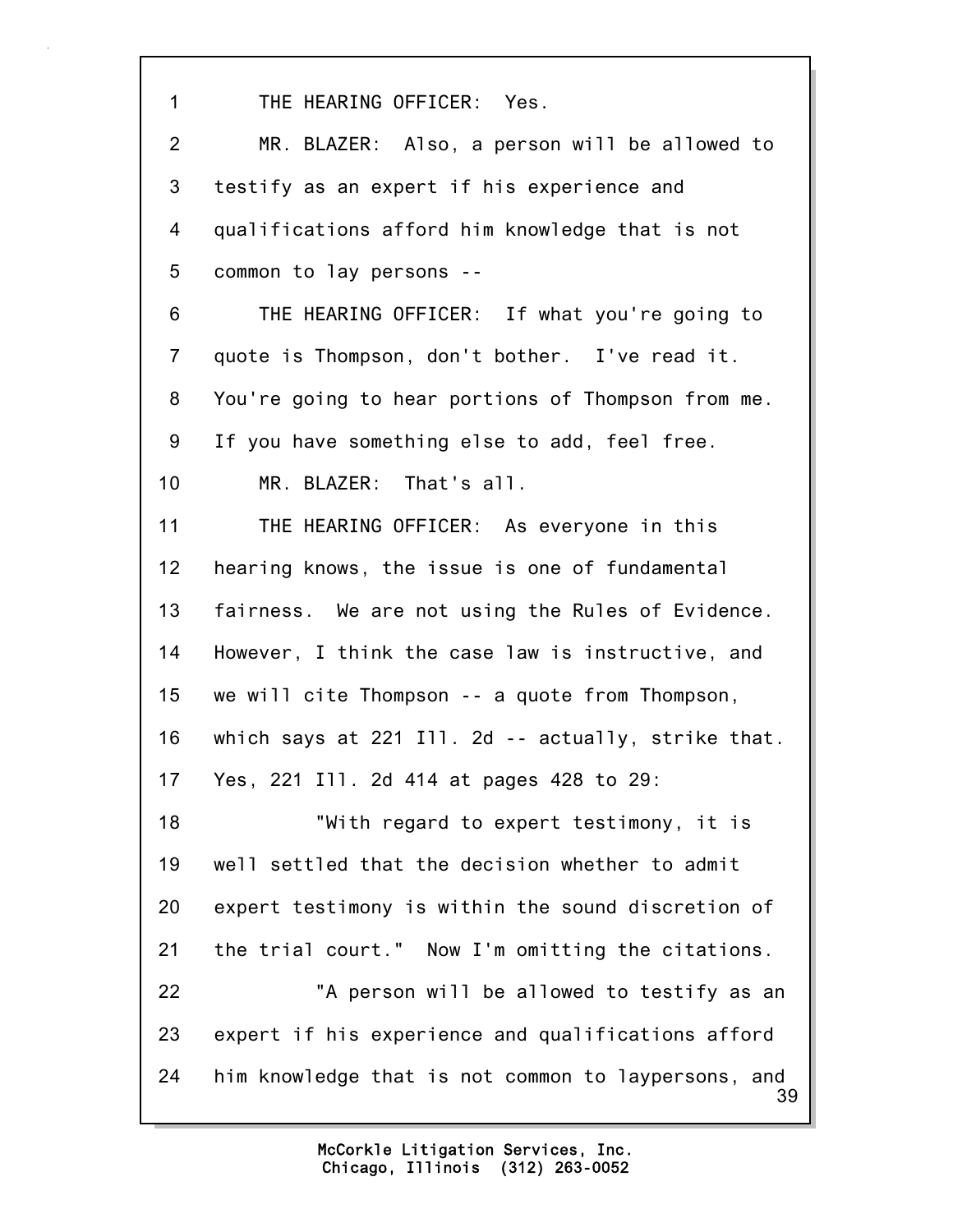40 1 where his testimony will aid the trier of fact in 2 reaching its conclusions. There is no 3 predetermined formula for how an expert acquires 4 specialized knowledge or experience and the expert 5 can gain such through practical experience, 6 scientific study, education, training or research. 7 Thus, formal academic training or specific degrees 8 are not required to qualify a person as an expert; 9 practical experience in a field may serve just as 10 well to qualify him. An expert need only have 11 knowledge and experience beyond that of an average 12 citizen. Expert testimony, then, is admissible if 13 the proffered expert is qualified by knowledge, 14 skill, experience, training, or education, and the 15 testimony will assist the trier of fact in 16 understanding the evidence." 17 As Thompson goes on to state at page 431 18 to 434: 19 "If the legislature" -- 433 to 434, "If 20 the legislature wanted to condition any testimony 21 by a professional on whether the individual holds a 22 state license, it could enact a statute setting 23 standards for such expert witnesses, as it has done 24 in cases in which the standard of care applicable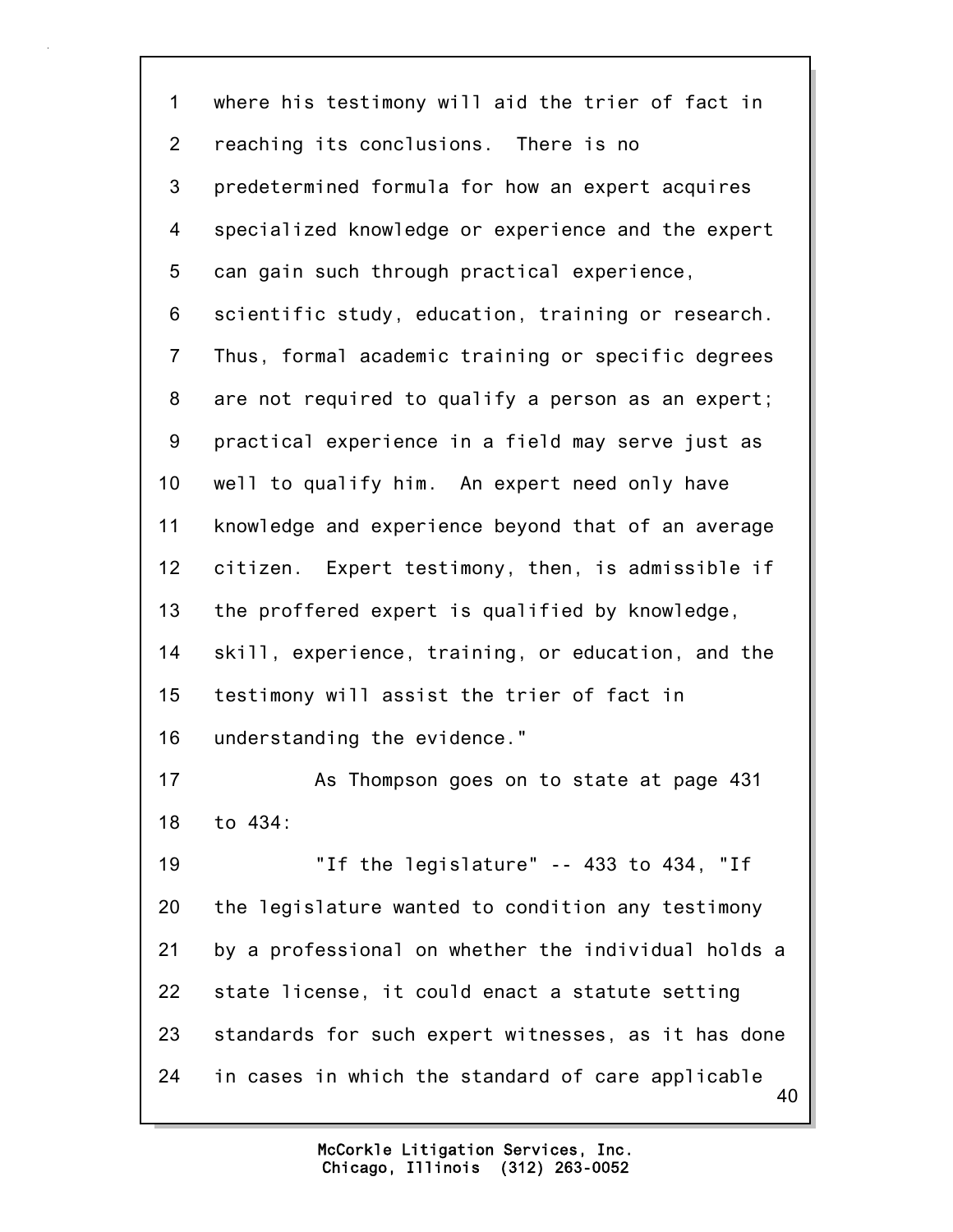41 1 to a medical professional is at issue." 2 I find Van Breemen to be -- to be not 3 applicable in that it is a registration cease and 4 desist case. The issue in that case is not his 5 ability to testify. 6 I do, however, find the lack of 7 registration relevant to the weight of 8 Mr. McGinley's testimony, but that -- but I do find 9 also that the testimony is admissible. 10 Now, Mr. McGinley at one point gave a very 11 broad finding that Criterion ii, "The facility is 12 so designed, located and proposed to be operated 13 that the public health, safety and welfare will be 14 protected." And then he went on to say as it 15 related to odor. I do believe that his opinion as 16 it relates to the broad issue of the design 17 location and proposal of the facility is improper; 18 however, his opinions as to odor and odor alone and 19 how that may or may not affect Criterion ii, I do 20 find to be proper and admissible. 21 The general, broad statement that 22 Section ii is not applicable is not really within 23 his area of expertise in my opinion; however, the 24 specific findings or the specific statements he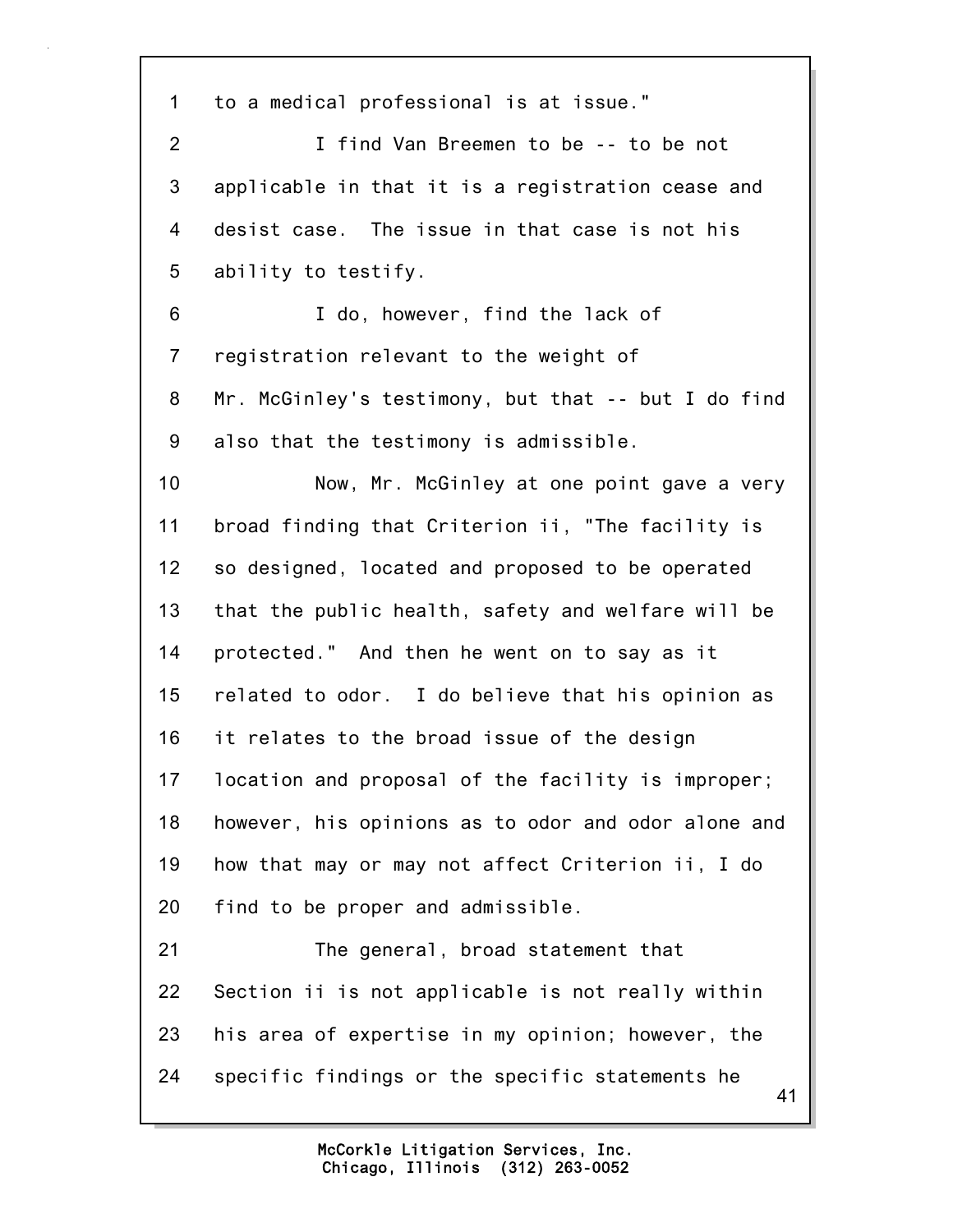42 1 made as to odor I think are relevant and 2 admissible. So that's kind of where we are at at 3 this point in my opinion. 4 That being said, I think there are 5 exhibits, Mr. Blazer. You wish to move to admit 6 certain exhibits? 7 MR. BLAZER: I do. Thank you, Mr. Hearing 8 Officer. I will move to admit TCH Exhibit 3, which 9 is the resume. 10 THE HEARING OFFICER: Is there an objection 11 other than the -- and you are not waiving your 12 objection on any of these, Mr. Porter, as to the 13 overall issue of his admissible testimony. 14 MR. PORTER: Thank you. No other objections. 15 (Whereupon, TCH Exhibit 16 No. 3 was received into 17 evidence on October 1, 2013.) 18 THE HEARING OFFICER: Okay. Next one, 19 Mr. Blazer. 20 MR. BLAZER: Exhibit 4 is the report. 21 THE HEARING OFFICER: I assume same objection? 22 MR. PORTER: Same response. 23 THE HEARING OFFICER: Okay. That will be 24 admitted as well over the objection.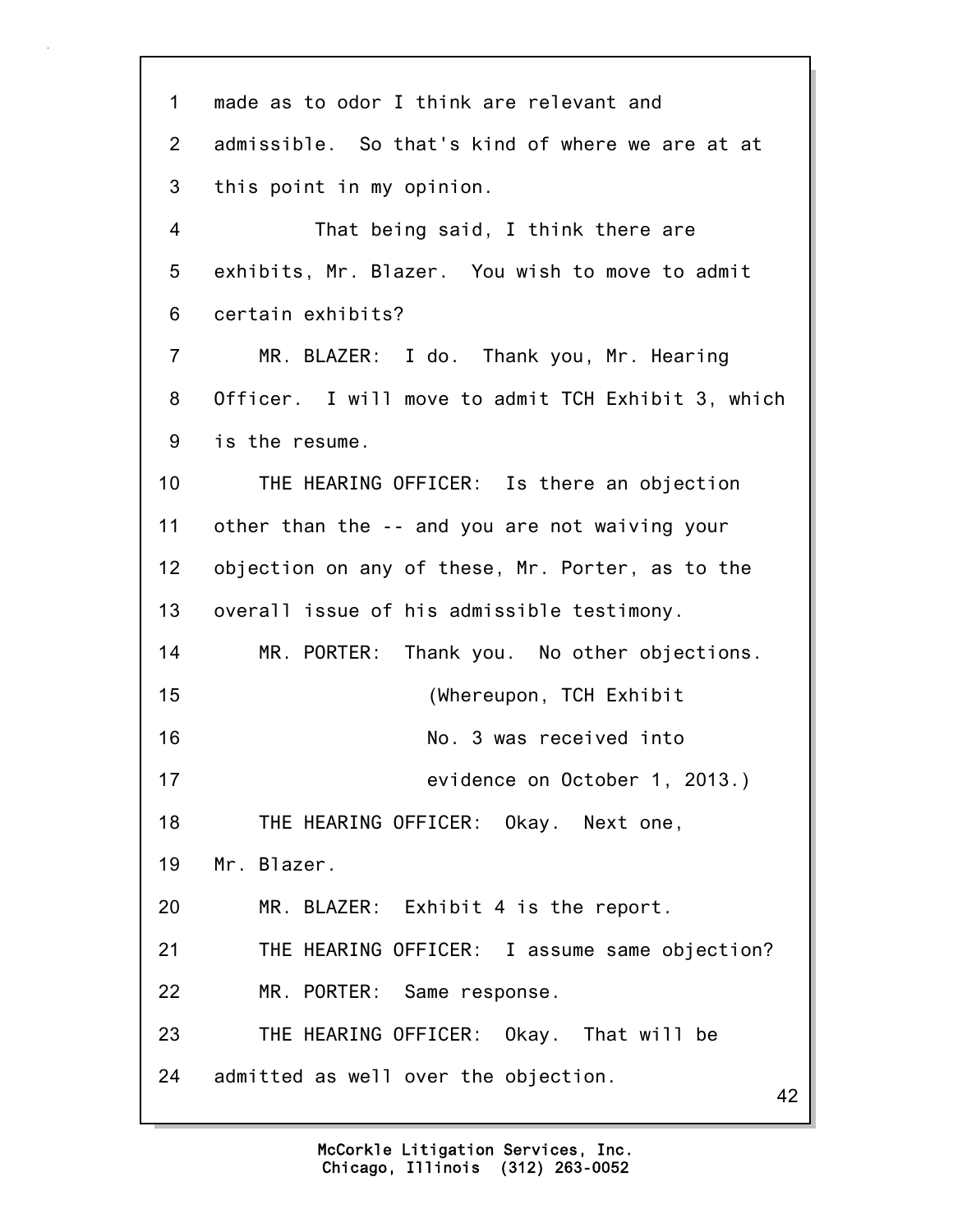43 1 (Whereupon, TCH Exhibit 2 No. 4 was received into 3 evidence on October 1, 2013.) 4 MR. BLAZER: And then we have 41 and 42, which 5 are the two MSW Management articles. 6 THE HEARING OFFICER: Well, I don't think you 7 asked that these be admitted. I think I have 8 some -- 9 MR. BLAZER: I think I did. 10 THE HEARING OFFICER: I don't think I did. I 11 don't think you asked they be admitted. At least 12 my notes don't show that. I am going to, however, 13 admit them over Mr. Porter's prior objection 14 pursuant to the prior reasoning. 15 MR. PORTER: And I have nothing more to add to 16 those prior objections. 17 THE HEARING OFFICER: Okay. 18 (Whereupon, TCH Exhibit 19 Nos. 41 and 42 were received 20 into evidence on 21 October 1, 2013.) 22 MR. BLAZER: That's all we have for this 23 evening, Mr. Hearing Officer. 24 MR. PORTER: I had Exhibits 10 and 11 --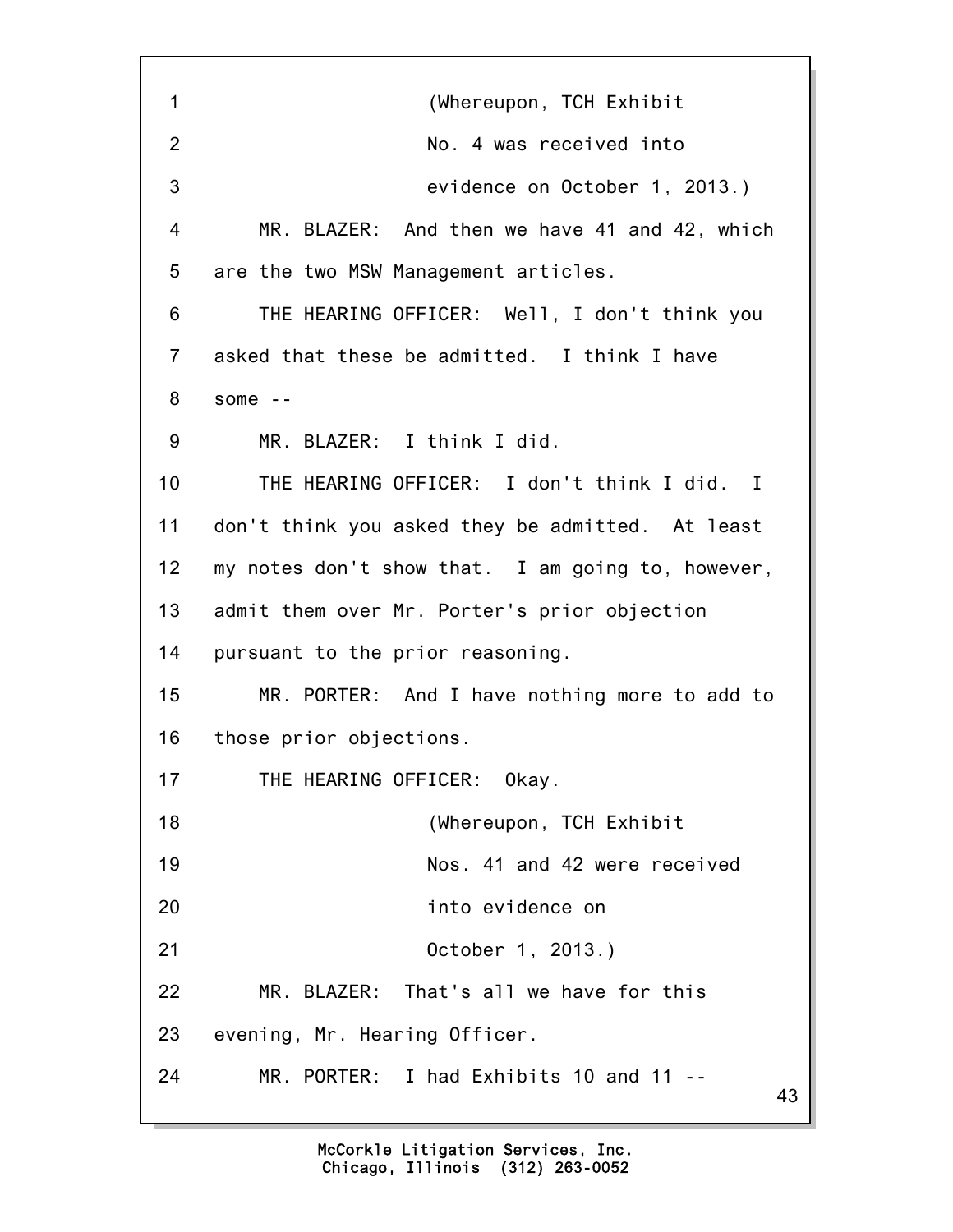| $\mathbf 1$    | THE HEARING OFFICER: Yes, and honestly, unless      |
|----------------|-----------------------------------------------------|
| $\overline{2}$ | someone has an objection, I think it's a lot easier |
| 3              | to deal with these kinds of issues as they are      |
| 4              | coming up instead of waiting until your rebuttal    |
| 5              | case, for lack of a better word. So unless someone  |
| 6              | has an objection, I will take up Groot Exhibits 10  |
| $\overline{7}$ | and 11. Does anyone have an objection to Groot      |
| 8              | Exhibit 10?                                         |
| 9              | MR. BLAZER: I apologize, Mr. Hearing Officer,       |
| 10             | I lost track of which those are. 10 is the excerpt  |
| 11             | from the EPA thing?                                 |
| 12             | THE HEARING OFFICER: Groot Exhibit 10 is Bates      |
| 13             | stamp pages 23, 24, 29 and 30, which is the excerpt |
| 14             | from the waste transfer station EPA, which I think  |
| 15             | is part of --                                       |
| 16             | MR. BLAZER: It's part of ours as well. No           |
| 17             | objection.                                          |
| 18             | THE HEARING OFFICER: Correct. Okay.                 |
| 19             | (Whereupon, Groot Exhibit                           |
| 20             | No. 10 was received into                            |
| 21             | evidence on October 1, 2013.)                       |
| 22             | THE HEARING OFFICER: How about Groot                |
| 23             | Exhibit 11? Is there an objection to Groot          |
| 24             | Exhibit 11?<br>44                                   |
|                |                                                     |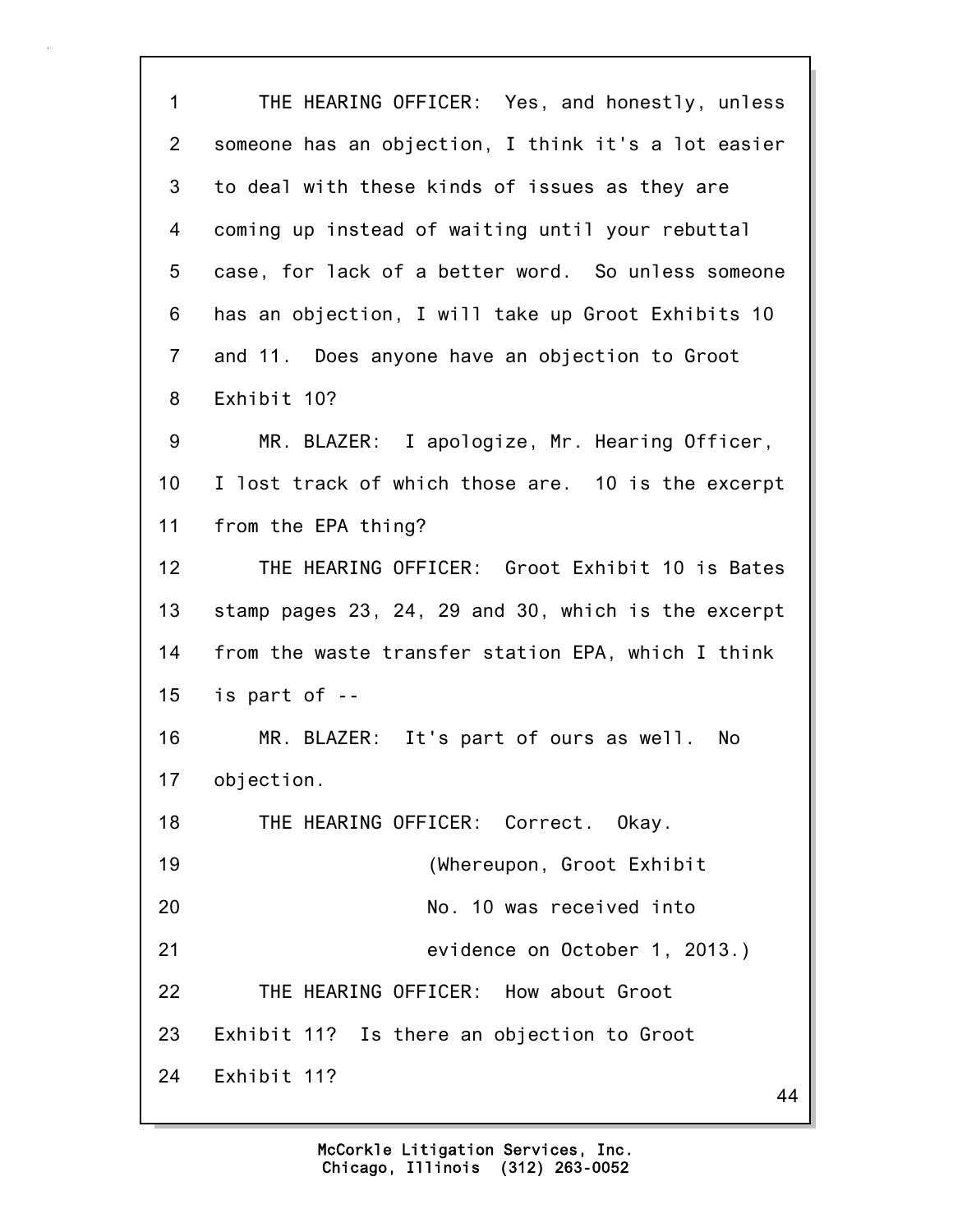| $\mathbf{1}$ | MR. BLAZER: There is an objection to Groot           |
|--------------|------------------------------------------------------|
| 2            | Exhibit 11, foundation, foundation.                  |
| 3            | THE HEARING OFFICER: Okay. Mr. Porter?               |
| 4            | MR. BLAZER: If I just may add, Mr. Hearing           |
| 5            | Officer --                                           |
| 6            | THE HEARING OFFICER: Please.                         |
| 7            | MR. BLAZER: -- if this were simply an aerial         |
| 8            | photo of the area that the witness identified next   |
| 9            | to -- we'll forgive him for being a Twins fan, but   |
| 10           | next to the stadium, that would be fine.             |
| 11           | The problem is someone drew a somewhat               |
| 12           | cockeyed circle on here and wrote a thousand feet.   |
| 13           | We have no idea who did that, where it came from,    |
| 14           | what the foundation is. So that's my concern.        |
| 15           | Without that circle I have no problem with that.     |
| 16           | THE HEARING OFFICER: Mr. Porter.                     |
| 17           | MR. PORTER: The foundation was laid while the        |
| 18           | witness was on the stand. He identified the          |
| 19           | exhibit as depicting what it depicts, and,           |
| 20           | therefore, there has been sufficient foundation      |
| 21           | laid.                                                |
| 22           | THE HEARING OFFICER: I do have to agree with         |
| 23           | Mr. Blazer, and I have the same concern. No one      |
| 24           | has been able to or has laid the thousand foot<br>45 |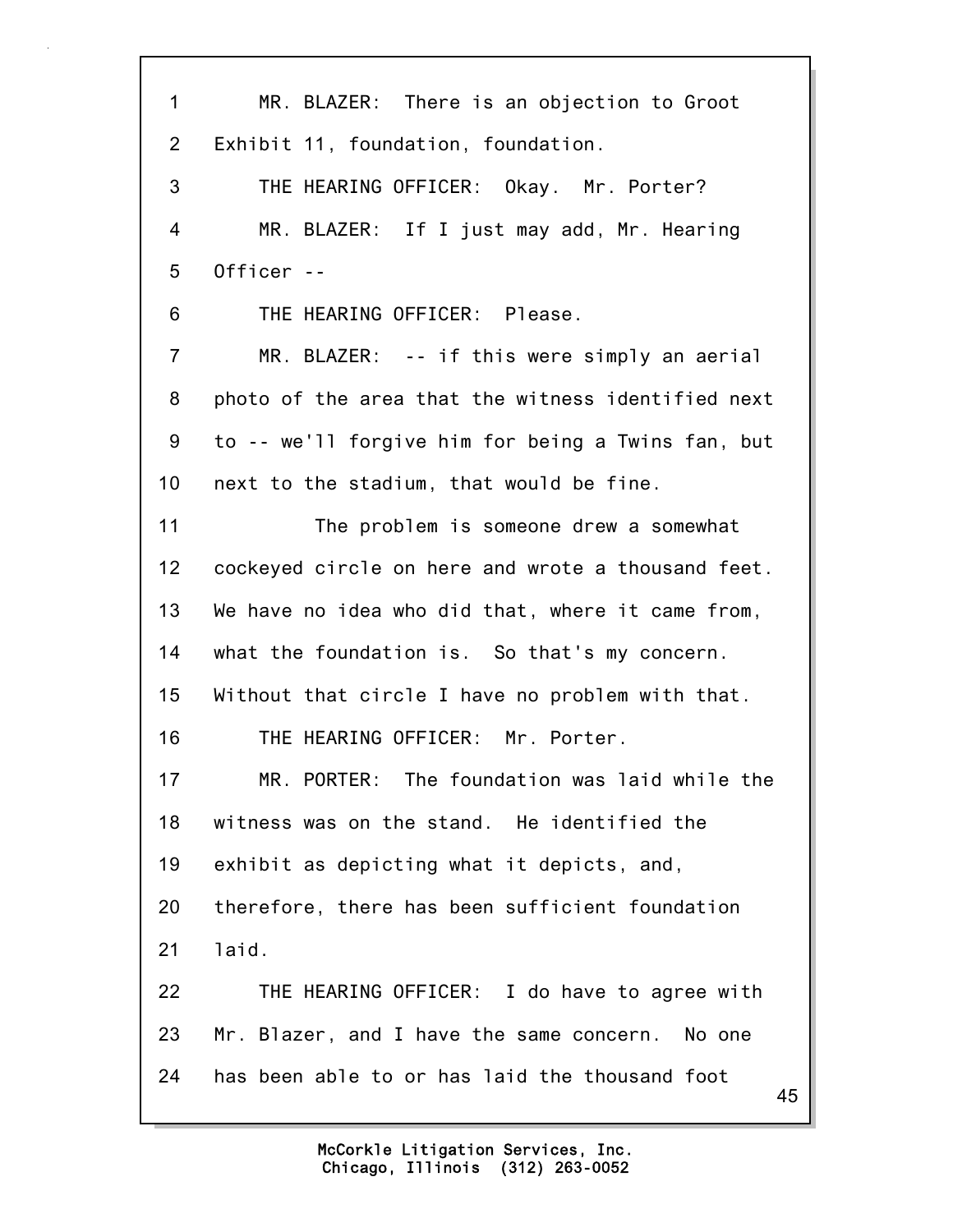46 1 circle, Mr. Porter -- no one has been able to give 2 us that foundation. 3 Unless someone has an objection, I would 4 allow you to submit what's called Groot Exhibit 11A 5 as a substitute of this tomorrow without the red 6 thousand-foot circle because I don't know how you 7 can get that in. 8 MR. PORTER: Thank you. We'll take you up on 9 that. 10 THE HEARING OFFICER: Tomorrow why don't you 11 resubmit that exhibit, Mr. Porter, so I'm not 12 forgetting, if you would. 13 Mr. Smith -- before we finish today we 14 have some follow-up things with Mr. Smith. 15 Mr. Smith I know had one question for Mr. Moose 16 that the applicant agreed to allow him to ask. 17 Again, there will not be any follow-up questions by 18 the attorneys. This is just Mr. Smith's question. 19 So, Mr. Smith, if you want to come up here 20 and ask your question, and Mr. Moose, if you want 21 to take the stand, for lack of a better word. And 22 remember, obviously, you're still under oath. 23 MR. SMITH: Do I need to restate my name and 24 all of that?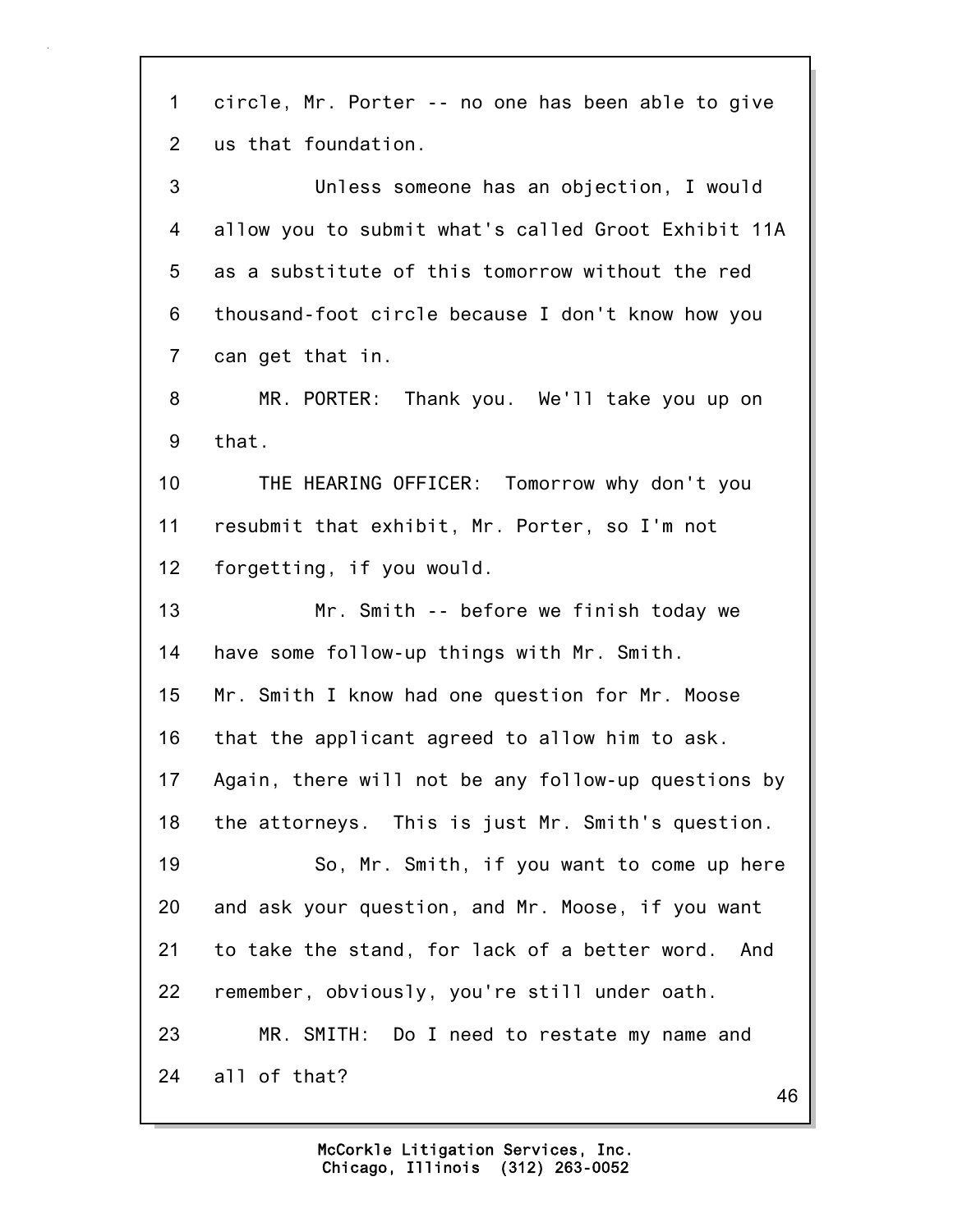1 THE HEARING OFFICER: No. She's got that. If 2 you could just state your question -- or ask your 3 question I guess.

4 MR. SMITH: Okay. My question is about 5 Criterion vii, which states, "If the facility will 6 be treating, storing or disposing of hazardous 7 waste, an emergency response plan exists for the 8 facility which includes notification, containment 9 and evacuation procedures to be used in case of an 10 accidental release."

11 You state that, "Under the criteria, 12 hazardous waste will not be accepted, transferred 13 treated, stored or disposed of at the facility. 14 Therefore, the proposed transfer station will not 15 be treating, storing or disposing hazardous waste. 16 Criterion vii is not applicable."

17 But in Section 2.4, page 8, the last 18 paragraph on the page --

19 THE HEARING OFFICER: Of the application, 20 correct?

21 MR. SMITH: Of the application. It states in 22 the middle of the paragraph that, "Waste material 23 that cannot be returned to the generator will be 24 separated from the remainder of the waste on the

> Chicago, Illinois (312) 263-0052 McCorkle Litigation Services, Inc.

47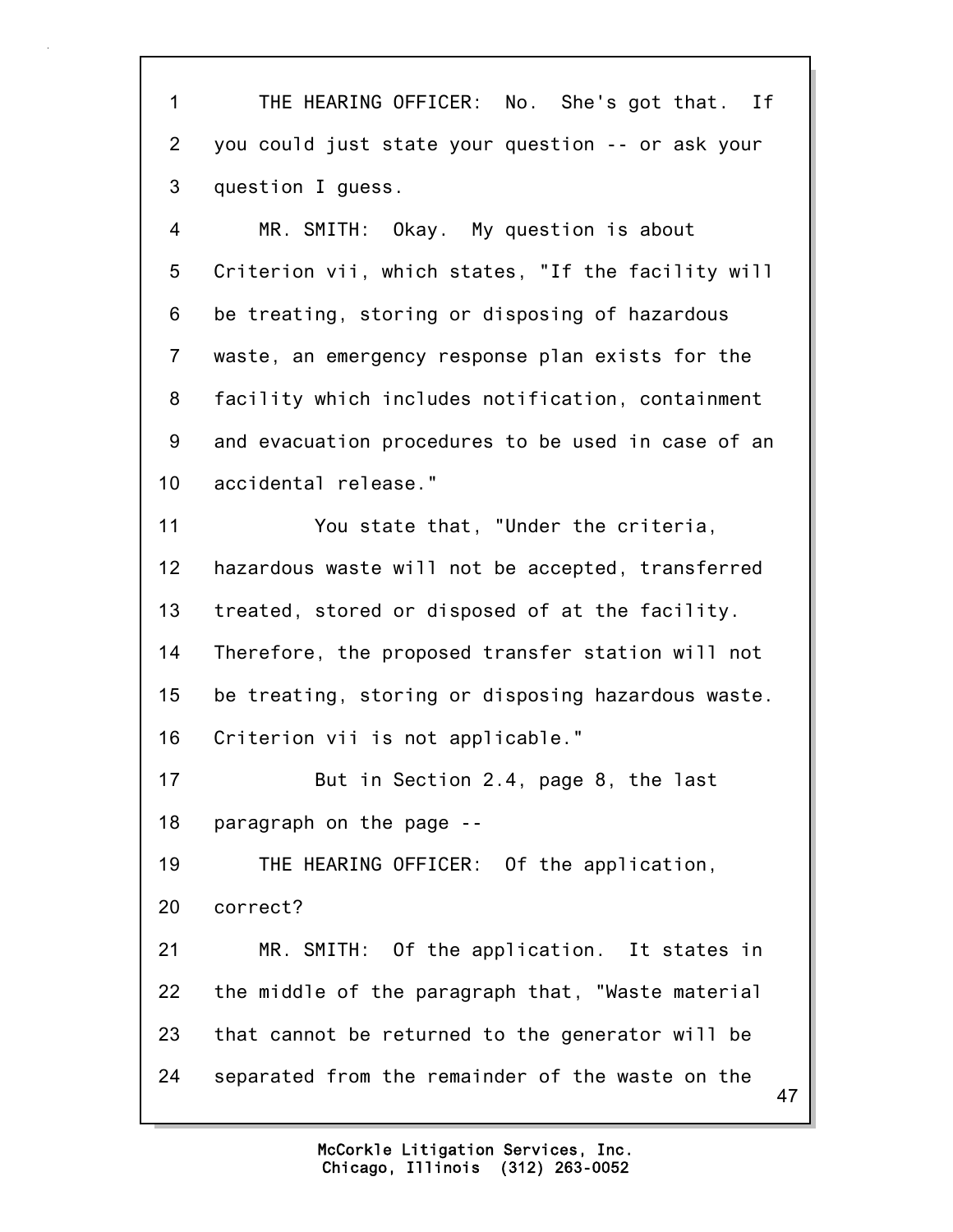48 1 tipping floor and placed in containers that 2 indicate are specifically for the temporary storage 3 of unacceptable waste. These containers will be of 4 steel construction and will be kept within the 5 facility." 6 So to me that right there states that you 7 will be storing and disposing of the waste, which 8 is in violation of Criterion vii. 9 THE HEARING OFFICER: Is there a question, 10 Mr. Smith? 11 MR. SMITH: My question is why would you not 12 have an emergency response plan which Criterion vii 13 asks for if you're going to be storing accidental 14 waste? 15 MR. MOOSE: I think there is about three pieces 16 there, so let's start with Criterion vii first. 17 There is no intention to accept hazardous waste at 18 this facility. That's why we said that's not 19 applicable. 20 If you go back to your page 2.4.8, it's 21 under "Waste Screening and Load Checking 22 Procedures," if unacceptable waste does find its 23 way into the transfer station and we see it, we are 24 going to pull it out and either recycle it or have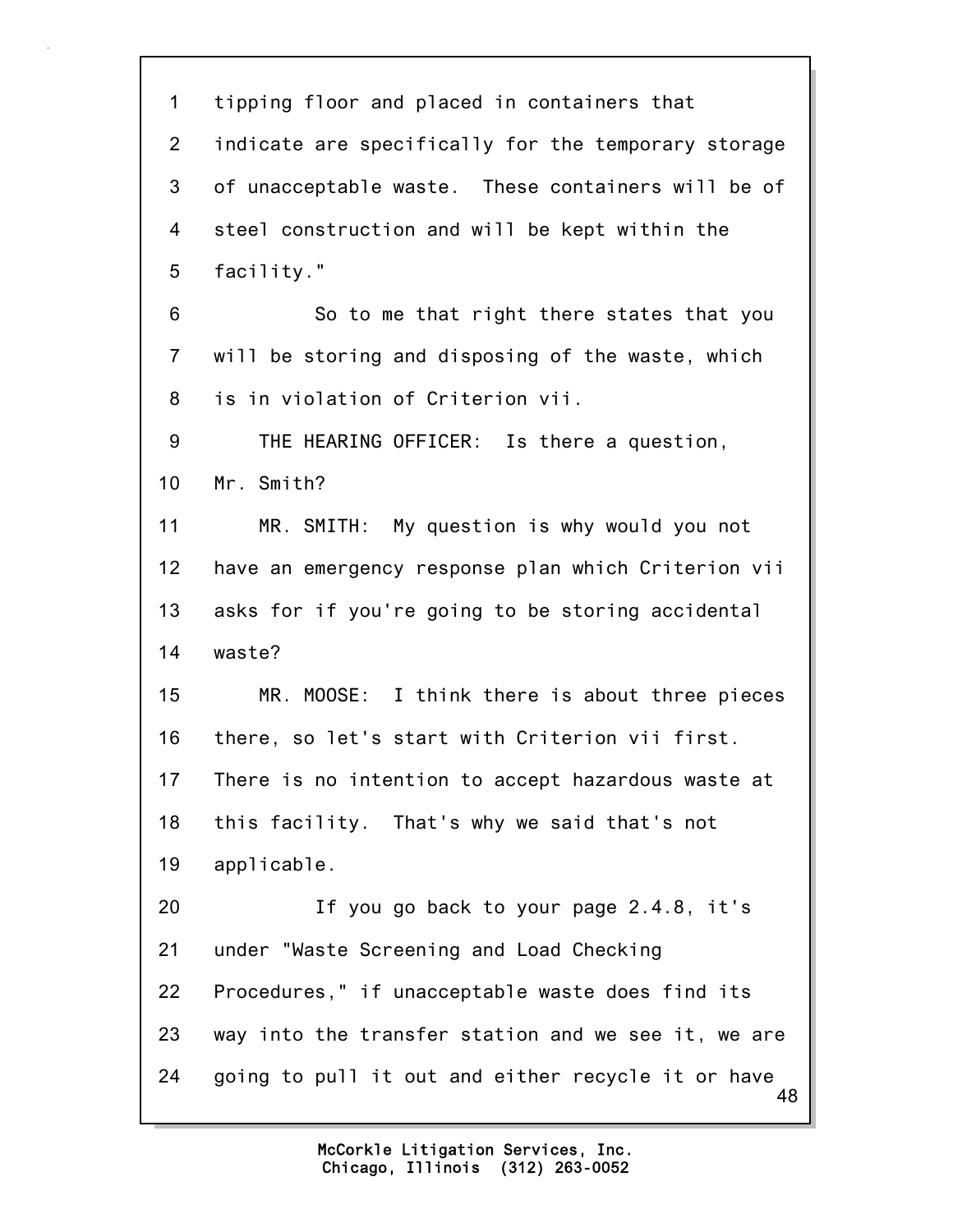1 it disposed of properly and safely.

2 In the area that you read a minute or two 3 ago, it was referring to steel containers to store 4 up unacceptable waste so we have a sufficient 5 amount ready to transport. Those would be white 6 goods, washers and dryers, tires, things like that. 7 Under Criterion v, which is our 8 contingency plan, and contained in Appendix P, 9 there is an emergency response still reaction plan 10 that also includes what we do if hazardous waste or 11 liquid waste somehow found the way into the 12 transfer station. The response plan has a method 13 to contain the spill, clean it up and dispose of it 14 properly as well as notification procedures. 15 THE HEARING OFFICER: Anything further, 16 Mr. Smith, or does that answer your question? 17 MR. SMITH: Not really because Criterion vii 18 says "in case of an accidental release." That's 19 what they are planning for, so they should have 20 submitted a Criterion vii. 21 THE HEARING OFFICER: Okay. Your point is in 22 the record, and I'm sure the board will take that 23 into account with everything else. 24 MR. SMITH: Thank you.

49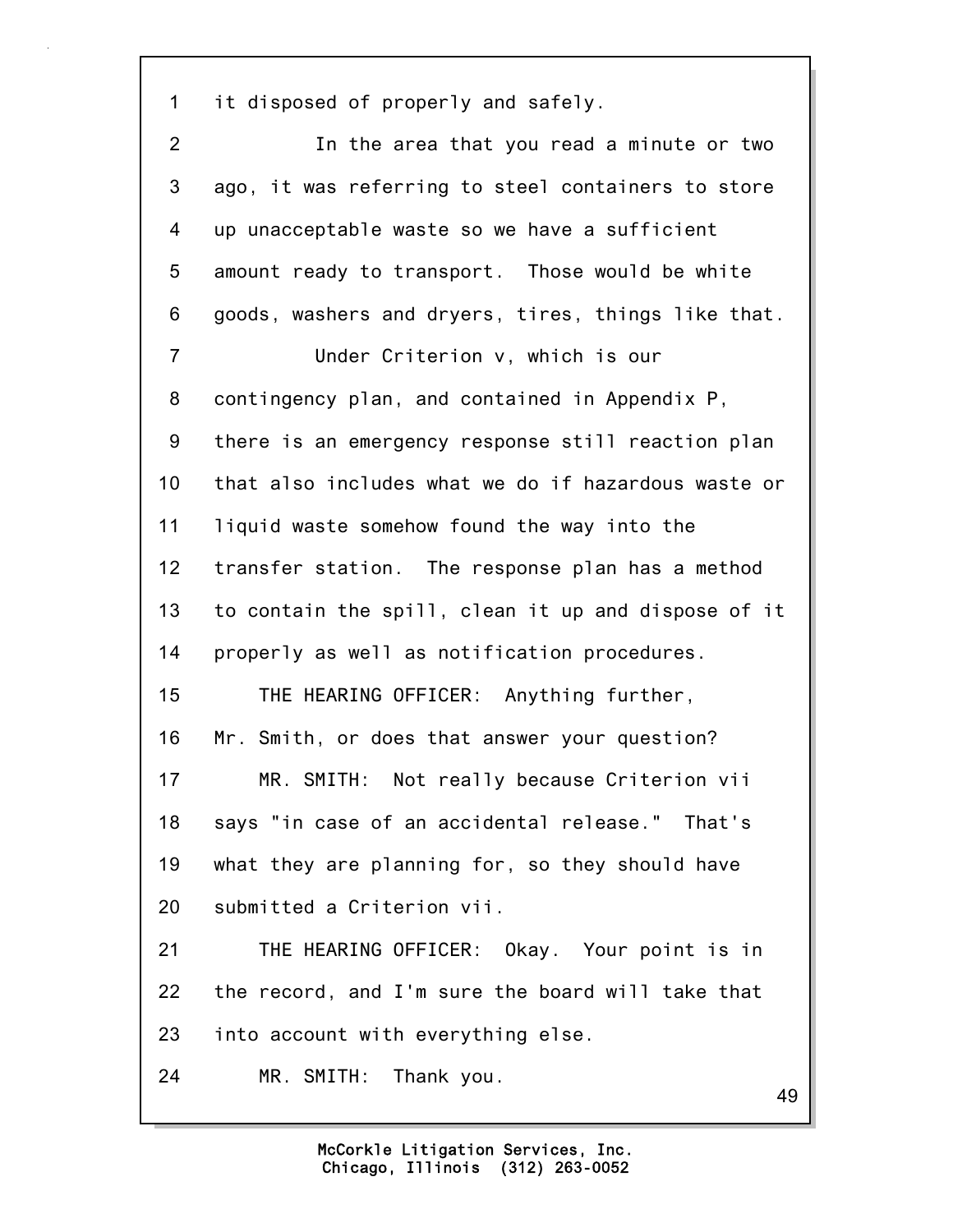50 1 THE HEARING OFFICER: Thank you. 2 Does anyone else have additional public 3 comment that has not been made so far and wishes to 4 make it? 5 Okay. Thank you. 6 We have a few issues amongst the attorneys 7 here that we should probably deal with. One is the 8 potential -- the document labeled, "Potential State 9 Designated Truck Routes to Existing Regional 10 Disposal Sites." That was submitted by Groot in 11 response to a request I made on Thursday, I think 12 it was. Is there an objection to this document? 13 MR. BLAZER: There is. 14 THE HEARING OFFICER: Mr. Blazer? 15 MR. BLAZER: A couple of objections. Number 16 one, what you specifically asked for was potential 17 routes from this proposed facility to the Winnebago 18 landfill. 19 THE HEARING OFFICER: Actually, I'm not even 20 sure I asked for that. 21 MR. BLAZER: Actually, you did. 22 THE HEARING OFFICER: No. I think I asked for 23 something much more limited than that. 24 MR. BLAZER: And you may have. The problem is,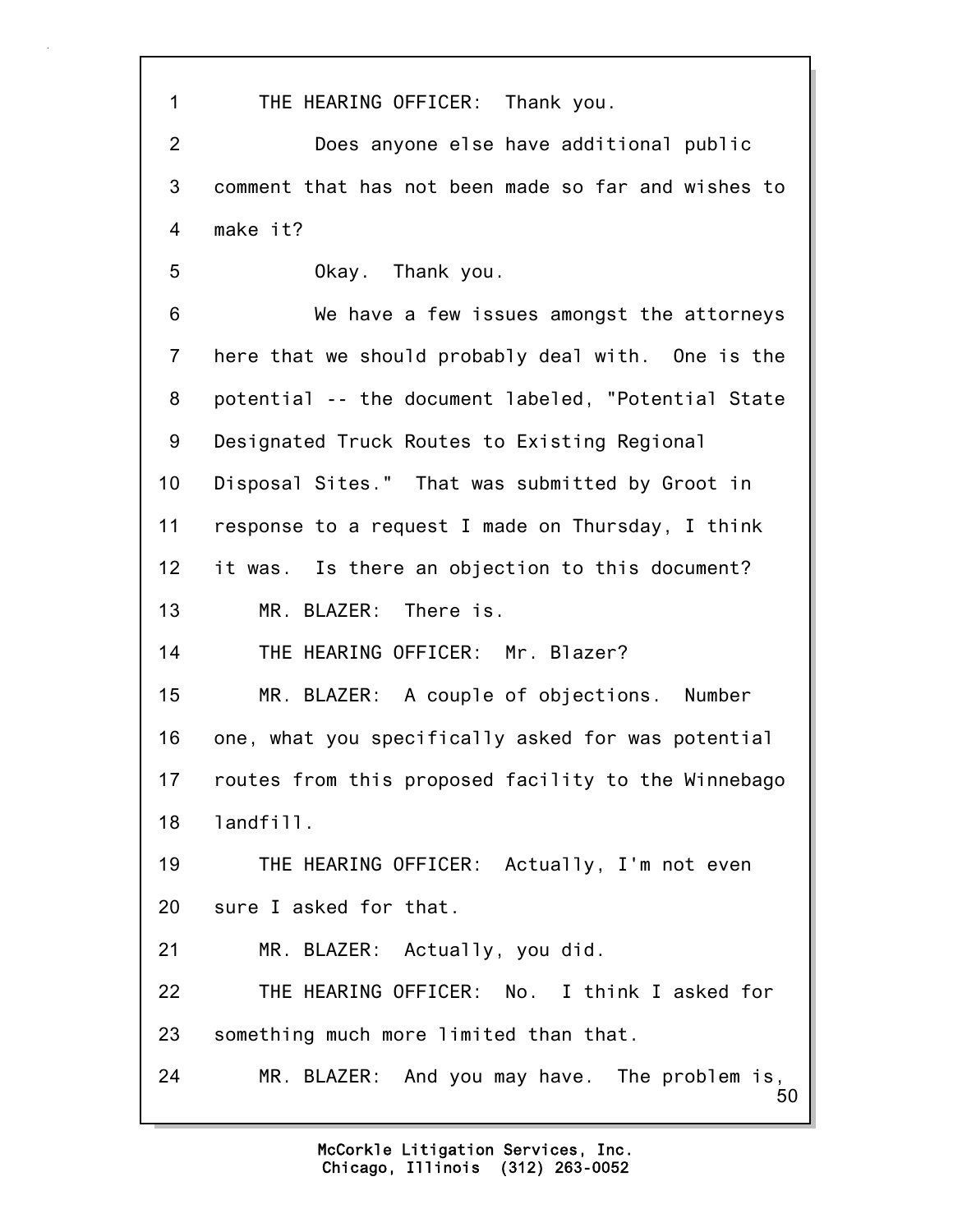51 1 number one, this shows potential routes to, 2 regardless of what you may have asked, to Winnebago 3 and three landfills that haven't been discussed at 4 this hearing and three landfills that are 5 inconsistent with where the traffic expert said 6 this waste was going. 7 Beyond that, it doesn't affect -- it 8 doesn't identify the routes in any way. It doesn't 9 give you the information you asked for. 10 THE HEARING OFFICER: Here is what I was 11 looking for, and I have to agree this is not -- 12 this is much different than what I was looking for. 13 And I was looking -- and I know, Mr. Porter, you 14 weren't here Thursday when I asked for this. 15 MR. PORTER: I did happen to read it, though. 16 THE HEARING OFFICER: What I was looking for is 17 really almost like a Google map, an aerial showing 18 the particular roads that were discussed to get to 19 94 and to get to 20. Those were the things that 20 were testified to. And what I was just looking for 21 was those particular routes, not Class II truck 22 routes, no definition of them, just an aerial 23 showing me I think it was Route 137 -- I don't 24 remember what roads it was. I apologize. I don't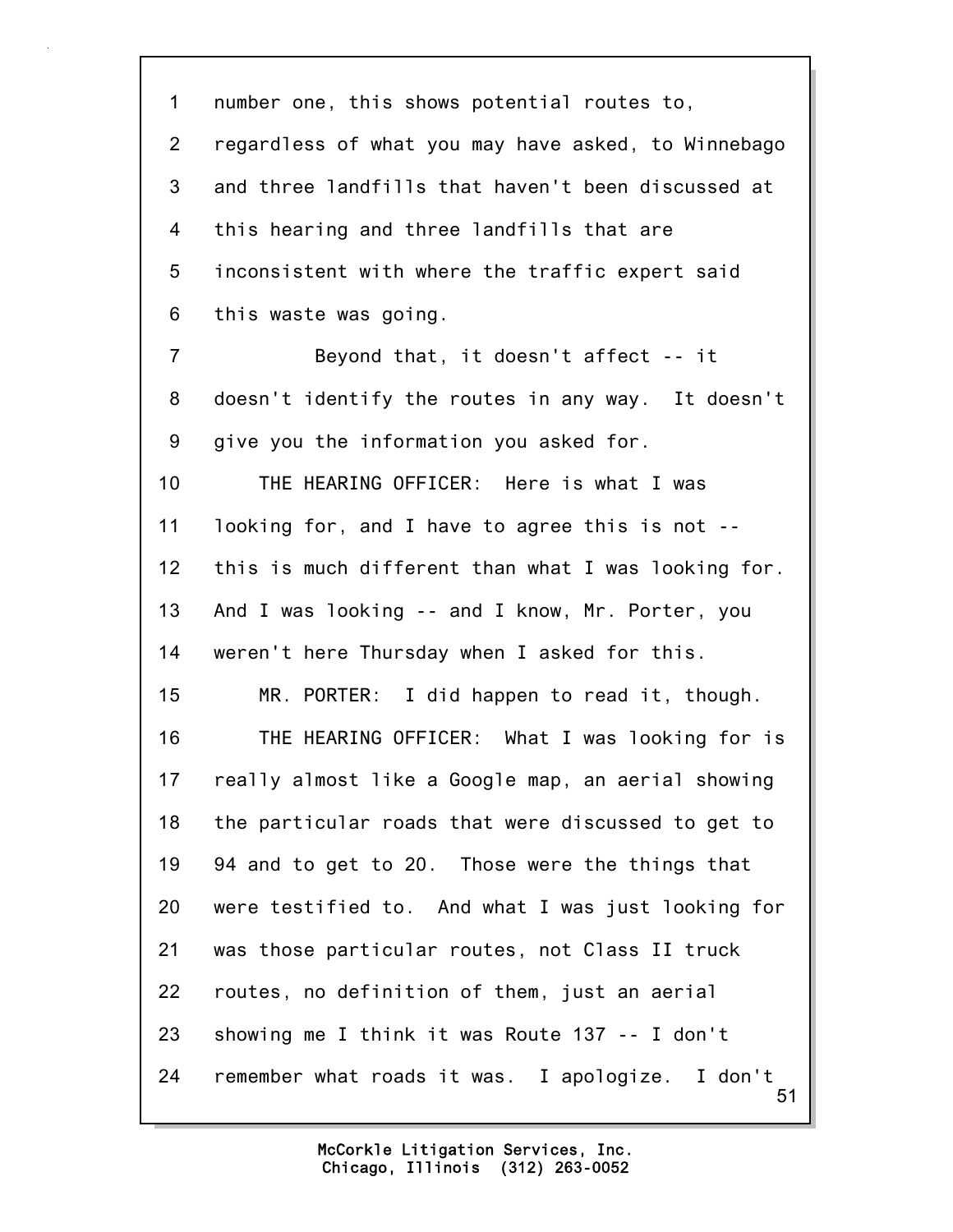1 have my notes in front of me, but I'm looking for 2 just an aerial of this particular area west. How 3 do I get to 20. How do I get 94, and what are 4 those roads, not labeled how you're going to do it, 5 but just labeling the major roads that will get you 6 there. Because that -- there were certain roads 7 that were testified to, and I don't remember. One 8 I think is 137, but I may be wrong, so don't hold 9 me to it. That's all I'm looking for were those 10 routes that were discussed and an aerial showing 11 that.

52 12 Now, what I especially asked for was I was 13 hoping that the parties would agree to come up with 14 an agreed aerial to put as a demonstrative exhibit 15 in. I would still ask that you try and spend 16 some -- get some agreement. If not, Mr. Blazer, I 17 would ask that you provide your own idea of what it 18 was I was asking for; and Mr. Porter, if you could, 19 now that I've had, hopefully, an opportunity to 20 explain it better than I most likely did Thursday. 21 MR. BLAZER: I will endeavor to do the latter. 22 As far as the former, you may recall I asked 23 Mr. Mueller, and he rejected the proposition. I'm 24 willing to work with Mr. Porter or Mr. -- actually,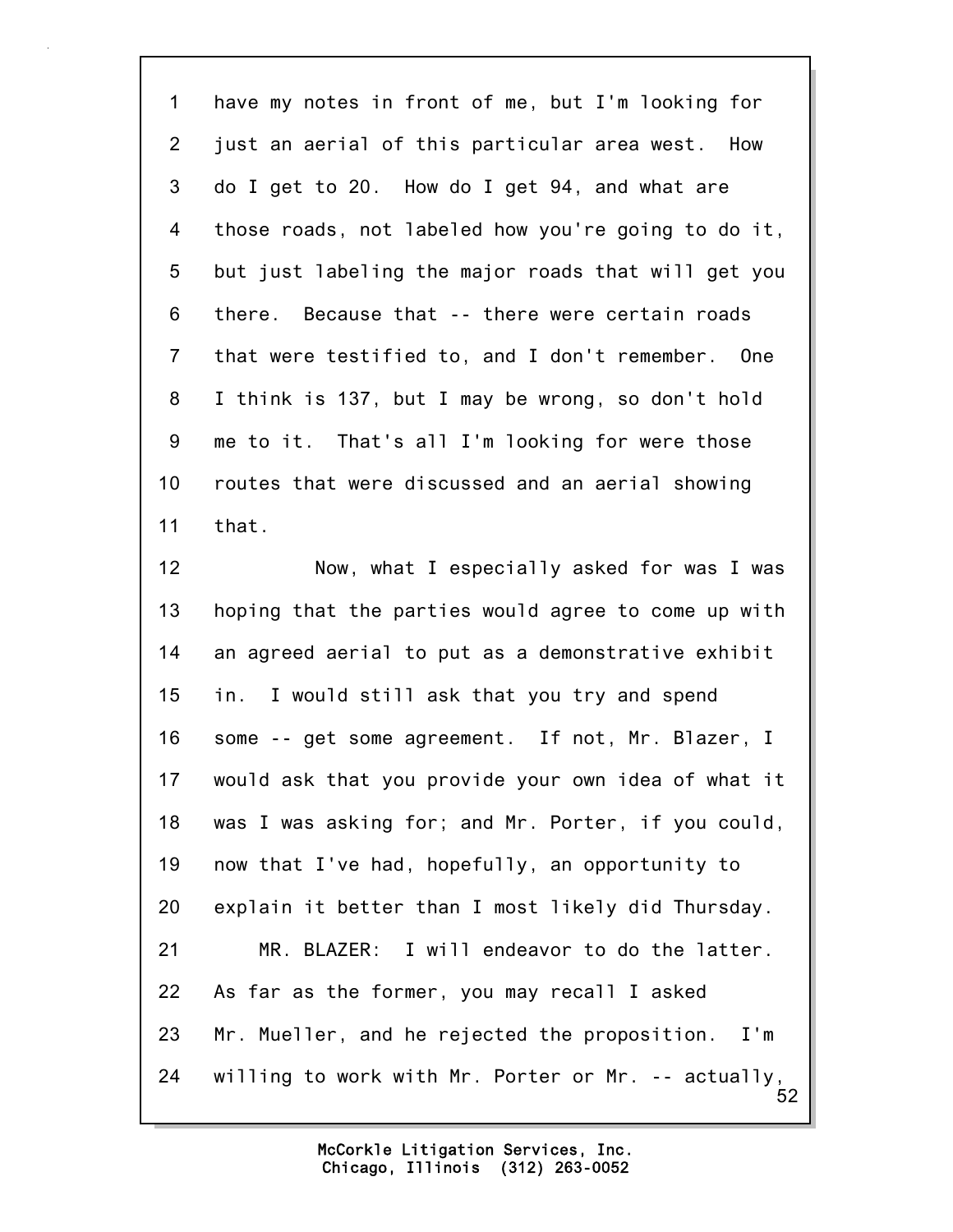53 1 Helsten is probably the most reasonable one. 2 THE HEARING OFFICER: Let's not -- no 3 aspersions, please. Let's get through this. But I 4 guess my suggestion is you both -- this seems to me 5 like something that should be worked out by the 6 parties. 7 MR. BLAZER: It should be a no-brainer. 8 THE HEARING OFFICER: That it is not something 9 I should not have to get involved in, but 10 Mr. Porter. 11 MR. PORTER: Our concern is the testimony has 12 been clear that while presently that is the intent 13 that the waste -- landfill -- that is not 14 guaranteed throughout the life of the duration of 15 this facility, and that has been very clear to -- 16 THE HEARING OFFICER: That has been clear, 17 Mr. Porter. 18 MR. PORTER: That's why you now have in front 19 of you the routes that can be used to go to all of 20 the facilities. 21 THE HEARING OFFICER: Here is the concern I 22 have. The concern I have is that this exhibit or 23 even an exhibit with the truck routes is somehow 24 "new evidence" that is beyond anything you've done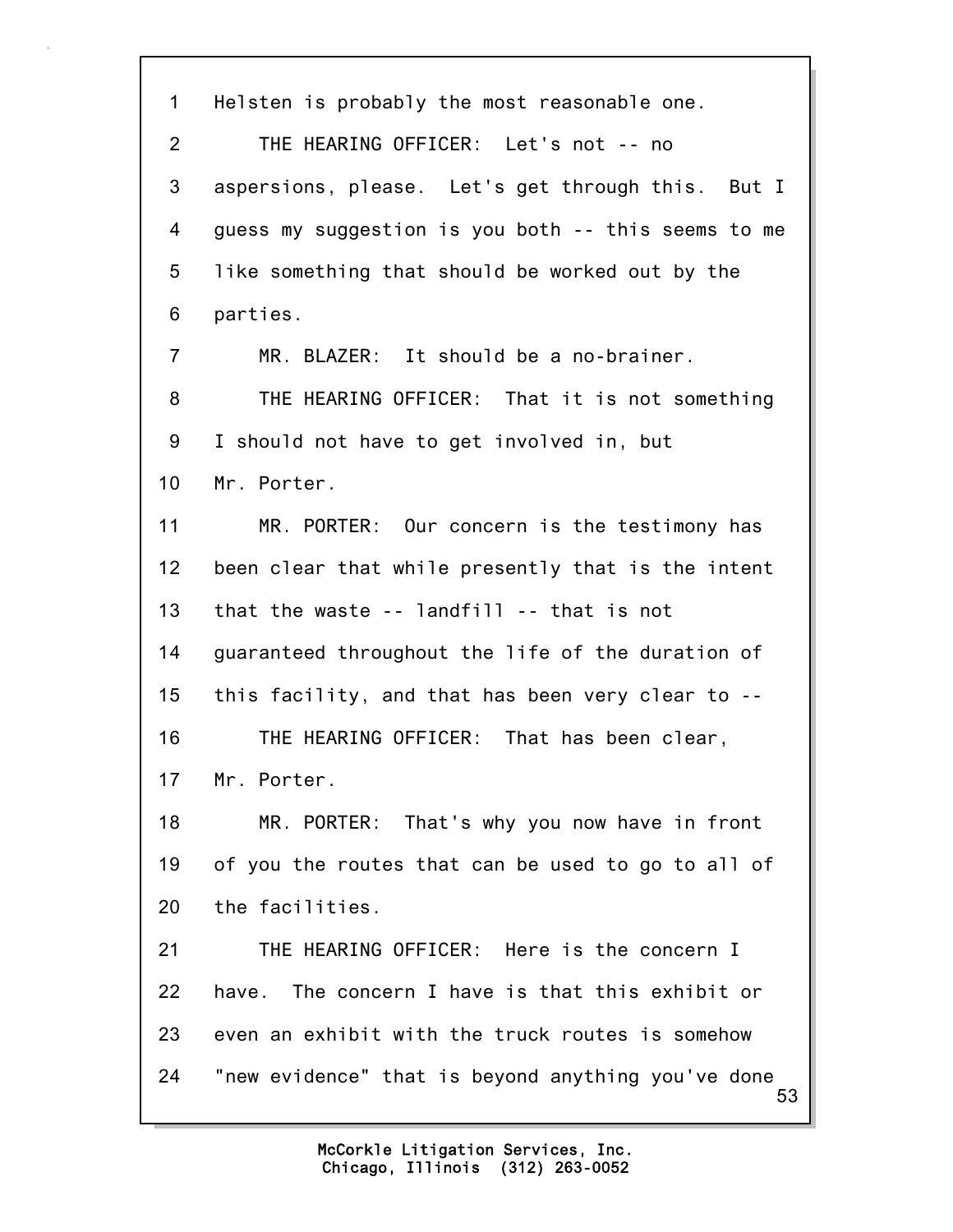54 1 before or is in the application and then now 2 somehow I'm letting testimony come -- I'm letting 3 something go in that I asked for that is beyond 4 kind of what was contemplated in the application 5 and in the original testimony. 6 I don't want to be the person -- I'm not 7 trying to allow anybody to submit additional 8 testimony. All I'm looking for is an aerial that 9 says here are the major roads in this area. And 10 the board can then -- they may know the roads. I 11 just don't. The board can then figure out -- I can 12 then figure out myself here is how I would get here 13 by looking at an aerial because I don't know this 14 area like many of you do. So that's all I was 15 looking for is a demonstrative to help me 16 understand the already existing testimony. 17 Let Mr. Porter go first because I was 18 talking to him. 19 MR. PORTER: What about simply providing a map, 20 a Rand McNally. I'm not sure Goggle is going to 21 work for you, but a Rand McNally that shows the 22 roads. 23 THE HEARING OFFICER: And that may be the 24 solution. All I'm looking for is something along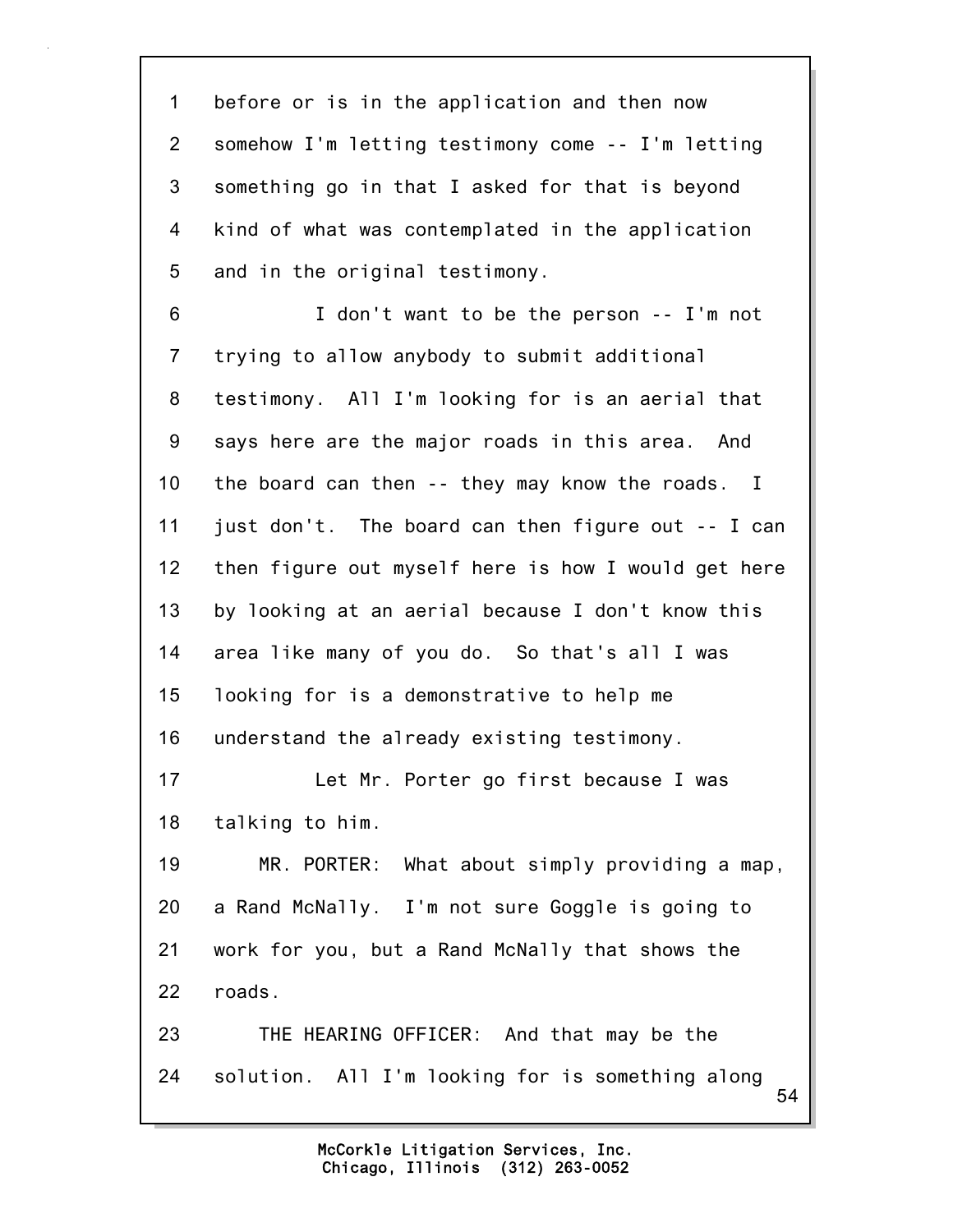1 those lines. It doesn't have to be an aerial. I 2 just thought that was the simplest way in this day 3 and age.

4 MR. BLAZER: I don't want to reinvent the wheel 5 here, and I'll give Chuck Helsten a call tomorrow 6 morning to see if we can work it out. If we can't, 7 there is a program that real estate professionals 8 and all kinds of professionals use called Google 9 Earth, which we have in use in my office. It 10 generates very detailed aerial maps of roadways and 11 all kinds of things. So if I can't work it out 12 with Chuck in the morning, I will get you ours. 13 They can get you theirs, and we'll do the best we 14 can. Again, this should not be -- 15 MR. PORTER: We have Google Earth, too. 16 MR. BLAZER: Congratulations. 17 THE HEARING OFFICER: And, Mr. Porter, if you 18 would rather give me a Rand McNally map, I'm okay 19 with that, too. Just please give me something that

20 doesn't go beyond the testimony we already have,

21 and that's my concern here is that we are talking 22 about things that Mr. Moose or no one ever really

23 testified about, and your record is very clear,

55 24 however, I want to make -- you have not or at least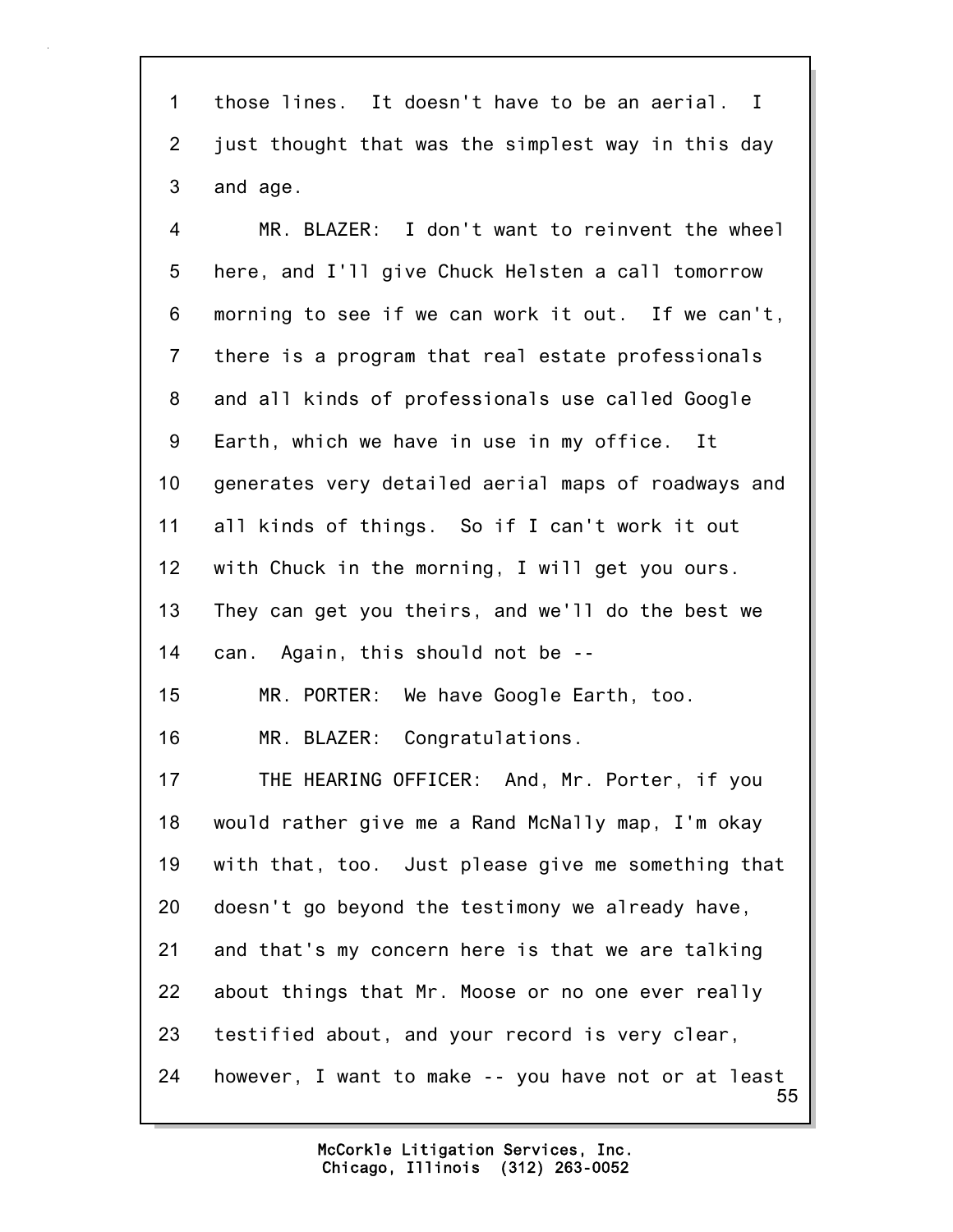56 1 it's your position that this is not the Winnebago 2 landfill, and I understand that and I think 3 everybody who sat here for the last week-and-a-half 4 or week or so does understand that. At least I 5 think I do. 6 Okay. That being said, I'm assuming kind 7 of by what's occurring here that no one has -- that 8 the two of you have not sat down -- or the 9 attorneys have not yet sat down and tried to come 10 up with a schedule for findings of fact and 11 conclusions of law. Is that a fair statement? 12 MR. BLAZER: Not since before the break, no. 13 THE HEARING OFFICER: Not since I discussed it, 14 has there been any further discussions, or not 15 really? 16 MR. BLAZER: There has not. 17 THE HEARING OFFICER: Mr. Porter? 18 MR. PORTER: I'm sorry. I was talking. 19 THE HEARING OFFICER: That's okay. My question 20 is I assume at this point that there has not been 21 any discussion amongst the lawyers as to a proposed 22 schedule for findings of fact and conclusions of 23 law at this point? 24 MR. PORTER: There has not been. I would like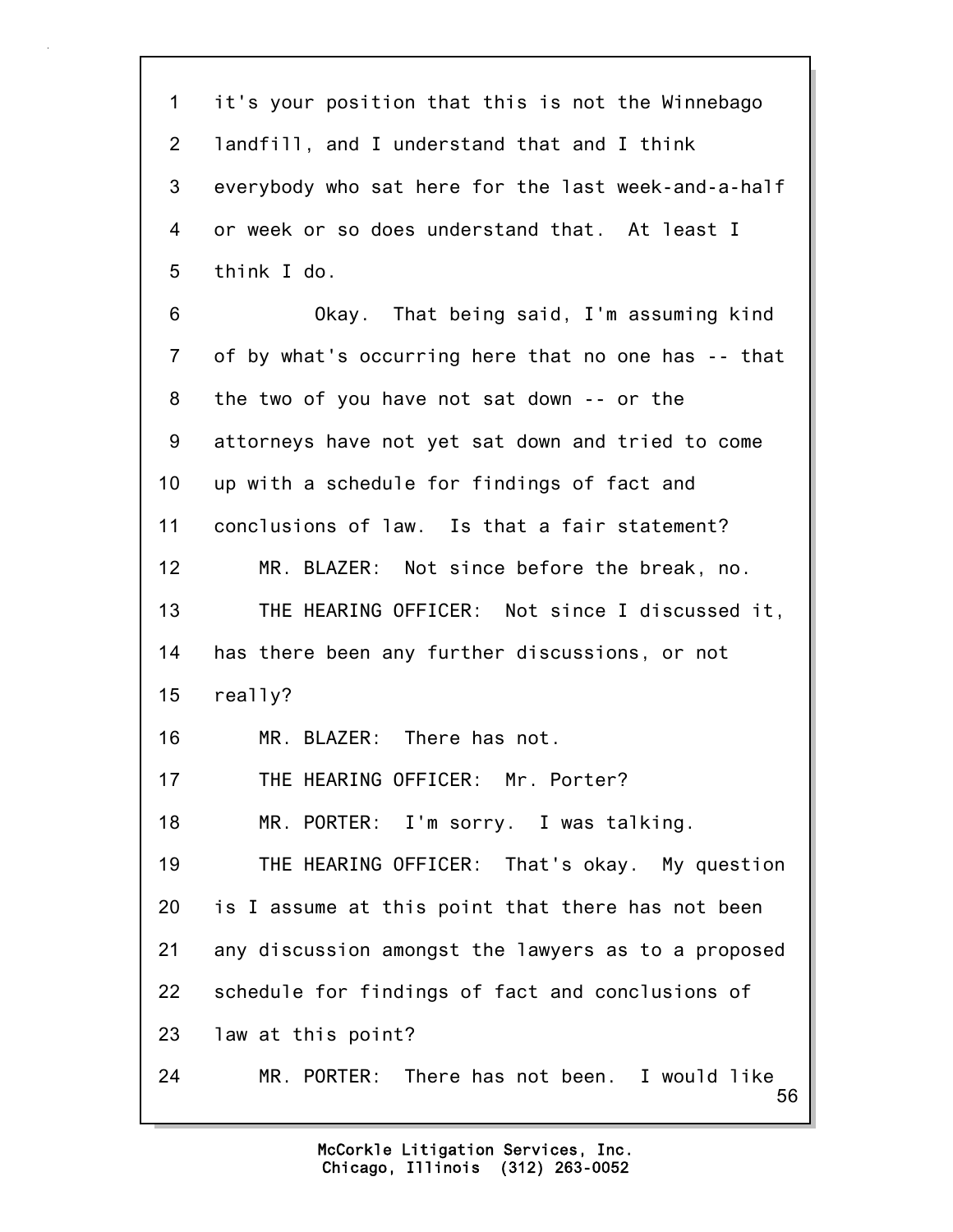1 to comment, however, we would prefer to do one 2 findings of fact after the conclusion of the 3 comments. We could do it within seven days of the 4 conclusion of that. I am very concerned that if we 5 do it in the other manner that you suggested 6 earlier, we are going to end up in a situation 7 where some party will ignore whatever rules or 8 grammar and stick to it and end up doing a response 9 brief to the brief that had been filed previously. 10 I would rather just have one document filed at the 11 close of the comment. 12 MR. SECHEN: That means if one simultaneously 13 filed documents by all of the parties -- I would 14 much rather see Groot's first. 15 THE HEARING OFFICER: And I also have a concern

16 that once we do this, we are now looking at the 17 conclusion of the public comment approximately 18 November 1st or 2nd, give or take. That's 30 days 19 out. I'm just doing it off the top of my head, 20 sometime around November. And I don't remember the 21 day the village board has to act, but I think it's 22 sometime around December 8th. And again, that's 23 not -- please don't hold me to that. 24 MR. BLAZER: Does anybody here know what day

57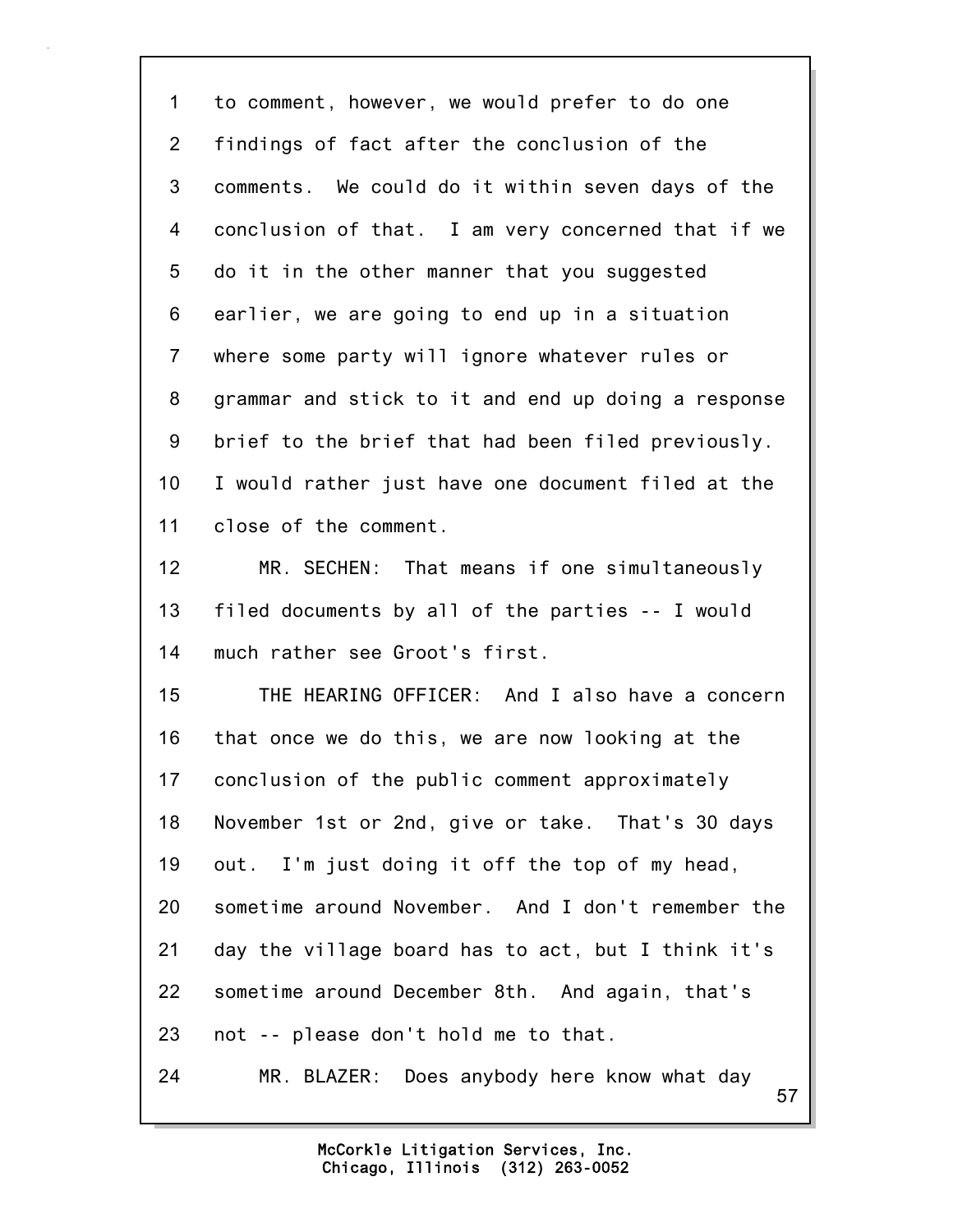1 180 is?

2 MR. SMITH: 120 days from --

3 THE HEARING OFFICER: Actually, I think I had 4 approximately December 21st. And it may be off a 5 couple of days, but that's what I think I had.

6 The concern is that with the holidays, 7 with Thanksgiving, that we would run into some 8 timing of me getting this done for the board, them 9 having a chance to really go over the criteria and 10 make proper findings and not be rushed. That's the 11 concern I have.

58 12 **I** guess what I would like is for the 13 parties to talk in the morning, try and come up 14 with an agreed schedule. If not, both of you 15 submit, you know, tomorrow at noon your proposed 16 schedules or both or whomever. I don't mean -- if 17 "both" is the wrong word, I apologize, because I'm 18 not trying to dis-include anybody, but I would be 19 at that point at noon, I would look at those 20 schedules, whoever presents them, and try and make 21 what I think is the fairest decision at that point 22 given the time frames and some of the limitations. 23 I will tell you that I would be -- and I 24 understand your concern, Mr. Porter, about someone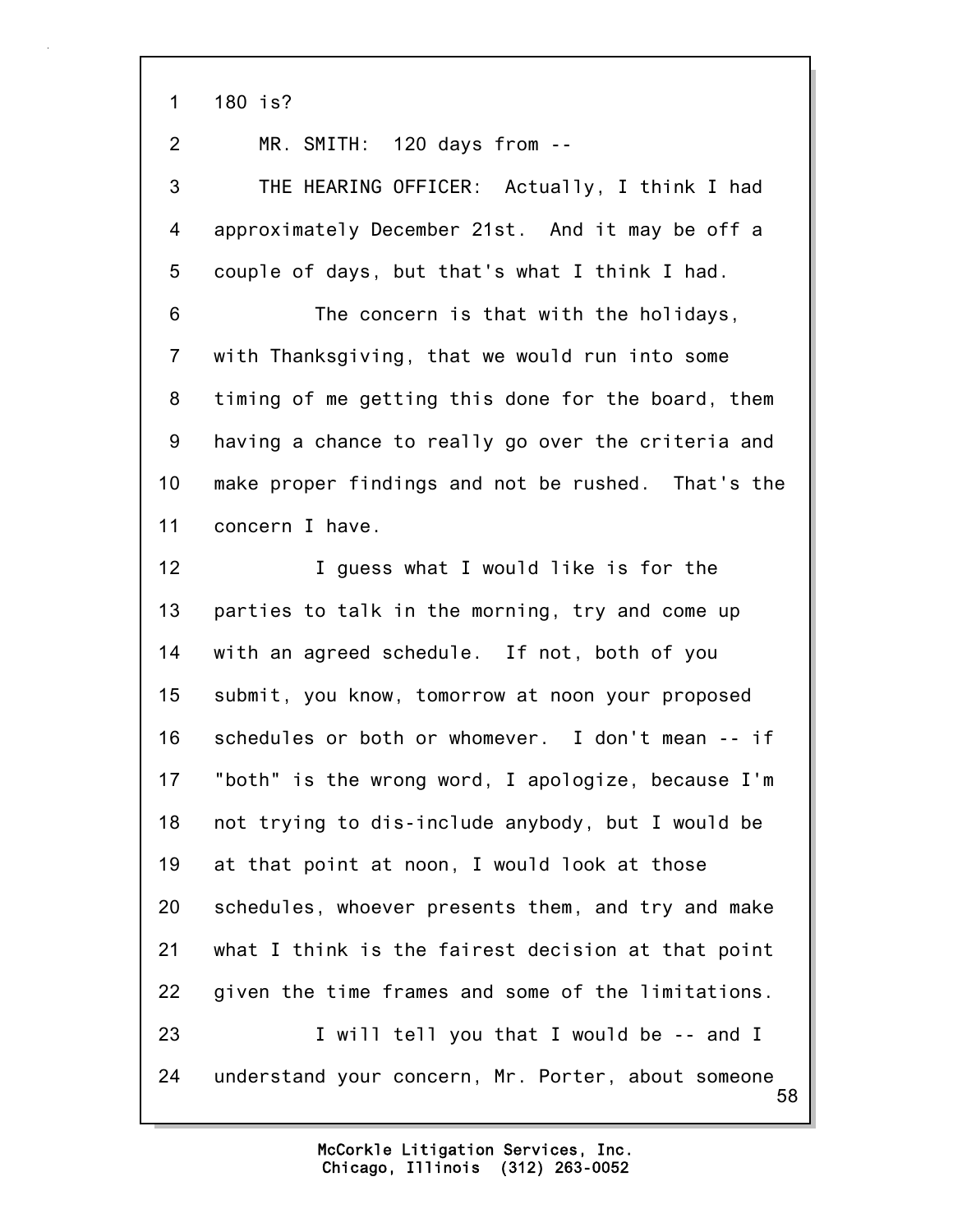1 trying to go beyond what we have talked about, but 2 I also think that on my own motion, I have the 3 right to say this is all we are looking at or the 4 proposed signs that relate specifically to public 5 comment and things that have changed because of 6 public comment. I think I'm capable of doing that, 7 and I think that's within my discretion. 8 So given that, that's kind of where we are 9 at because I will not on November, you know, 8th or 10 whatever the date is accept a brief that is 20 11 pages long and regurgitate everything or -- now, as 12 far as simultaneous briefs, as far as a briefing 13 schedule, I will leave that to you guys to make 14 your own suggestions, and I will listen to 15 everybody's position on that tomorrow. But I would 16 like to leave here tomorrow, even if we are not 17 done tomorrow, I would like to leave here with me 18 being able to set a schedule of here is what we are 19 going to do. 20 As we said before, there is a possibility 21 that we will do closings tomorrow. I think it 22 would probably be appropriate to be ready.

59 23 However, if it appears to me that we are not going 24 to be able to finish the closings, we are not going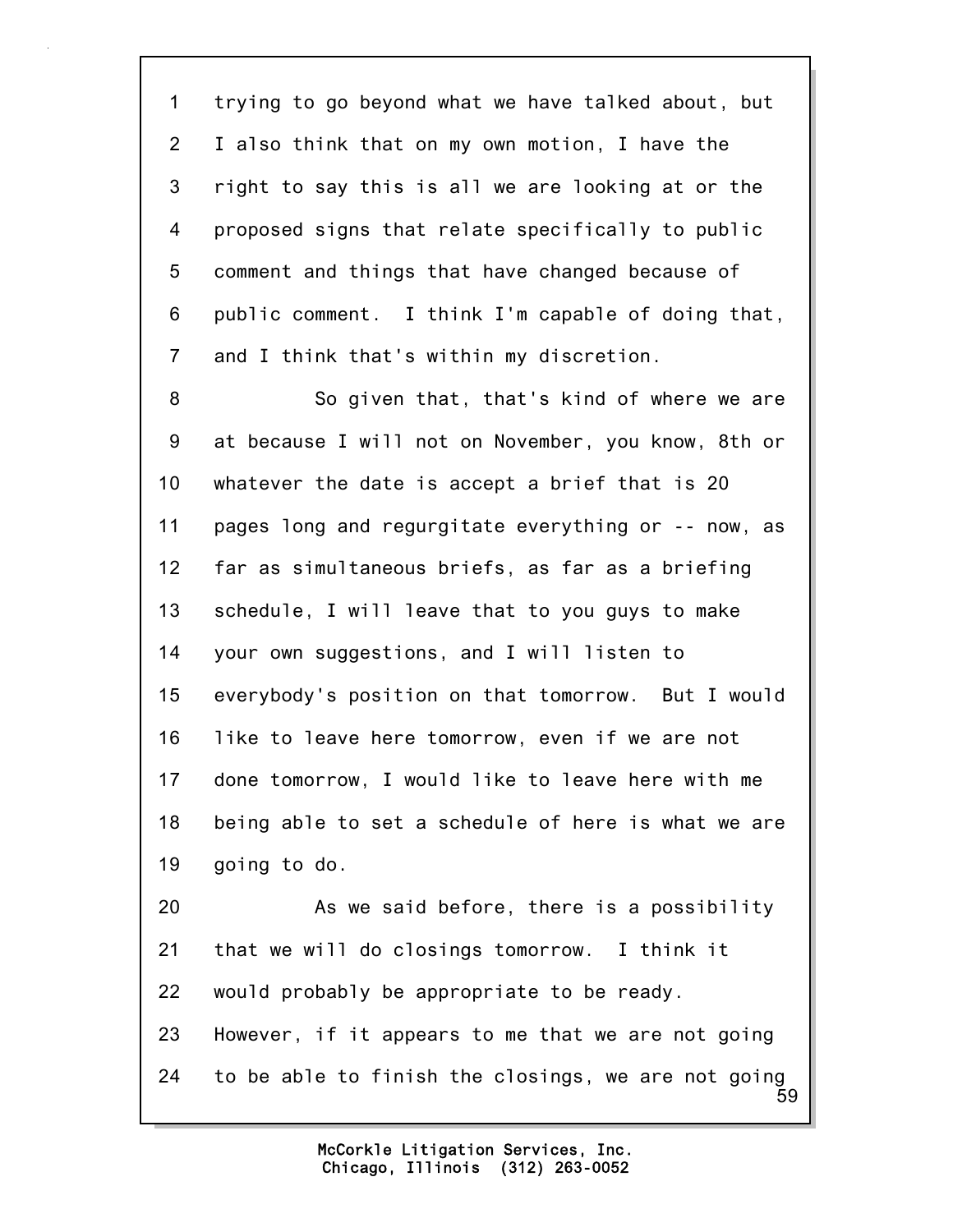1 to start them. You know, I may be wrong, but I'm 2 going to try my best to if we have got -- I'm not 3 going to let Groot proceed with their closing and 4 someone have the rest of the day or half of -- it's 5 going to be all in one day to the extent I can make 6 that occur.

7 And my guess is that we are probably going 8 to finish -- I'm not trying -- I don't know what 9 Mr. Sechen is going to do, but my guess is that we 10 probably will not start with closings tomorrow, but 11 if the parties wish to say we are going to start 12 Wednesday for sure, I'm willing to do that, too. 13 It's up to the parties.

60 14 MR. BLAZER: I think part of the question is, 15 unfortunately, Mr. Hearing Officer, because we 16 don't know what Glenn is going to do, obviously, it 17 will come as no surprise, and I already told him, 18 we'll have an objection with respect to what he 19 circulated with respect to Mr. Kleszynski, but on 20 the assumption that, just for the sake of argument, 21 that that gets overruled and Kleszynski does 22 testify, I know that Glenn doesn't want to put him 23 on until MaRous testifies. We are putting MaRous 24 on tomorrow at noon, and I think we have a full day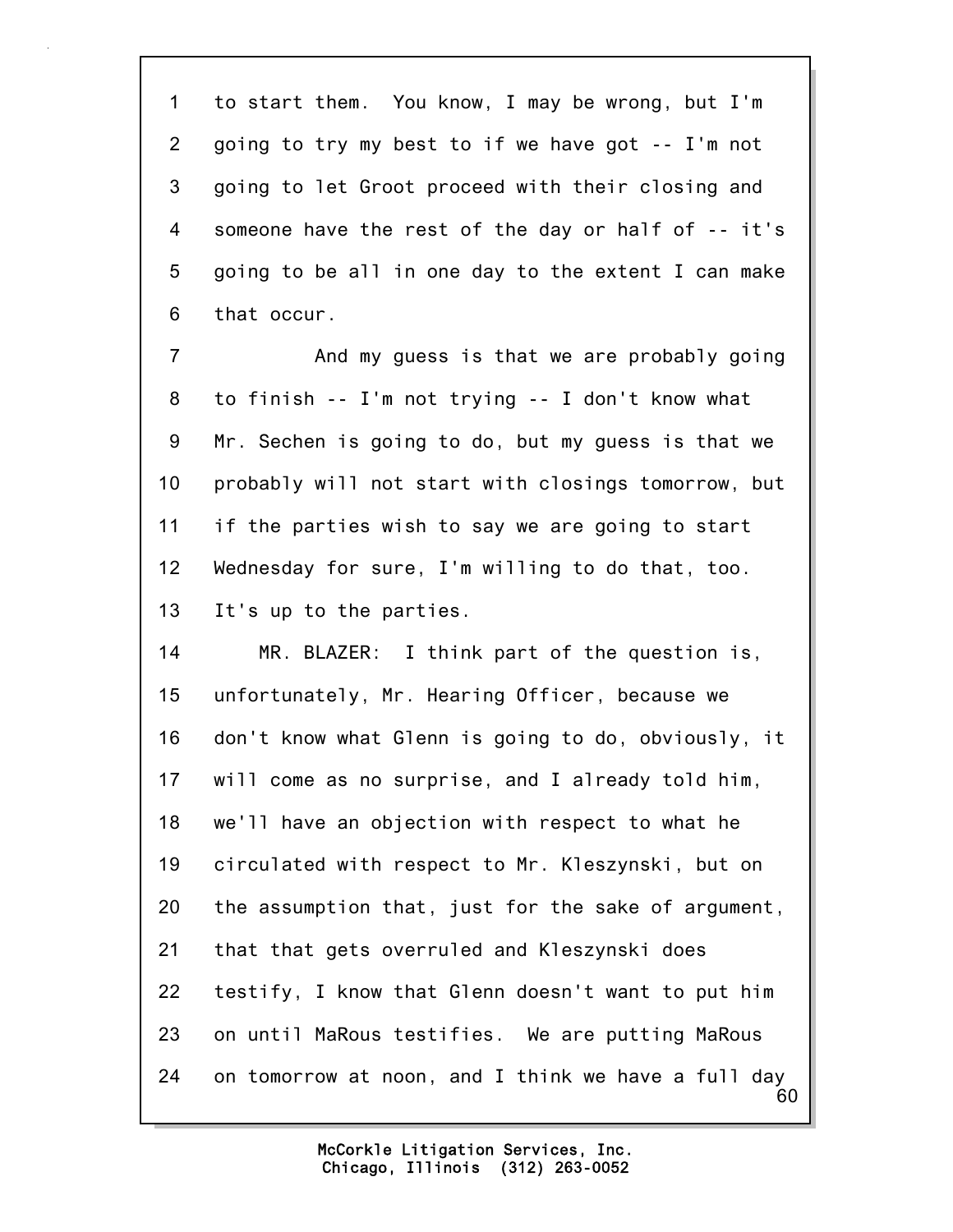61 1 scheduled tomorrow -- 2 THE HEARING OFFICER: We only have until 5:00 3 tomorrow. That's why we're -- 4 MR. KARLOVICS: Mr. Hearing Officer, the 5 village board meeting takes one to complete, from 6 6:00 to 7:00 p.m. If we wanted to reconvene at 7 7:00 p.m., or give us until 7:30, we'd be able to 8 use the rest of the time that this facility is 9 available if you wish. 10 THE HEARING OFFICER: Okay. Let's play it by 11 ear. I'll be honest. I have no idea what 12 Mr. Porter's client and his client are going to do 13 on rebuttal, but, you know, we have to keep that in 14 mind as well. 15 MR. PORTER: I'll confess; we are right now 16 looking at very little rebuttal, and we would 17 prefer to do closings tomorrow. 18 THE HEARING OFFICER: Okay. Let's see what we 19 can do. Again, I'm not -- okay. I think everybody 20 should plan on being ready to go tomorrow. I'm not 21 promising anything, but if we can't look like we're 22 going to finish, I'm not going to. We are not 23 going to go to midnight to do this. We are going 24 to give everybody a sufficient time period, and I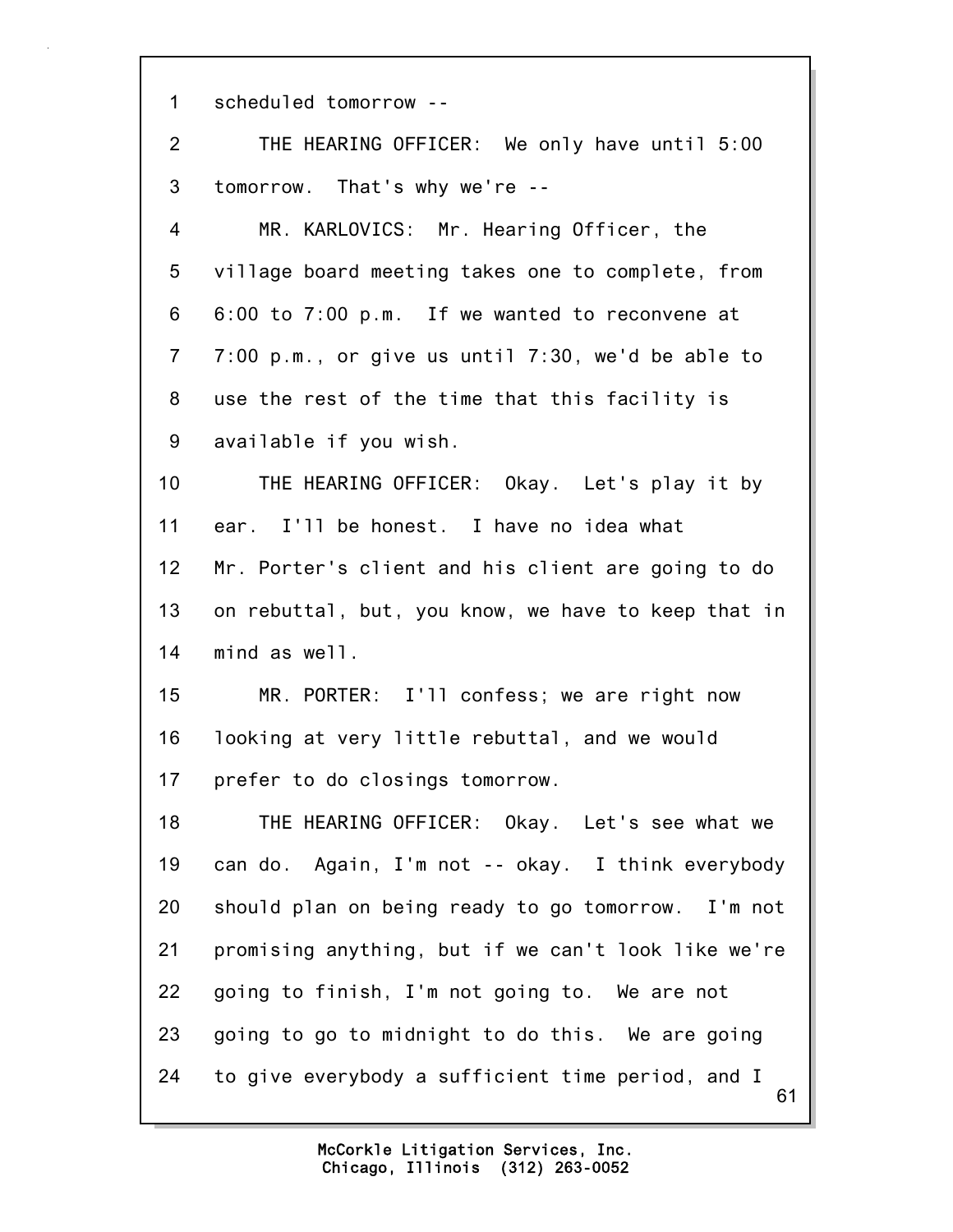62 1 would like everyone to be ready tomorrow to tell 2 me, you know, within 5, 10 minutes what -- how long 3 their closing would occur so we can schedule that. 4 I'm not going to limit you, but I think it's only 5 fair that we try and keep it down to a dull roar 6 because you're all going to have another 7 opportunity to submit briefs, and this board, as 8 you know, has been very -- has been here most times 9 and has been very tentative and a large part of the 10 process. We've had the majority or a large number 11 of the board here pretty much every day. 12 So Mr. Porter? 13 MR. PORTER: One small housekeeping matter. I 14 want to officially withdraw the Potential State 15 Designated Truck Routes Document that we gave you 16 earlier. 17 THE HEARING OFFICER: Motion to withdraw is 18 granted. 19 MR. PORTER: And I don't know if the board has 20 got it at all, but I ask that it be collected. 21 THE HEARING OFFICER: I think Mr. Karlovics can 22 do that. Anybody who has this document here, 23 please turn it in to Mr. Karlovics. I don't know 24 that anybody got it, but if you did, please give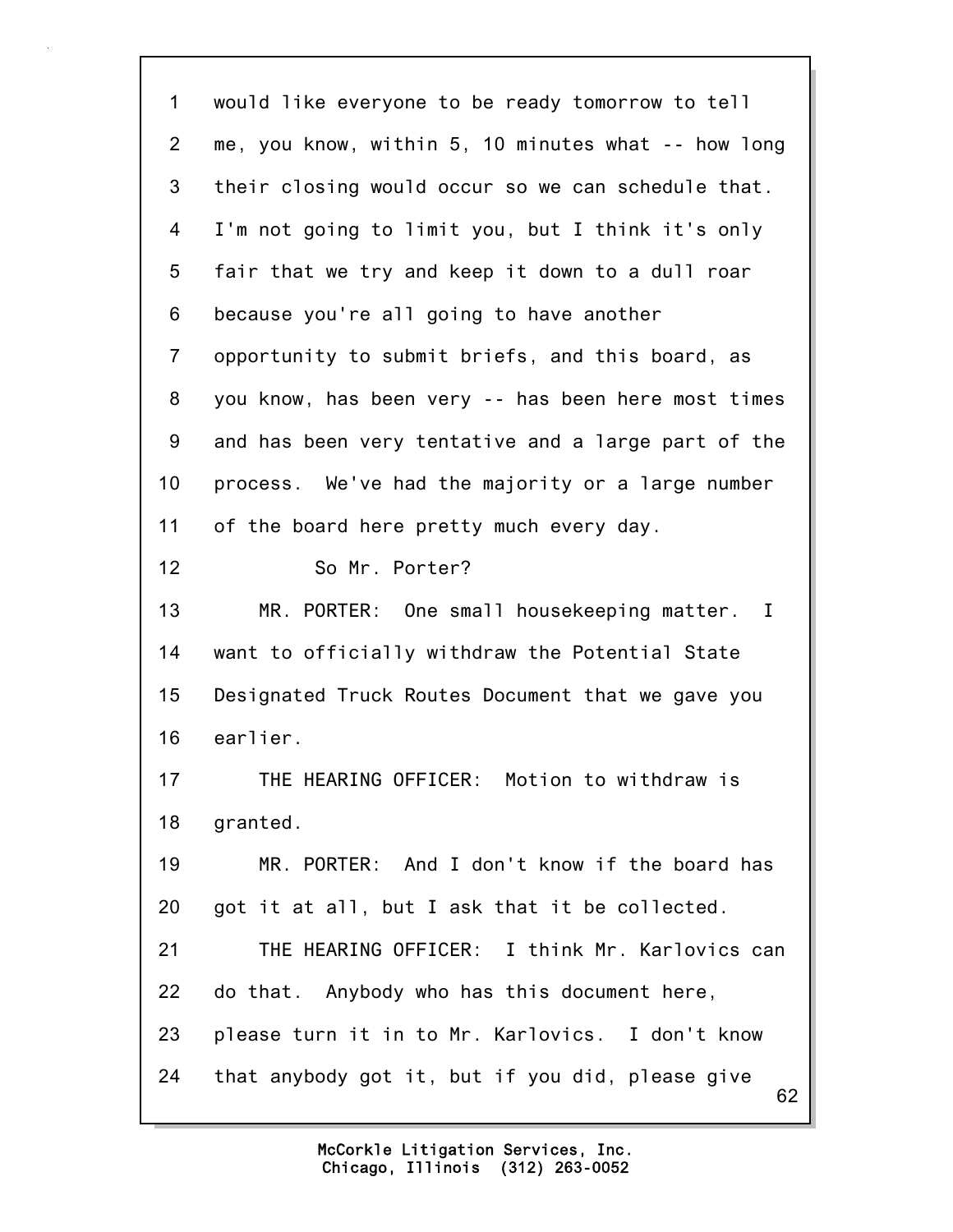63 1 that to Mr. Karlovics, and I will give the original 2 back to Mr. Porter unless there is an objection to 3 that. 4 Okay. The last thing, I just -- I know we 5 are going to have this issue tomorrow if Mr. Sechen 6 does call Mr. Kleszynski as to the appropriateness 7 of that as well as the disclosure time period. 8 However, I do want to for the record state 9 that what we are talking about is Mr. Sechen's 10 disclosure that was done Sunday, September 29th, at 11 2:07 p.m. 12 I would also ask that if anyone -- I do 13 not know how I'm going to rule on the -- what I 14 know is a coming objection by Mr. Blazer, but I 15 would also ask that if anyone is objecting to this, 16 that they look at this in twofold: One as -- 17 obviously, the first is not to if the objection is 18 going to be to bar it. Mr. Blazer -- if not, I 19 would ask that Mr. Blazer consider whether he would 20 like additional time to respond or to be ready for 21 Mr. Kleszynski's testimony if that's appropriate. 22 But I'm not asking you to -- Mr. Blazer, I do want 23 everybody to have the opportunity because the 24 ordinance does suggest that if necessary to clear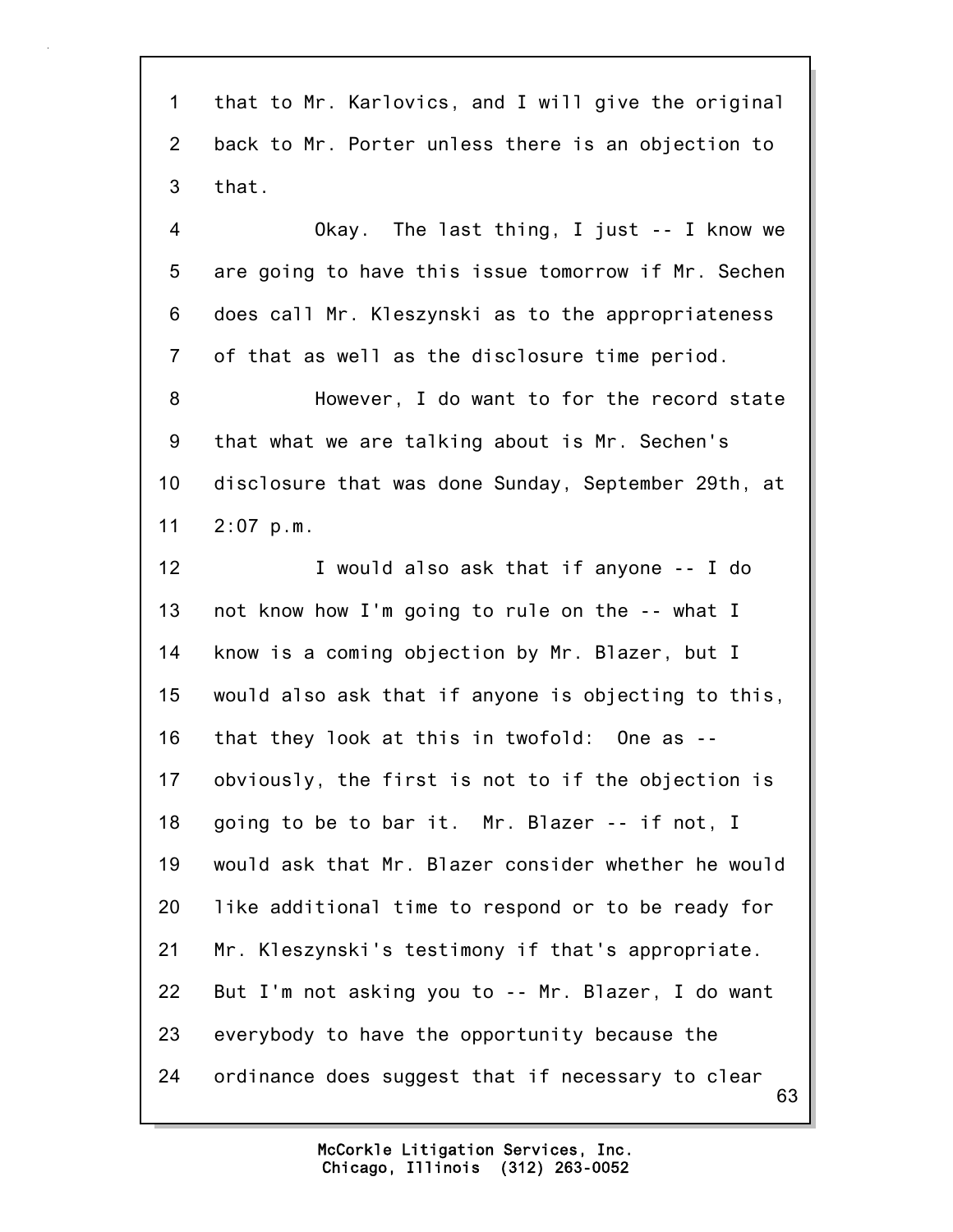1 any of this up, we would give someone an 2 opportunity. 3 I'm not pre-ruling, and you can -- you can

4 discuss it tomorrow, Mr. Blazer, but I don't want 5 anybody to think I'm pre-ruling before, but I do 6 want you to understand that is a possible action 7 for me if someone needed additional time, to grant 8 it to them.

9 So is there anything else further tonight? 10 Hearing nothing, we will be back tomorrow at noon. 11 And honestly, Mr. Karlovics, I forgot -- I have the 12 wrong page with me -- what time we are doing public 13 comment tomorrow. Do you recall?

14 MR. KARLOVICS: 4:00 o'clock.

15 THE HEARING OFFICER: Public comment will be at 16 4:00 tomorrow. We will make a determination as to 17 whether we will come back after the village board 18 meeting to finish closings or whether we do it 19 Wednesday starting at noon. Those are kind of it, 20 but either way, we will be done Tuesday or 21 Wednesday. 22 Thank you very much, everyone. Thank you

64 23 for attending. I know the village board does 24 appreciate you coming and giving your comments, as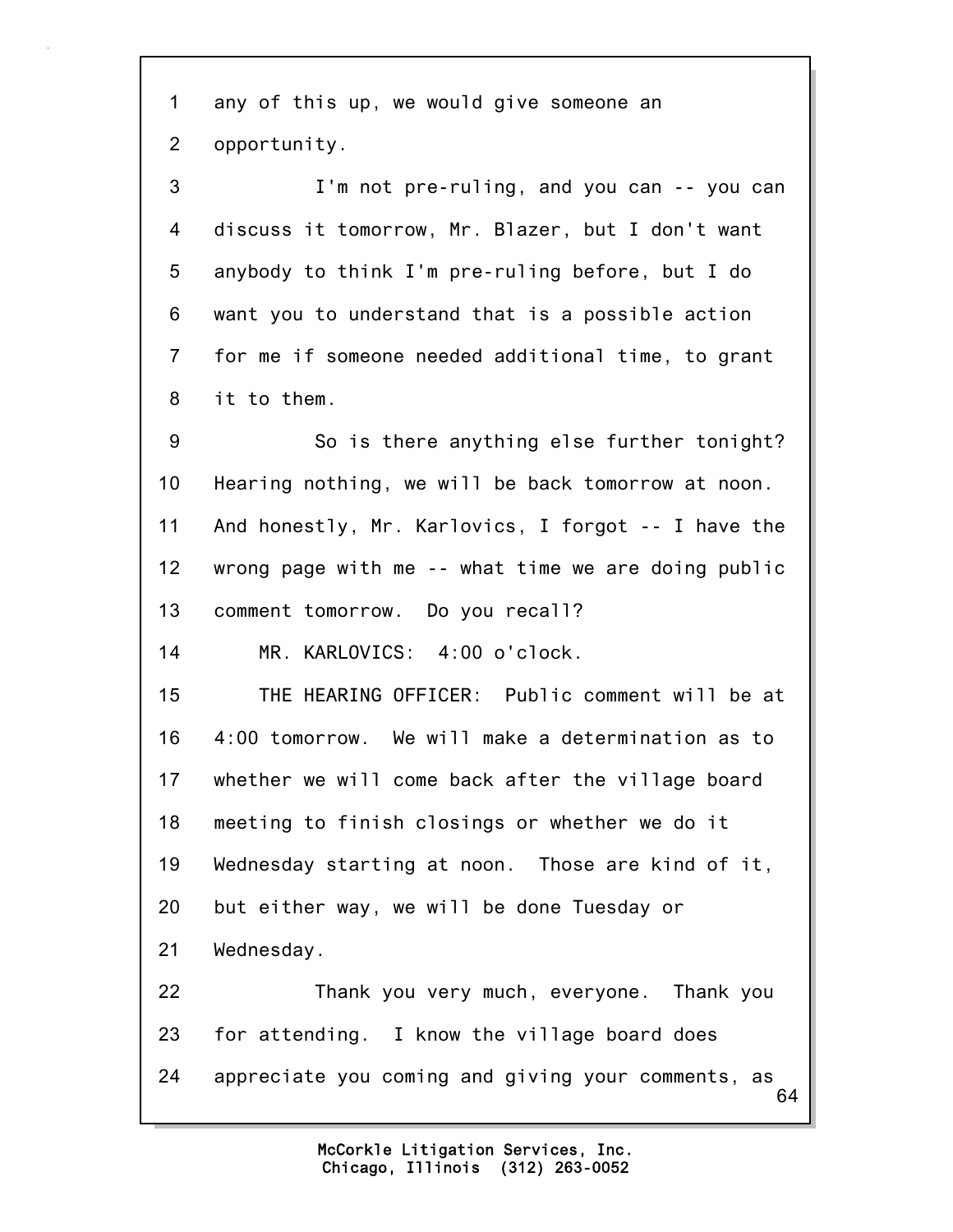| $\mathbf 1$    | much as it may not have been the easiest thing in  |
|----------------|----------------------------------------------------|
| $\overline{2}$ | the world to do. But you all presented yourself    |
| $\mathfrak{B}$ | very well even if you felt uncomfortable. So thank |
| 4              | you everyone, and we will see you tomorrow.        |
| $\overline{5}$ | Appreciate it.                                     |
| 6              | (Whereupon, further proceedings                    |
| $\overline{7}$ | in said cause were adjourned to                    |
| 8              | October 1, 2013, at the hour of                    |
| 9              | 12:00 p.m.                                         |
| 10             |                                                    |
| 11             |                                                    |
| 12             |                                                    |
| 13             |                                                    |
| 14             |                                                    |
| 15             |                                                    |
| 16             |                                                    |
| 17             |                                                    |
| 18             |                                                    |
| 19             |                                                    |
| 20             |                                                    |
| 21             |                                                    |
| 22             |                                                    |
| 23             |                                                    |
| 24             | 65                                                 |
|                |                                                    |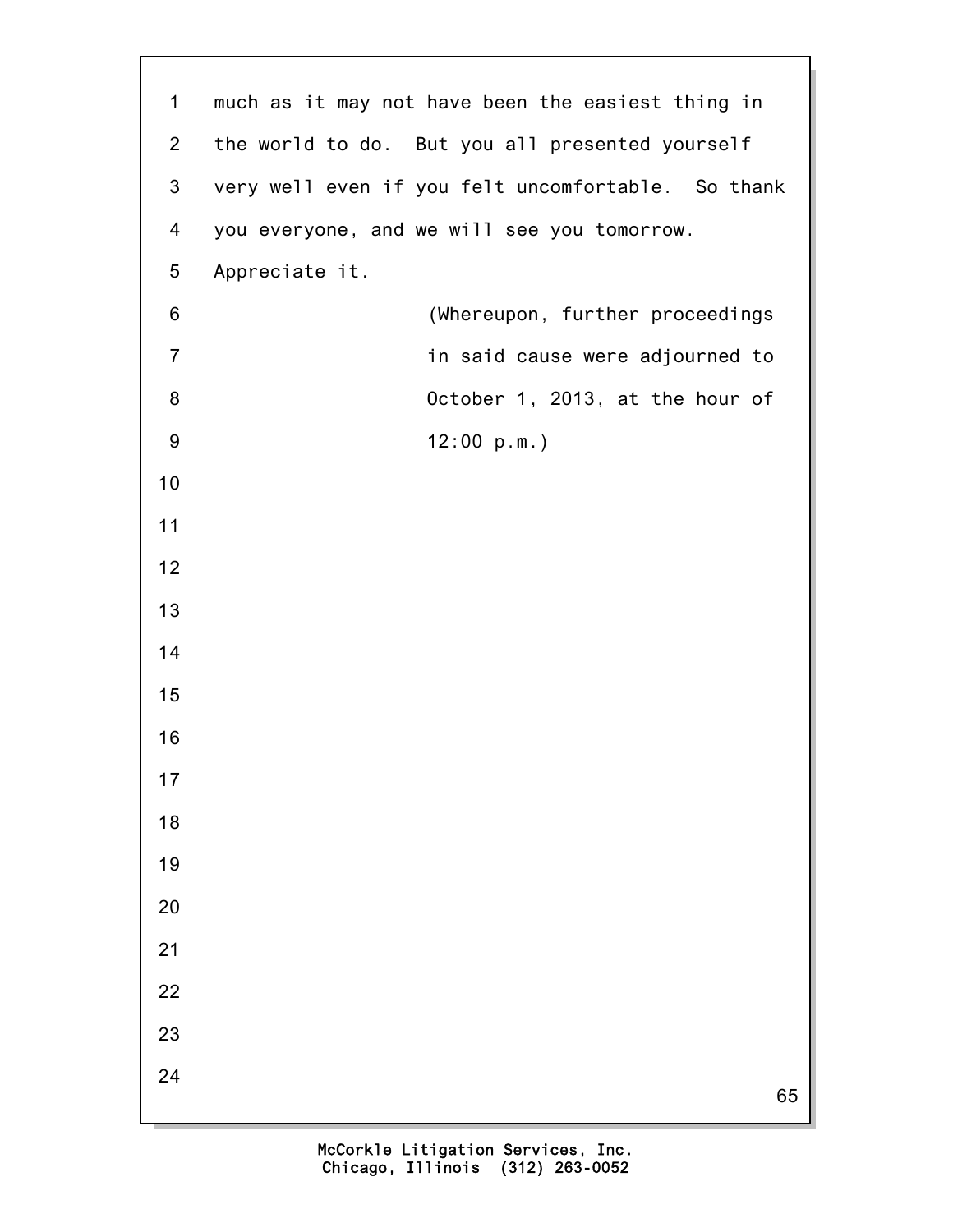66 1 STATE OF ILLINOIS ) 2 ) SS: 3 COUNTY OF C O O K ) 4 5 LISA M. BRINGLE, being first duly sworn, 6 on oath says that she is a court reporter doing 7 business in the City of Chicago; and that she 8 reported in shorthand the proceedings of said 9 hearing, and that the foregoing is a true and 10 correct transcript of her shorthand notes so taken 11 as aforesaid and contains the proceedings given at 12 said hearing. 13  $\frac{14}{\sqrt{2}}$   $\frac{14}{\sqrt{2}}$   $\frac{14}{\sqrt{2}}$ 15 Lisa M. Bringle, CSR 16 Lic. No. 084-003301 17 18 19 20 21 22 23 24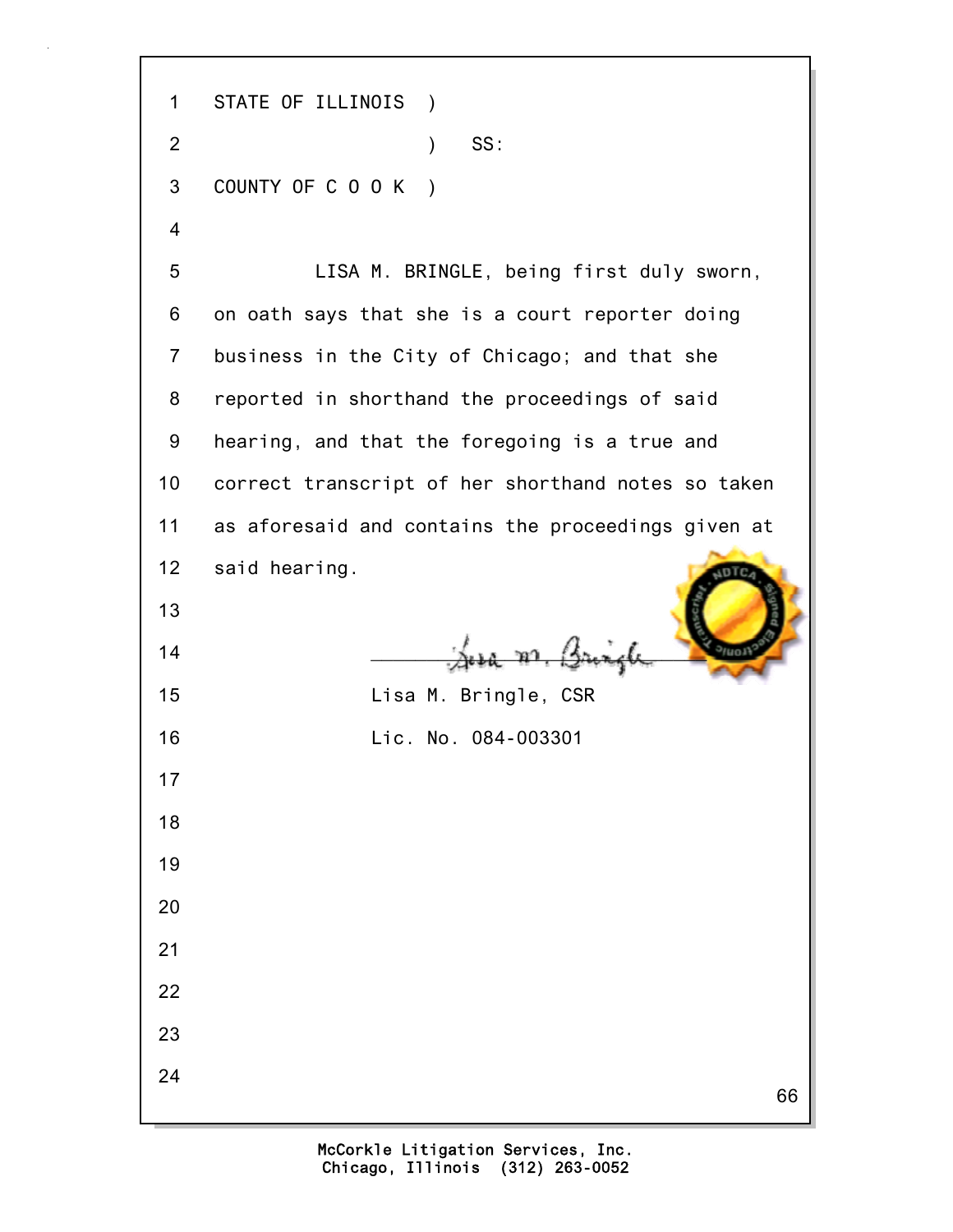A abatements 12:21 ability 41:5 able 5:5 6:14 8:1 45:24 46:1 59:18,24 61:7 aboveentitled 1:12 academic  $40.7$ accept 48:17 59:10 acceptable 7:14 accepted 47:12 accident 14:5 accidental 47:10 48:13 49:18 accidents 13:24 14:1 accomplish 35:2 account 49:23 accurate 15:23 17:15 22:20 23:17 25:8 26:10 acquires 40:3 act 38:5 57:21 action  $64.6$ activated 24:6,16 27:6 activity 34:13 actual 9:18 add 26:22 37:9 39:9 43:15 45:4 addition 38:9 additional 50:2 54:7 63:20 64:7 address 4:15,17 adiourned 65:7 admissible 40:12 41:9,20 42:2,13 admit 39:19 42:5,8 43:13 admitted 38:16 42:24 43:7,11 aerial 45:7 51:17,22  $52:2,10,14$ 54:8,13 55:1 55:10 affect 14:21 16:1 41:19 51:7 afford 11:17 39:4,23 aforesaid 66:11 afraid 6:4 afternoon 12:7 age 55:3 agency 2:17 ago  $49.3$ agree agreed agreement ahead 16:21 aid 40:1 ailments 11:3 air airflow 23:10 allow allowed allowing 8:1 allows 35:6 amount analysis anne 2:21 22:15 answer answered  $6.19$ anybody 54:7 57:24 anymore 37:16 apologize 16:21 44:9 appear appearances appears appendix applause 28 applicable applicant 46:16

 $52 \cdot 13$ 

58:14

24:19,20

54:7

19:6

2:1

59:23

49:8

 $52.16$ 

45:22 51:11 46:16 52:14 9:6 13:6 19:17 19:18 20:6 21:2,8,13,20 21:24 22:9 23:5,16,18 24:1,12,15 26:6,7,17,20 26:24 27:3,5 27:6 33:8 6:15 46:4,16 28:22 39:2,22 22:2 26:6 49:5 33:11,14 38:17 6:15 7:1 28:5 31:8 49:16 58:18 62:22 62:24 64:5 51:24 58:17 40:24 41:3,22 47:16 48:19 application 1:7 6:11 32:19 34:22 38:18 47:19,21 54:1,4 applied 17:13 18:14 32:18,22 applies 37:18 apply 17:8 18:16 appreciate 64:24 65:5 appropriate 20:19 38:20 59:22 63:21 appropriate ... 63:6 approval 1:8 approximately 31:17 57:17 58:4 area 8:8 9:13 41:23 45:8 49:2 52:2 54:9,14 arent 15:4 argument 60:20 arrived 22:15 art  $18:20$ articles  $43:5$ aside 38:11,19 asked 6:16 43:7,11 50:16,20,22 51:2,9,14 52:12,22 54:3 asking 8:13 52:18  $63.22$ asks  $48.13$ aspect 35:3 aspersions 53:3 assist  $40.15$ assume 6:24 42:21  $56:20$ assuming 27:15 28:15 56:6 assumption 60:20 attempted 18:16 32:6 attending 64:23 attorney 13:10 attorneys 13:8 46:18 50:6 56:9 authority 1:4 authorized 38:6 auto 13:24 14:5 automatic

28:20 29:2 automatically 28:22 available 26:21 61:9 average  $40.11$ aware 25:1,3,4 32:16 34:23 awesome 11:8 B b 3:16 back 4:2 5:19 22:1 48:20 63:2 64:10,17 background 34:11 bad 5:7 10:20 14:12 bar 63:18 barbecue 9:10,12 base 33:10 based 17:1 30:7 basic 27:1 basically 27:3 batavia 8:19 9:7 10:14 bates  $44.12$ beat 13:19 beg 18:5 behalf 2:5,7,10,13,15  $2.17$ believe 10:18,22 14:2 25:22 33:22 41:15 benefit 8:16,22 9:14 9:23 13:17 benefits 10:1 14:17 best 9:10 55:13 60:2 bet 14:4 better 25:20 44:5 46:21 52:20 beyond 40:11 51:7 53:24 54:3 55:20 59:1 big 27:3,5 biomass 27:7 bit 27:5 blazer 2:14,15 3:11 27:12,18,22 30:2,4,6  $31:5,22$ 36:21,23

37:3,11 38:23 39:2 39:10 42:5,7 42:19,20 43:4,9,22 44:9,16 45:1  $45:4.7.23$ 50:13,14,15 50:21,24  $52.16,21$ 53:7 55:4,16 56:12,16 57:24 60:14 63:14,18,19 63:22 64:4 board 1:1 2:7 14:18 32:10 35:10 49:22 54:10 54:11 57:21 58:8 61:5 62:7,11,19 64:17,23 boards 11:23 borders 10:10 bother 39:7 bottom 22:20 bradford 15:2 break 7:21 56:12 breemen 38:3 41:2 breeze 9:9 brian 3:14 6:6 brief 57:9,9 59:10 briefing 59:12 briefs 59:12 62:7 bring  $10.2$ bringing  $4.2$ bringle 1:23 66:5,15 brings 11:16 broad 41:11,16,21 broadbased 33:6 broader 33:10 brockovich 11:18 broke 13:4 broker 12:21 brought 25:17 38:22 building 15:24 16:5 20:4,11,12 20:15,16 21:4 23:18 26:22,23 buildings 19:24 22:7 business 19:3,15 23:9 66:7

C c 2:9,10 66:3 calculation 20:5 calculations 20:4,8,17 21:5 call 5:14 24:20 55:5 63:6 called 8:7 15:19 46:4 55:8 calls 32:24 campaign 10:16 cancel 9:11 cant 55:6,11 61:21 capable 59:6 carbon 24:16 carbone 3:5 7:24 8:3,3 11:6 15:7 care 40:24 carry 26:24 case 20:2 37:7 38:2 38:3 39:14 41:4,4 44:5 47:9 49:18 cases  $19:10,11,23$ 40:24 cause 1:12 10:24  $65.7$ caused 35:17 cease  $41:3$ certain 20:14,14 22:2  $42.6$  52.6 chance 58:9 change 19:17 20:6 21:20,24 23:16 changed 59:5 changes 19:18 21:2,8 21:13 23:6 23:11 charcoal 24:6 27:7 charles 3:8 15:18 checking 48:21 chemical 17:24 32:22 33:2,5,9,11 33:14 38:16 38:17 chicago 66:7 children 14:21 chuck 55:5,12 circle 45:12,15 46:1

1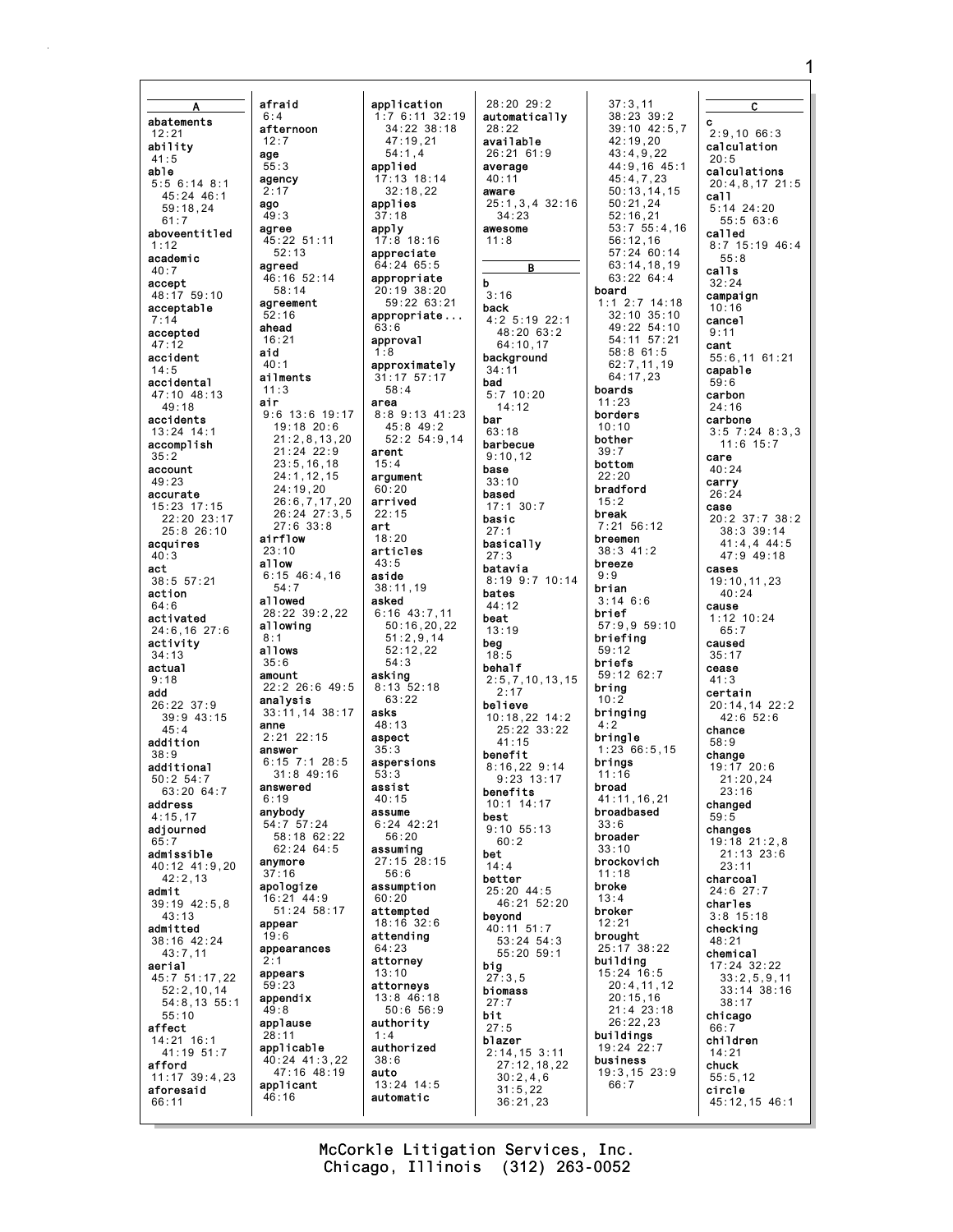46:6 circuit 37:19 circulated 60:19 circumstance  $22.22$ citations 25:5 39:21 cite 39:15 citizen 40:12 citizens 10:11 city 66:7 civil  $22:6$ clapping 28:12 clark 2:17 36:17,18 class 51:21 clean 49:13 cleaning 35:2 clear 29:15 53:12,15 53:16 55:23 63:24 client 61:12,12 close 16:24 28:24 33:17,23,24 57:11 closed 20:11 23:9 28:21,23 33:13 34:6,8 closing 33:7 34:13 60:3 62:3 closings 59:21,24 60:10  $61:17$  64:18 closures  $28.20$ cockeyed 45:12 collected 62:20 come  $4.8,8.5.5$ 12:16 46:19 52:13 54:2 56:9 58:13 60:17 64:17 comes  $34.7$ coming 5:17 23:18 44:4 63:14 64:24 comment 4:3,5,5 7:5,10 15:9,10 50:3 57:1,11,17 59:5,6 64:13 64:15 commented 19:18 comments 3:3 57:3 64:24 common 39:5,24 commonsense 13:21 community 8:15,16,21 companies 18:8,18 company 10:15,18 complain  $28.5$ complaints 24:22 25:4,17 complete 61:5 completely 23:1 30:20 con 13:3 14:10 concept 34:4 concepts 33:8 concern 45:14,23 53:11 concerned 57:4 concerning 6:10 34:17 concluded 1:14 conclusion 57:2,4,17 conclusions 40:2 56:11,22 condition  $40.20$ conditions 20:23,24 34:6 conduct 20:1 confess  $61:15$ congestion 10:24 13:15 congratulat ... 55:16 cons 9:24 11:21,24 consider 63:19 considered 16:11 construction 20:12 48:4 consultants 12:3 contain 49:13 contained 49:8 containers 48:1,3 49:3 containment 47:8 contains 66:11 contemplated 54:4 contingency 49:8 continue 15:17

11:15,18 12:12 14:9 14:17,22 28:3,8 29:4

53:21,22 55:21 57:15 58:6,11,24

38:13

14:7

12:5,7,9,19

9:11 10:9,17 control 1:3 24:19,21 31:13 33:10 controlled 38:1,2 controlling  $19:5,7$ correct 10:4,18 16:7 17:6,20 19:19 20:9 20:13 23:1,7  $23.22 24.2$ 29:10 32:21 33:4,20 34:10,22 35:1,3,22,23 36:2 37:2 44:18 47:20 66:10 correctly 32:7,17 cost  $13:7,18$ counsels 34:16 county 2:18 5:7 66:3 couple 13:9 29:14 50:15 58:5 court 37:19 38:2 39:21 66:6 cover 13:18 22:3 creek  $2.15$ criteria 32:15 47:11 58:9 criterion 6:10,11 38:13 41:11,19 47:5,16 48:8 48:12,16 49:7,17,20 cross 15:21 crossexamin ... 15:17 crossing 9:17,18 csr 1:23 66:15 cubic 20:14 25:21,23 culbertson 2:4 cx 3:7 D d 3:1 daily 36:1 date 59:10 day 1:12 9:9 10:22 55:2 57:21 57:24 60:4,5 60:24 62:11 days 35:8,21 57:3 57:18 58:2,5 deactivated 24:10,13 dead  $9:5$ 

deal 31:14 36:10 44:3 50:7 dealing 36:12 decades 30:13 december 57:22 58:4 decide 38:10 decipher  $9:20$ decision 5:8 8:6 12:1 37:12,18,20 39:19 58:21 decline  $12.20$ declined 32:9 decrease 12:19 defined 20:16 definition 51:22 degreed 18:4,6,8 degrees  $40:7$ demand 14:20 demanding 14:16 demonstrative 52:14 54:15 department 38:3 depend 26:20 depending 34:9 depicting 45:19 depicts 45:19 design 18:21 23:3 26:14 38:14 38:15 41:16 designated 50:9 62:15 designed 10:23 22:7 41:12 designing 21:18 desist  $A1: A$ despite 29:7 destroyed 13:19 detailed 55:10 determination 17:19 64:16 determine 18:21 determined 33:15 34:5 determines 34:9 determining 17:12 20:9 developed 8:8 device 8:17 devin

3:14 didnt 6:2,3 19:9 25:19 32:22 difference 28:8 different 9:20 17:16 51:12 difficult 26:13 director 10:14 disagree 10:6 disclosed 37:20 discloses 35:11 disclosure 37:18 63:7,10 discretion 39:20 59:7 discuss 64:4 discussed 51:3,18 52:10 56:13 discussion 34:16 35:5 56:21 discussions 56:14 dishing 13:8 disinclude 58:18 disposal 50:10 dispose 49:13 disposed 47:13 49:1 disposing 6:12 47:6,15  $48:7$ disturb 20:24 document 50:8,12 57:10 62:15,22 documents 57:13 doesnt 9:6 13:18 19:12 51:7,8 51:8 55:1,20  $60.22$ doing 15:13 57:8,19 59:6 64:12 66:6 dollars 11:16 13:1,2 dont 4:14 10:6,18 16:18 17:4 18:4,9,15 21:19 22:3 22:10 25:22 37:16 39:7 43:6,10,11 43:12 46:6 46:10 51:23 51:24 52:7,8 54:6,11,13 55:4 57:20 57:23 58:16 60:8,16 62:19,23 64:4

door 5:1 28:20 33:7 34:3 doors 17:1 20:5,16 20:22 23:8,9  $23 \cdot 11$ , 13, 20 28:21 33:12 33:17,19,23 33:24 34:5 34:14 doorway  $20.18$ drew 45:11 drive 10:21 dryers  $49.6$ ductwork 26:23 dull 62:5 duly 15:20 66:5 dump 9:2,18 14:24 duration 53:14 dust 17:10 dx 3:7 E e 3:1,16 15:18 ear  $61:11$ earlier 6:16 20:3  $37:10$  57:6  $62.16$ earth 55:9,15 easier  $44.2$ easiest 4:11 65:1 easily 20:24 east 8:24 easy 11:9 ecopark 8:7 10:23 13:2 ecoparks 8:11 education 40:6,14 effective 19:5,7,8 either 37:6 48:24 64:20 eliminate 19:9 26:18 eliminated 19:14 eliminating 19:13 emanating 35:22 emergency 47:7 48:12 49:9 emitted 22:24 enact 40:22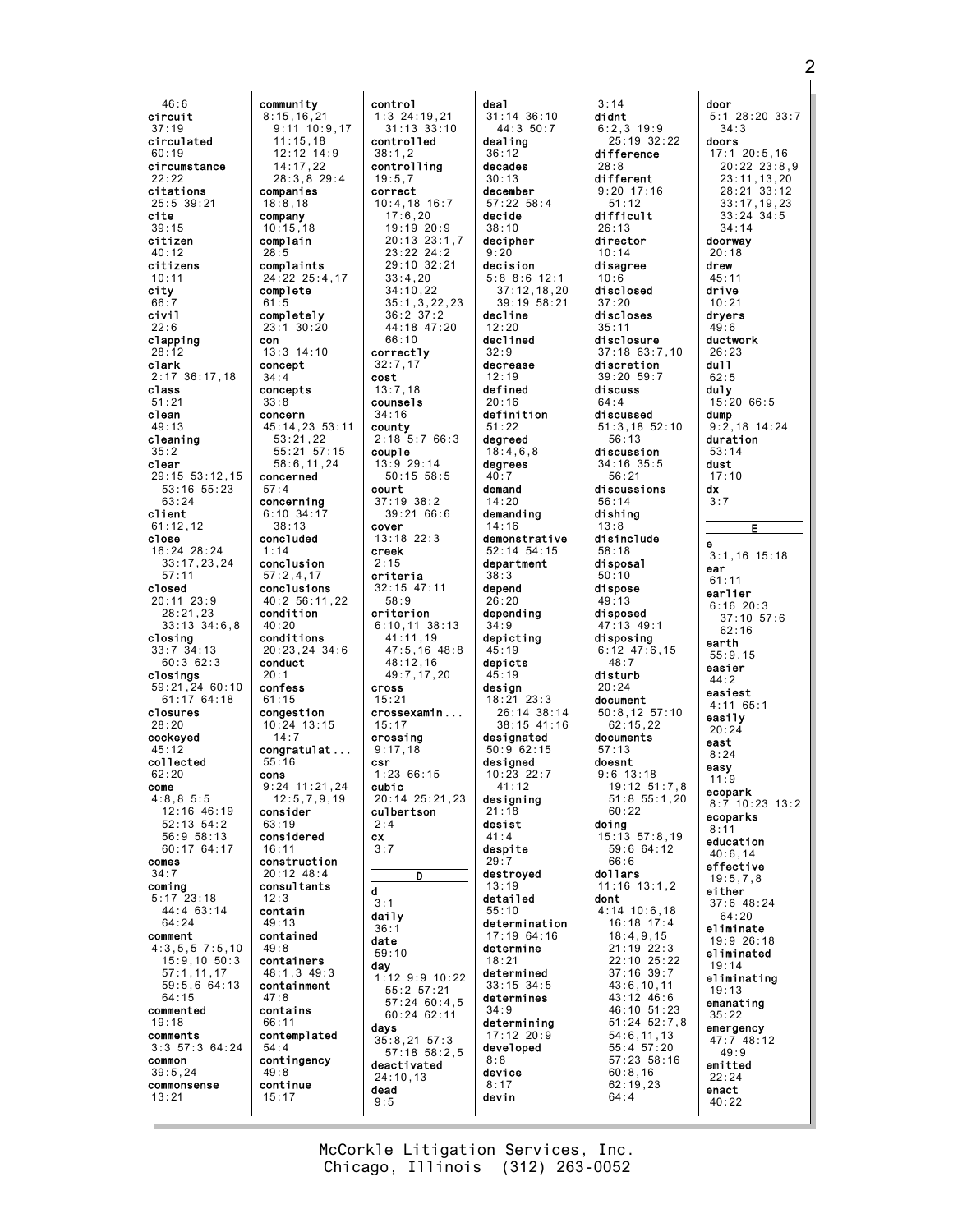endeavor 52:21 endorsed 23:2 engage  $38:7$ engineer 18:2,4,6,12,17 18:20 21:7  $32:20,23$ 37:24 38:14 38:15,16 engineering 32:9,11,14 33:1,2,5,6,9 33:10 38:5,7 engineers 18:7,9 21:17 22:6,7 32:13 environment ...  $14.14$ environment ... 14:13 epa 44:11,14 equal 32:15,20 erin 11:17 escaping 23:20 especially 52:12 essential 38:15 estate 12:20 55:7 estimate 21:4,8 evacuation 47:9 evening 8:2 43:23 everybody 36:11,12 56:3  $61:19,24$ 63:23 everybodys 59:15 evidence 39:13 40:16 42:17 43:3 43:20 44:21 53:24 exam  $3.10$ examination 15:21 29:12 30:5 32:2 examined 15:20 example 12:22 excerpt 44:10,13 exchange 22:9 23:18 exchanges 20:10 excuse 4:23 24:18 execs 12:2 exhaust 20:13 21:23,23 22:8 23:14 24:16,17 25:20,22 26:5,24 27:7 exhausted 26:8 exhausts 20:13 exhibit exhibits existing exists exotic 5:2 expert 41:23 explain 38:5 extent 60:5 extra eye 8:12 f  $2:6$ face 28:23 fact facts 35:11 fair fairest 58:21 fairness 39:13 false 34:3 familiar families

3:19 42:8,15 42:20 43:1 43:18 44:8 44:12,19,23 44:24 45:2 45:19 46:4 46:11 52:14 53:22,23 3:23 42:5,6 43:24 44:6 50:9 54:16 11:1 47:7 experience 30:7,12 31:3 31:10 34:11 39:3,23 40:4 40:5,9,11,14 31:15 37:24 38:21 39:3 39:18,20,23 40:3,4,8,10 40:12,13,23 expertise 30:16 52:20 explicitly 12:12 13:5 F 20:21 21:1 facilitate facilities 33:24 53:20 facility 1:3 6:12 21:8 26:10 28:17 30:21,22 33:16 41:11 41:17 47:5,8 47:13 48:5 48:18 50:17 53:15 61:8 29:7 35:5 40:1 40:15 56:10 56:22 57:2 12:17 14:18 56:11 62:5 16:8 24:21 11:4 family 9:9,12 fan 45:9 fans 21:23,23 23:4 24:16 26:21 far 9:6 50:3 52:22 59:12,12 fastacting 33:19 favor 11:13 federal 29:20 feel 5:6 10:12 15:4 22:22 39:9 feeling 5:6 feels 34:1 fees 13:10 feet 6:8 20:14 25:21 30:10 30:14 45:12 felt 65:3 field 33:1 40:9 fifth 14:11 fighting 13:14 figure 54:11,12 filed 57:9,10,13 filter 24:6,17 26:5,7 27:7,8 filtration 23:24 26:17,20 26:22,24 33:8 find 8:20 11:11 32:24 41:2,6 41:8,20  $48.22$ finding 41:11 findings 41:24 56:10,22 57:2 58:10 fine 6:1 45:10 finish 35:13 46:13 59:24 60:8 61:22 64:18 firm 13:13 first 4:3 5:19 7:24 10:15 13:22  $48.16$  54.17 57:14 63:17 66:5 floor 34:18,20 35:3 48:1 flowers 5:1 fold 12:8 folks

51:5

8:19 12:2 following  $32 \cdot 4$ follows 15:20 followup  $46 \cdot 14$ , 17 foot 25:23 45:24 foregoing 66:9 forgetting 46:12 forgive 45:9 forgot 64:11 formal  $40:7$ former 8:3 52:22 formula 40:3 found 8:13 11:8 22:5 49:11 foundation 27:12,23 30:21 45:2,2,14,17 45:20 46:2 four 19:18 30:13 fragrance 5:4 frames 58:22 free 33:17 39:9 front 4:9 5:1 52:1 53:18 full 20:18 24:18 60:24 fulltime 13:13 fundamental 39:12 funds 14:3 further 23:23 29:11 30:1,2 36:6 36:15 49:15 56:14 64:9  $65.6$ future 14:23 G gain  $40:5$ gained 13:3,4 garbage 5:9 26:7 30:9 30:13 garden 5:1 garner 2:2 general 41:21 generates 55:10 generator 47:23 gentleman 5:19 7:11 getting 58:8

give 8:2 12:22 46:1 51:9 55:5,18 55:19 57:18 61:7,24 62:24 63:1  $64:1$ given 17:20 21:21 31:12 58:22 59:8 66:11 giving 64:24 glenn 2:10 60:16,22 glenview 24:7 27:11,16 go 10:12,16 12:22 13:11,22 16:21 48:20 53:19 54:3 54:17 55:20 58:9 59:1 61:20,23 goes 17:12 29:16 31:2 40:17 goggle 54:20 going 5:8,21 8:15,16 9:1,2,16 10:17,24 11:1 12:10 12:21 13:5 13:11,16,20 14:5,6,8,21 20:18,22 30:19 31:1 34:19 36:1 39:6,8 43:12 48:13,24 51:6 52:4 54:20 57:6 59:19,23,24 60:2,3,5,7,9 60:11,16 61:12,22,22 61:23,23 62:4,6 63:5 63:13,18 good  $5:6$  9:1 10:5 11:16 13:23 14:13 27:9  $27:10$ goods 49:6 google 51:17 55:8,15 googled 11:7 googling 11:9 government 11:14 grammar 57:8 grant .<br>64 · 7 granted  $62:18$ great  $5:24$  11:15 greater 14:11 25:23 groot 1:8 2:5 3:23 6:8 16:8,10 17:4 25:2

33:17 34:12 36:1 44:6,7 44:12,19,22 44:23 45:1 46:4 50:10 60:3 groots 25:5 57:14 grossmark 2:12 35:11 36:14,16 group  $\overline{2}\cdot 9$ grove 13:12 guarantee 22:23 guaranteed 53:14 guess 22:1 47:3 53:4 58:12 60:7,9 guide 22:8 guys 59:13 H h  $3.16$ hainesville 10:12 half 4:23 12:9 60:4 halfway 29:3 hampshire 35:6,10,19,23 handler 24:1 27:3,5,6 handling 23:5 happen 9:2 13:20 14:8 14:8 51:15 happiness  $29.3$ happy 5:11 hard 5:21 hasnt 37:9 hate 14:5 havent 33:2 38:20 51:3 hazardous 47:6,12,15  $48.17$   $49.10$ head 57:19 health 41:13 hear 24:3 32:7 39:8 heard 9:12 15:2 hearing 1:11 2:3 3:10 4:1,13,17,20 5:14,23 6:3 6:14,17,23 7:4,8,16,17 7:20 8:7 15:7,11 16:15,19 22:13,17 27:13,24 28:12 29:13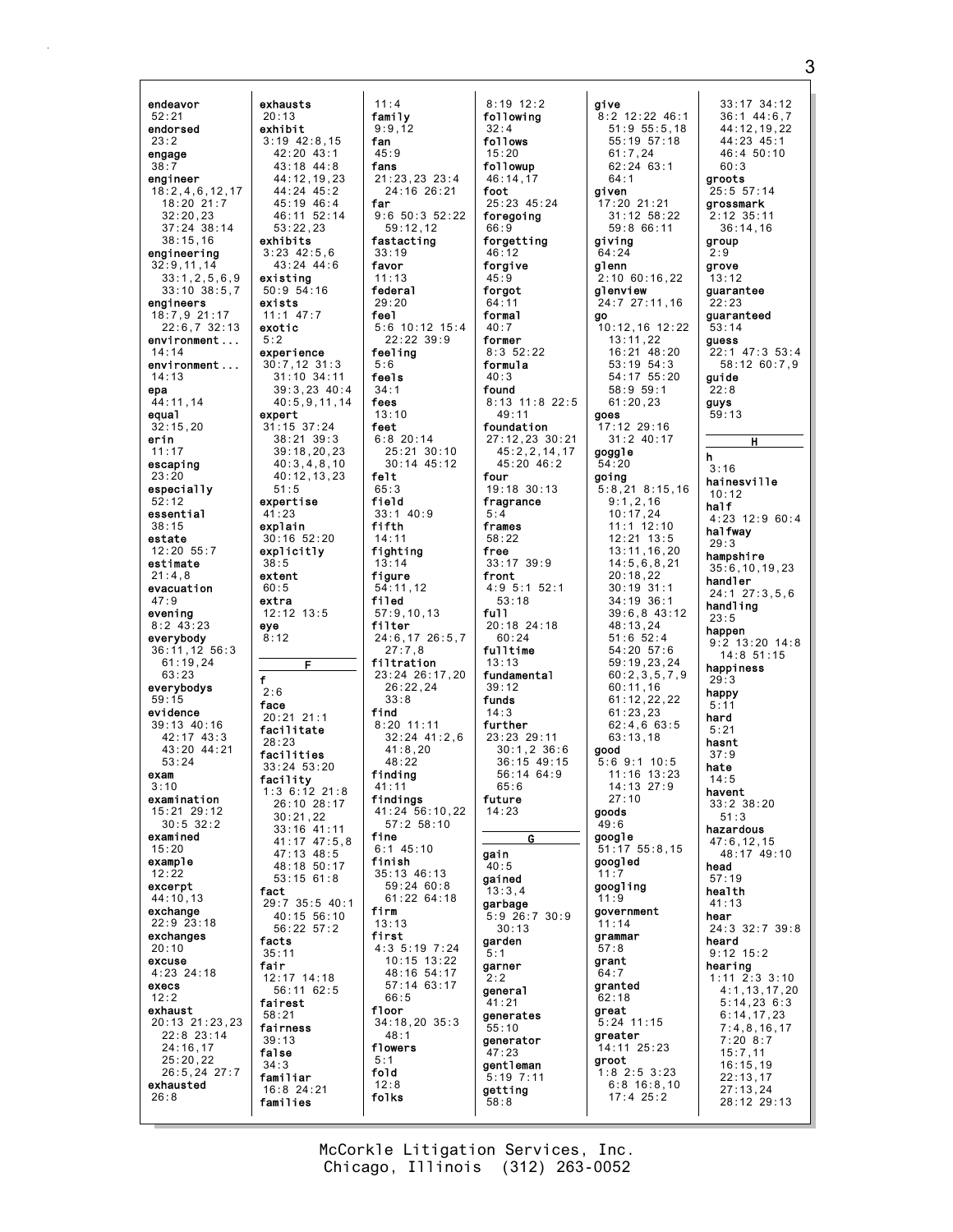29:18,22 30:1 31:1,9 32:1 35:13 36:10,14,17 36:19,21,24 37:4,11,14 38:1 39:1,6 39:11,12 42:7,10,18  $42.21, 23$ 43:6,10,17 43:23 44:1,9 44:12,18,22 45:3,4,6,16 45:22 46:10 47:1,19 48:9 49:15,21 50:1,14,19 50:22 51:4 51:10,16 53:2,8,16,21 54:23 55:17 56:13,17,19 57:15 58:3 60:15 61:2,4 61:10,18 62:17,21 64:10,15 66:9,12 help 28:17 54:15 helsten 53:1 55:5 hes 36:8 38:16 hi 4:12 hide 29:1 higher 20:24 23:6,19 highest 28:15<br>**hinshaw** 2:4 hire 13:12 history  $19.2$ hoards  $10.21$ hold 52:8 57:23 holds 40:21 holidays 58:6 home 9:7 11:24 12:8 homeowner 9:13 homes 2:16 8:24 9:21 12:20,21,23 12:24 honest 61:11 honestly 44:1 64:11 hopefully 52:19 hoping 52:13 hot 9:9 hour 1:13 19:18 20:10 21:2,9 21:14 23:7 65:8 hours 23:9 house 5:5,8 6:7 housekeeping 62:13 huge  $8:11$ hundred 12:24 13:2 hurt 14:6 hypothetical  $27:22$ I id 8:23 idea 10:20 13:23 14:12 45:13 52:17 61:11 ideas 27:9,10 identified 45:8,18 identifies 35:20 identify 51:8 ignore 57:7 ii 38:13 41:11,19 41:22 51:21 ill 5:14 13:21 36:24 39:16 39:17 55:5 61:11,15 illinois 2:18 18:13,15 29:21 32:6 32:12,15,18  $32 \cdot 21$   $36 \cdot 8$ 38:3,8 66:1 im 4:8,12 5:11,15 5:22 6:13 8:7 10:4,19 11:23 12:10 12:20 13:23 14:16 15:2 16:19 19:15 25:3 29:15 30:19 31:1 39:21 46:11 49:22 50:19 52:1,9,23 54:2,2,6,8 54:20,24 55:18 56:6 56:18 57:19 58:17 59:6 60:1,2,8,12 61:19,20,22 62:4 63:13 63:22 64:3,5 imagine 13:7 implement 27:11 improper 27:22 41:17 incapable 19:13 include 20:6 includes 47:8 49:10 including 10:23

inconsistent 51:5 increase 11:3 indicate 48:2 individual 40:21 industries  $1.8$   $2.5$ information 11:7 12:4 31:7 51:9 infrastructure 13:16 initial 26:14 inside 26:22 installing 8:17 instance 9:7 instructive 39:14 insufficient 19:22,24 20:2 intent 53:12 intention 48:17 interior 17:9 interrupting 6:13 intersection 14:4 interviews 34:12 involved 53:9 involves 33:8 irrelevant 30:20,23 isnt 22:20 25:24 27:3 32:12 33:16 issue 8:14 22:4 33:16 38:11 38:19 39:12 41:1,4,16 42:13 63:5 issues 24:22 25:17  $31:16$   $44:3$ 50:6 ive 4:1,24 8:9 9:3 9:13 19:6,11 19:14 39:7 52:19 J jeep  $2:14$ job .<br>14:18 jobs  $12.15$ jump 29:6 june 8:4 justice 5:16 K

k 66:3 karlovics 2:6 7:17 22:13 61:4 62:21 62:23 63:1  $64 \cdot 11$ , 14 keep 27:16 61:13  $62:5$ kept 48:4 kids 11:4 12:8 kind 29:15 42:2 54:4 56:6 59:8 64:19 kinds 44:3 55:8,11 kleszynski 60:19,21 63:6 kleszynskis 63:21 knocking 17:10 know 5:9,12,18,20 9:2,17 11:12 11:13 12:6 15:9 16:10 16:24 17:4 18:7,9,16 22:10 46:6 46:15 51:13 54:10,13 57:24 58:15 59:9 60:1,8 60:16,22 61:13 62:2,8 62:19,23 63:4,13,14  $64.23$ knowing 25:14 knowledge 28:1,2,4 29:19 30:8 39:4,24  $40 \cdot 4$ , 11, 13 knows 17:8 39:12 L labeled 50:8 52:4 labeling 52:5 lack 22:23 27:22 41:6 44:5  $46.21$ lady 4:7 laid 30:21 38:20 45:17,21,24 lake 1:2,9 2:7,10 2:13,18,20 2:21 4:19 5:7 6:7 8:4 8:8 10:3,6 10:10,11 11:17,18 12:13,23,24 15:3 landfill 29:22 30:18 50:18 53:13 56:2 landfills

31:3 51:3,4 lane 6:7 large 19:23 21:23 62:9,10 larry 2:17 late 35:24 lavender 5:2 law 2:6,9 37:7,19 39:14 56:11 56:23 lawyers 56:21 lay 39:5 layout  $27:1$ laypersons 39:24 learn 8:21 24:9 learned 8:10 34:18 leave 59:13,16,17 lectern 4:10 **legislature** 40:19,20 letting 54:2,2 lic 66:16 license 1:24 32:14 40:22 licensed 18:12,14,19 32:6,20 36:8 licensure 32:10,24 38:12  $38:20$ lie  $8.24$ life 53:14 likelihood 13:24 23:12 lilies 5:2 limit  $62.4$ limitations 58:22 limited 50:23 lines 55:1 liquid 49:11 lisa 1:23 66:5,15 listed 2:22 26:3 listen 59:14 little 9:4 27:4 61:16 live 4:22 6:6,7 11:4 15:1 lived 9:13 llc 2:2,14 llp

2:12 load 34:7 48:21 local 1:7 11:13,15 located  $41:12$ location 41:17 lock 29:1 locked 28:20 long 59:11 62:2 longterm 12:1 13:18 14:19 look 9:3,17 13:12 58:19 61:21 63:16 looking 51:11,12,13,16 51:20 52:1,9 54:8,13,15 54:24 57:16 59:3 61:16 loses 11:19 lost 9:21 12:24 44:10 lot 8:10 11:1,10 11:23 12:14 44:2 low 20:23 21:24 **luetkehans** 2:2,2 36:5 38:10 M m 1:13,14,23  $2.17 \cdot 3.8$ 7:19 15:18 22:16 61:6,7 63:11 65:9 66:5,15 magna 2:6 maintain 23:15 major 52:5 54:9 majority 62:10 makeup 28:3,8 making 15:3 management 22:11 25:18 27:2 31:14 43:5 manner 57:5 manuals 21:17 22:3,5,7 22:12 map 51:17 54:19 55:18 maps 55:10 marous 60:23,23 massive 10:24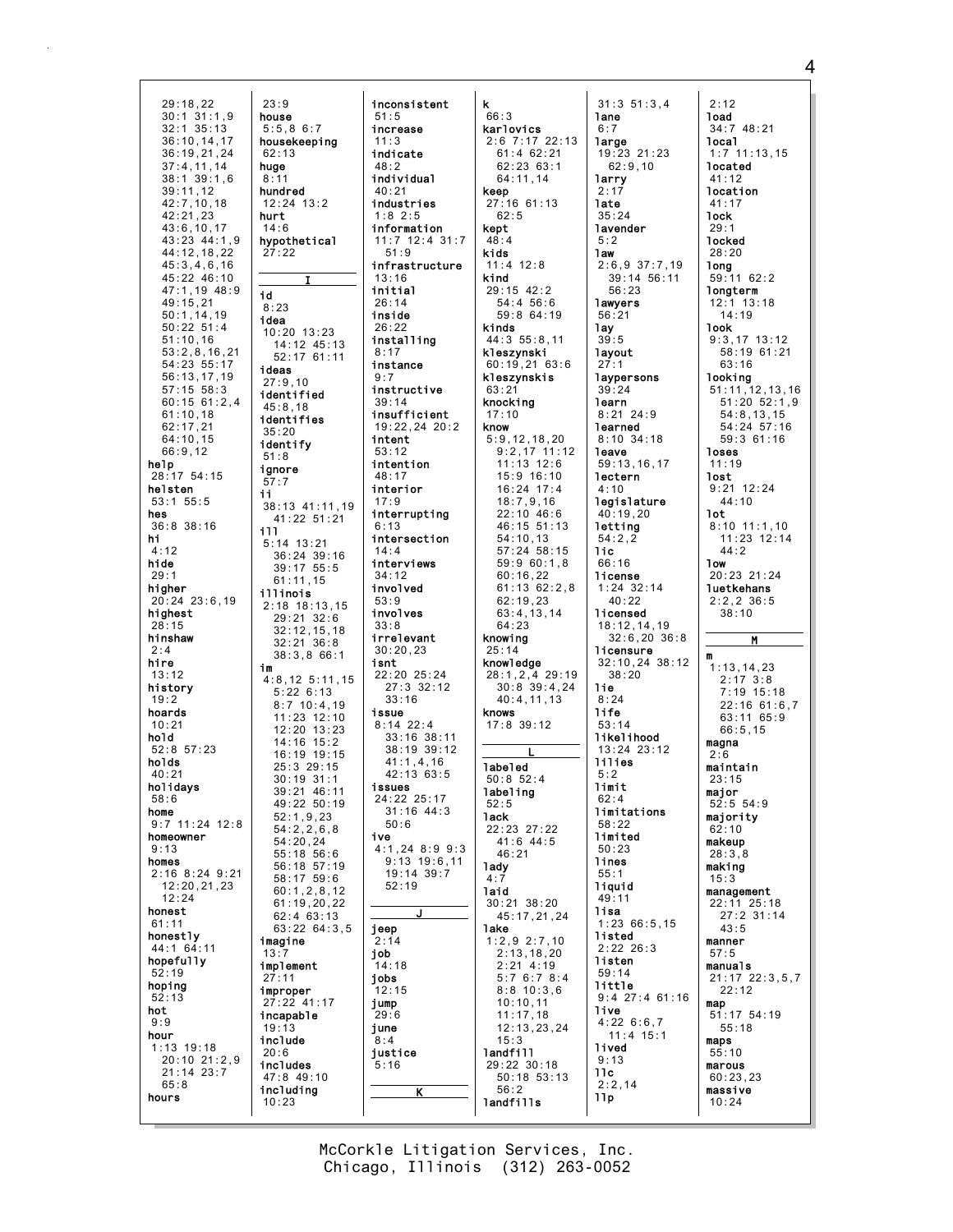material 47:22 materials 17:16,19 18:21 matter 62:13 maximum 10:22 mccarty  $2:21$   $22:15$ mcginley 3:8 6:23 7:10 15:15,18,23 16:23 29:14 30:7 37:15 37:23 41:10 mcginleys  $41.8$ mcnally 54:20,21 55:18 mean 18:4 19:8,12 58:16 means 57:12 measures 31:13 mechanical 21:7 medical 41:1 meet 20:20 28:17 meeting 61:5 64:18 member 8:21 members 10:9 mentioned 19:17 22:3 23:4 25:11  $32.5$ met 9:13 method 49:12 mic 4:9 16:13 michael 2:15 3:5 8:2 mics 16:16 middle 47:22 midnight  $61.23$ mile 4:22,23 9:8 11:5 mind 61:14 minimize 25:9 26:6 minimized 23:19,23 minimum 21:13 38:9 minute 20:14 25:21,23  $49.2$ minutes 62:2 mist 17:8,12,16 misting 17:13,14,15,24 18:8,22 19:4 19:6,12 model 33:11 moderate 20:23,23 moment 11:18 money 12:15 moose 3:14 6:15 7:1 mooses 19:20 24:3,5 morning 55:6,12 58:13 morton 13:12 motion 59:2 62:17 move 11:19 36:8 42:5,8 moved 8:4 moving 9:15 msw 43:5 mueller 52:23 n 3:1 name 4:14 5:16 6:6 8:2 46:23 nancy 3:4 4:12,13 5:15 near  $9:1$ necessary 20:9 27:10,16 27:20 29:8 34:1 63:24 need 13:19 16:18,19 23:5 33:12 needed 23:11,14 24:11 26:23 64:7 needs 17:13 28:24 35:17 negative  $23:15$ never 19:14 new 6:7 35:6,10,19 nice 5:4 9:8,10 nobrainer 53:7 noise noon 58:15,19 60:24 64:10,19 nos 3:22 43:19 noses 28:9 notes 43:12 52:1 66:10 noticed 25:13

7:9 46:15,20 48:15 55:22 34:5,9 40:10 35:23 53:24 11:2 13:5 16:2 notification 47:8 49:14 november 57:18,20 59:9 number 3:18 20:9 21:12 50:15 51:1 62:10 numbers  $10.3$  $\overline{\mathbf{o}}$ o 66:3,3 oath 46:22 66:6 object 22:21 30:19 objecting 63:15 objection 27:12,24 29:16 31:2 35:11 36:7 37:5 42:10,12,21 42:24 43:13 44:2,6,7,17 44:23 45:1 46:3 50:12 60:18 63:2 63:14,17 objections 26:19 28:18 42:14 43:16 50:15 observed 30:13 obviously 46:22 60:16 63:17 occur 25:8 60:6 62:3 occurring 56:7 oclock 1:13 4:1,4 64:14 october 42:17 43:3,21 44:21 65:8 odor 16:2 17:10 19:5,7,9,13 19:15 22:11 23:20 24:22 24:22 25:16 27:1 30:9,14 31:13 32:8 32:10 33:1 33:10,15 35:16,21 41:15,18,18 42:1 odorous 34:7 odors 22:23 25:5,8,9 25:13,16 26:7,9 29:3  $31:13,14$ offered 33:4 offering 16:4 38:13 office 55:9 officer 2:3 3:10 4:1 4:13,17,20 5:14,23 6:3 6:14,17,23

N

 $46.23$ 

7:4,8,16,17 7:20 15:7 16:15,19 22:13,17 27:13,24 28:12 29:13 30:1 31:1 32:1 35:13 36:10,14,17  $36.19,21,24$ 37:4,11,14 39:1,6,11  $42.8, 10, 18$ 42:21,23 43:6,10,17 43:23 44:1,9 44:12,18,22 45:3,5,6,16 45:22 46:10 47:1,19 48:9  $49:15,21$ 50:1,14,19 50:22 51:10 51:16 53:2,8 53:16,21 54:23 55:17 56:13,17,19 57:15 58:3 60:15 61:2,4 61:10,18 62:17,21 64:15 officers 31:10 offices 2:6 officially 62:14 oh 16:16 27:18 okay 4:7,13,17,20 5:23 6:23 7:4,8,15 23:17 24:20 36:24 37:4 42:18,23 43:17 44:18  $45:3$   $47:4$ 49:21 50:5 55:18 56:6 56:19 61:10 61:18,19  $63 \cdot 4$ omitting 39:21 once 9:22 57:16 ones 11:14 14:22 open 20:18 23:8,11 23:13,14,20 28:21 34:1,3 opened 28:23 opener  $8:12$ opening 33:7 openings  $20:5.15$ operated 41:12 operating 29:9 operation 28:21 36:4 operational  $23:2$ operator

16:11,24 17:3 17:5,8,18 29:8 opinion 16:4 33:12 41:15,23  $42.3$ opinions 33:3 38:13 41:18 opportunity 52:19 62:7 63:23 64:2 options 11:22 25:15 26:12,16 31:14 order 4:2 34:19 ordinance  $63:24$ orientation 15:24 oriented 16:6 original 54:5 63:1 output 24:1,17 outside  $26:22$ outweigh 14:17 outweighs 14:19 overall 42:13 override 28:19 overrides 29:2 overruled 27:24 60:21 P p  $1:13,14,2:9$ 7:19 15:18 22:16 49:8 61:6,7 63:11  $65.9$ page 3:3,10,14 40:17 47:17 47:18 48:20 64:12 pages 39:17 44:13 59:11 paint 8:18,23 paper 12:8 paragraph 47:18,22 pardon 18:5 park 1:2 2:8,11,20 2:21 5:7 6:7 8:8 10:3,6  $10 \cdot 10$  11:17 11:18 12:13 12:24 15:3 part 6:19 8:5 26:13 27:1 36:3 44:15,16 60:14 62:9 partially 19:7,8

particular 15:12 22:4,21 24:23 31:11 34:6,7 37:8 51:18,21 52:2 particularly 38:4 parties  $52.13$   $53.6$ 57:13 58:13 60:11,13 party 37:6 57:7 pass 28:24 passable 35:20 passage 23:10,12 28:22 passes 29:1 pat  $2:20$  7:18 pay 12:3 paying 13:10 people 5:4 9:15 13:13 28:4,9,10 35:24 percent 9:21 11:12 19:15 34:15 period 61:24 63:7 permit 34:21 36:3 persistent 26:9 person 39:2,22 40:8 54:6 personally 30:13 persons 38:6 39:5 peter 2:6 phillip 2:2 photo  $45.8$ picture 8:18,23 piece  $12:8$ pieces 48:15 pink 4:7 piscitello 3:4 4:12,12,16 4:16,18,21 6:2,5 place 15:2 22:23 27:16 35:7 35:21 placed 23:24 28:17 48:1 plan 14:20 47:7 48:12 49:8,9 49:12 61:20 planning 49:19 plant 4:24 21:11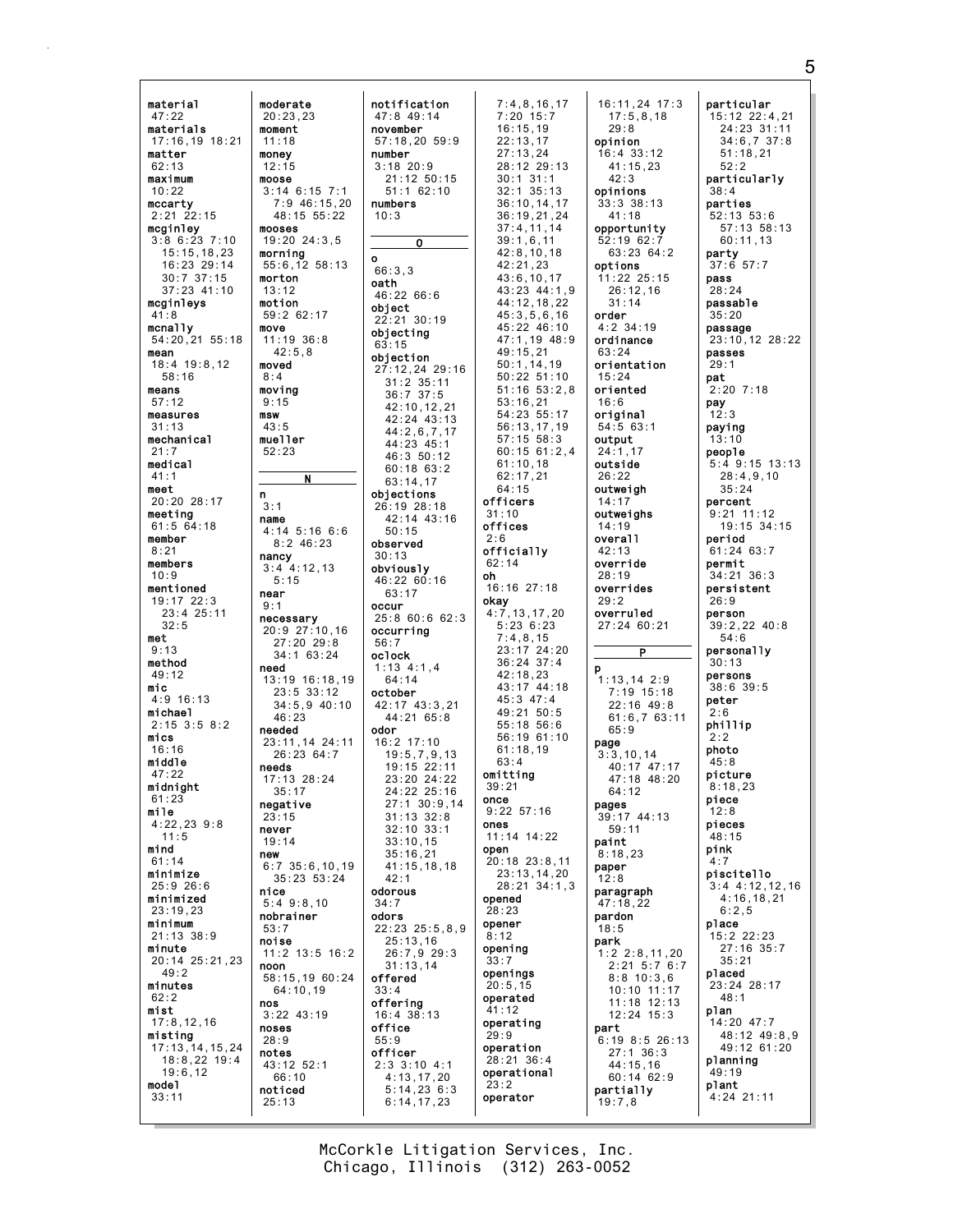33:20 36:4 plants 21:10,13 play  $61:10$ please 4:20 7:18,23 14:10 15:15 16:14 28:12 28:13 45:6 53:3 55:19 57:23 62:23 62:24 point 15:12 22:14 41:10 42:3 49:21 56:20 56:23 58:19 58:21 pollution 1:3 11:2 13:5 13:6 24:13 24:15,19,21 poor 11:4 14:21 28:10 porter 2:4 3:12 6:13 6:24 7:3 14:1 16:18 16:20 30:19 32:1,3 35:15 36:5,11,13 37:4,14,17 42:12,14,22 43:15,24 45:3,16,17 46:1,8,11 51:13,15 52:18,24 53:10,11,17 53:18 54:17 54:19 55:15 55:17 56:17 56:18,24 58:24 61:15 62:12,13,19 63:2 porters 37:1 43:13  $61:12$ portions  $39:8$ portraying  $23:1$ position 56:1 59:15 possibility 23:20 59:20 possible 26:12 64:6 possibly  $17:23$   $18:2$ potential 50:8,8,16 51:1 62:14 pr  $10.16$ practical 40:5,9 practice 33:1 38:5,7 prairie 9:17,18 predetermined 40:3 prefer 57:1 61:17 prejudicial 30:20,24 premises preruling presence present presented presently presents pressure presumes presuming pretty prevents previously prior pro probably problem procedures proceed proceeding proceedings process produce product professional professionals proffered program project promoting proper properly property proposal

22:24 35:22

7:18 22:15

64:3,5

 $2.10$ 

 $65.2$ 

53:12

58:20

23:15

23:8

 $20:11$ 

 $62:11$ 

30:9

2:22 6:22 15:19 57:9

43:16

12:16 13:3 14:11

50:7 53:1 59:22 60:7 60:10

26:9 33:16 45:11,15 50:24

47:9 48:22  $49:14$ 

4:2 31:20

34:4 62:10

 $23.6$   $25.20$ 

38:4,7,15 40:21 41:1

18:3,18

55:7,8

40:13

11:21 promising 61:21

17:19 41:20 58:10

16:6 30:9

11:14

49:1,14

 $55:$ 

36:7 43:13,14 4:20 7:23 60:3  $1:11$ ,  $14$ ,  $31:11$ 65:6 66:8,11 18:12,19 21:6 9:15 12:19,21 41:17 proposed 6:8 30:23 41:12 47:14 50:17 56:21 58:15 59:4 proposition 52:23 pros  $9:24$  11:20.24 12:5,7,9,12 protected 41:14 provide 4:15 37:23 38:21 52:17 provided  $37.7$ provides 35:16 38:5 providing 54:19 public 3:3 4:3,5,5 5:22 6:4,19 7:4,10 15:9 15:10 41:13 50:2 57:17 59:4,6 64:12 64:15 pull 48:24 pursuant 25:12 43:14 put 4:22 9:4 52:14 60:22 putting 38:11,19 60:23 Q qualifications 18:10 32:20 38:12,21 39:4,23 qualified 38:6 40:13 qualify 40:8,10 question 3:14 6:9,9,21 7:2,6,9 23:10,16 28:5 31:8,10 35:14 37:22 46:15,18,20 47:2,3,4  $48.9, 11$ 49:16 56:19 60:14 questioning 32:5 34:17 questions 6:15,18 8:13 25:12 29:11 29:14 30:3 46:17 quote 39:7,15 R radial  $9.7$ rae 2:21 22:15 raised 32:4 rand 54:20,21 55:18 rate

19:17 21:21,24 22:8,9 23:16 23:18 rates 20:6 rats  $11:2$ rcx 3:7 rdx 3:7 reaching  $40:2$ reaction  $49.9$ read 19:20 24:5 34:21 37:7 37:12 39:7 49:2 51:15 reads 6:11 ready 49:5 59:22 61:20 62:1 63:20 real 10:20 12:20 55:7 really 5:4,6,11 9:10 16:15 22:21 41:22 49:17 51:17 55:22 56:15 58:9 reason 5:3 8:5 33:22 reasonable 34:13 53:1 reasoning 43:14 rebuttal 44:4 61:13,16 recall 31:7 35:8 52:22 64:13 received 3:18 42:16 43:2,19 44:20 reciprocity 32:13,23 recognize  $32:10$ recommend 25:13 28:16,19 recommendat ... 26:2 27:15 recommended  $25.22$ recommending 25:19 reconvene 61:6 record 7:18 21:7 22:14,17 35:12 37:1 49:22 55:23 63:8 recross 32:2 37:1 recycle 48:24 recycling 9:19 red 46:5 redirect 30:5 reduced

19:9 referring 26:4 49:3 reflect 7:18 22:14,18 regard 29:3 39:18 regarding 31:9,13 regardless 51:2 regional  $50.9$ registered 18:17 registration 41:3,7 regulation 35:6 regulations 37:8 38:4 regurgitate 59:11 reinvent 55:4 reiterate 36:6 37:17 rejected 32:18 52:23 relate 59:4 related 41:15 relates 41:16 relation 33:12 38:17 release 47:10 49:18 relevant 37:21 41:7 42:1 remain 35:7 remainder 47:24 remember 46:22 51:24  $52:7$   $57:20$ removed 35:17 removing 36:1 rendering 21:9,11,13 report  $42.20$ reported 1:23 66:8 reporter 66:6 request 50:11 required 40:8 requires 10:21 requisite 38:12 reraise  $37:5$ research 40:6 resident 8:4 residents 14:22,23 15:4 respect 17:9 24:6 25:5 31:16 33:3 60:18,19

respiratory 11:3 respond 38:23 63:20 response 42:22 47:7 48:12 49:9 49:12 50:11 57:8 rest 60:4 61:8 restate 46:23 resubmit 46:11 resume 42:9 resumed 15:21 retrofit 26:12,15 retrofitted 26:11 returned 47:23 revenue 10:2,5 12:12 12:19 14:10 rich 28:9 richard 2:4 right 4:8,9 9:9 14:1 15:1 16:20 31:9 34:8,14 35:17 48:6 59:3 61:15 risk 9:15 risks 10:1 14:17,19 roads 51:18,24 52:4 52:5,6 54:9 54:10,22 roadways 55:10 roar 62:5 rocket 27:4 29:6 rodents 13:16,19 room 34:18 round 1:2 2:7,10,13 2:20,21 4:18 5:7 6:7 8:4 8:8 10:3,6 10:10,10 11:17,18 12:13,23,24 15:3 route 51:23 routes 50:9,17 51:1,8 51:21,22  $52 \cdot 10 \cdot 53 \cdot 19$ 53:23 62:15 rubber 33:19 rudolph 2:6 rule 63:13 rules 39:13 57:7 run

6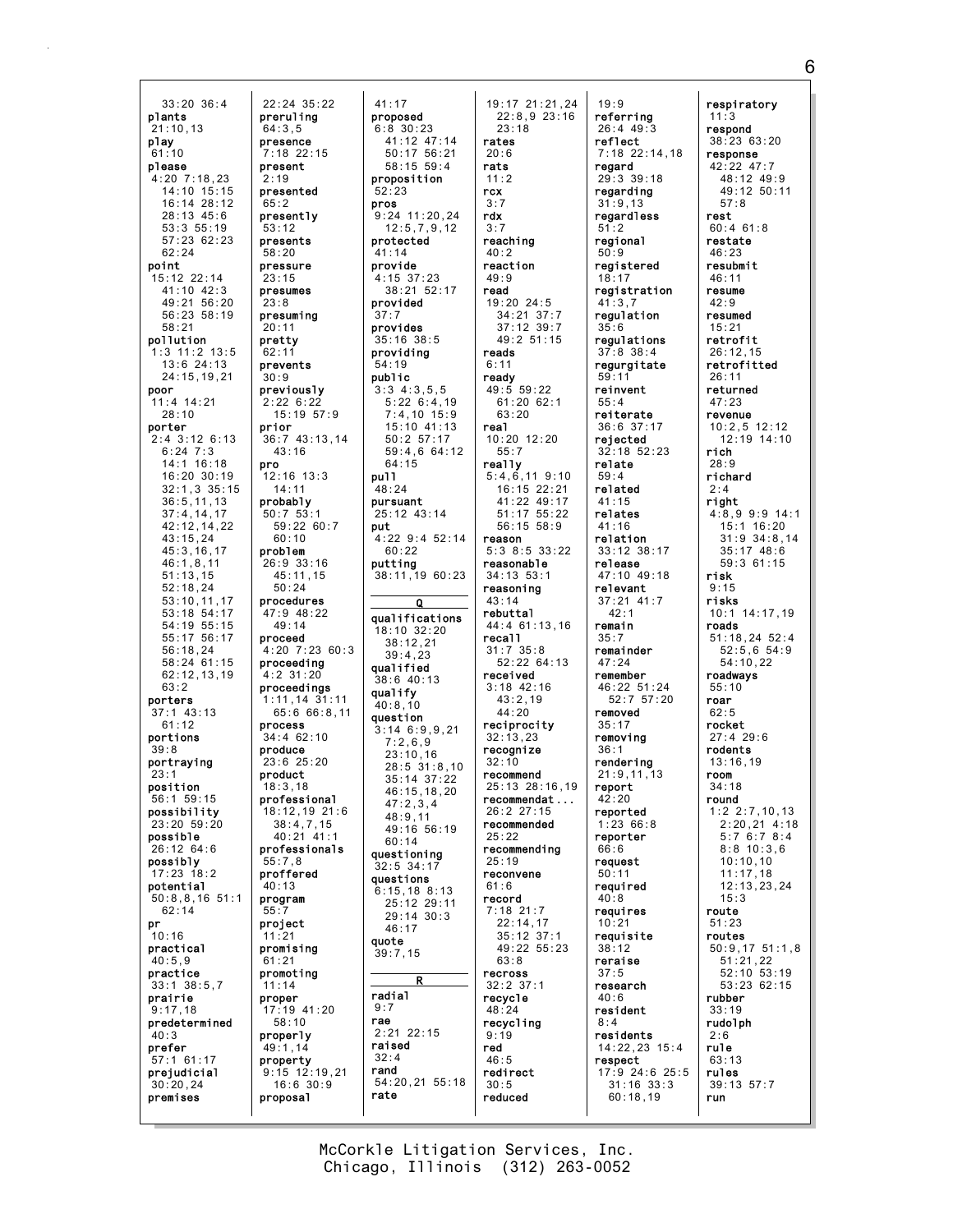24:13 25:2 seen  $33:12$   $58:7$  $19:4.6.14$ rushed sell.  $58.10$  $18:8$ sells  $17:23$   $18:2$  $\overline{\mathbf{s}}$ semblance  $30:22$  $2.6$  15  $3.16$ seniors sacrifice  $14.21$   $15.1$  $14:9$ sense safely  $22:2$  33:7  $49:1$ sensitive safety  $28:9$  $41:13$ separate sake  $23:16.33:6$  $60.20$ separated sales  $A7.2A$  $18:2.7$ september salesman  $18:1$  19:1 serve salesperson  $40:9$  $17:23$ set sat  $59.18$  $56:3.8.9$ setting satisfied 40:22  $37:13$ settled saw  $39:19$  $10:3$  19:10 seven  $34:21$ saving sheet  $28:7$  $12:6$ sayings shes  $11 \cdot 14$  $47:1$ savs shorthand  $10:15$  39:16  $66:8,10$  $49:18$  54:9 shortterm  $66:6$  $12:1$   $13:17$ scent  $5:29:5$ show schedule 56:10.22 58:14  $59:13.18$ showing  $62.3$ scheduled shows  $4:361:1$  $51:1$  54:21 schedules side  $58.1620$  $12:9, 10, 16$ schirott sians science  $59.4$  $27:4$  29:6 simple scientific  $20:4.17$  $40.6$  $simplest$ screening  $55:2$  $18.21$ simply seams  $45.7.54.19$  $20:12$ seat  $59:12$  $37:15$ sechen  $57:12$  $2:9,10$  3:9 sir  $15:16,22$ 16:22 22:19  $27:14,19$  $28:6,14$ site 29:11 36:19 36:20 57:12  $37.24$  $60:963:5$ sites sechens  $50:10$  $32:563:9$ siting seconds  $1:4,76:10$  $34.3$ section sitting 29:17.22 41:22  $47:17$  $1:3$ situation see  $57:6$  $10:16$  11:20 six  $12:4.5$  13:9  $20:2$  48:23  $34:2$  $55:6$  57:14 size  $61:18$   $65:4$ 

 $10:5$ skill  $19:1$  40:14 skilled  $16:11,23$  17:3  $17:5,7,18$ <br> $18:20,29:8$ slowing  $34:4$ slows  $34:2$ small  $62.13$  $sma11$  $5:5.9$   $9:4$  11:2 smells  $9:20$ smith  $3:14$   $5:18,19$  $1:1363:10$  $5:21$  6:1,6,6  $6:18.217:7$  $7:13.15$ 46:13,14,15  $46:19.23$  $47:4,21$ 48:10,11 49:16,17,24  $58:2$ smiths  $35:8,21$  57:3  $6:15$  46:18 socioeconomic  $28:3.7$ sole  $18:24$ solid  $2:17$ solution  $54:24$ somewhat  $45:11$ 13:21 14:16,18 soon  $14:20$   $43:12$  $36:11.12$ sorry 51:17,23 52:10  $4:8$  6:13 56:18 sort  $16:2$  17:2 20:1  $23:5$  27:8 sound  $24:17$  27:7  $39:20$ sounds  $12.14$ source  $18:24$   $34:12$ space  $23:14$   $26:21$ speak  $R \cdot 1$ simultaneous speaker  $16:13$ simultaneously speaking  $5:22$  6:4 21:22  $26:17$   $28:2$  $7:23$  22:20 specialized  $26:18$   $27:15$  $40:4$ specific 40:7 41:24.24 specifically 6:8 20:20 27:1 18:11 48:2  $50:16$  59:4 spel1  $\overline{4} \cdot 14$ spend  $52:15$ spill  $49:13$ spoke  $10:8.14$ spoken 19:18 23:13  $14:14$ ss  $66:2$ 

 $14:10$ 

 $28:10$ 

 $38:18$ 

stadium  $45:10$ stamp  $44:13$ stand  $4:10$  15:16  $37:16$  45:18  $46:21$ standard 28:15 40:24 standards  $20:20$  40:23 stands  $22:2$ start  $48:16$  60:1.10  $60:11$ starting  $64:19$ state  $5:11$  14:2.2  $18:12.31:18$  $32:9, 10, 14$  $38.8$   $40.17$ 40:22 47:2 47:11 50:8  $62:14$   $63:8$  $66:1$ statement  $6:19,24$  41:21  $56:11$ statements  $41:24$ states  $32:8$  47:5.21  $48:6$ station  $1:9$  4:23 8:6  $9:8,19$  10:20  $13:1$  15:24  $16:5, 24$  17:9 18:20 21:16 24:7,23 25:1  $25:15.16$  $27:11, 17, 21$  $28:229:9$  $31:3$  44:14 47:14 48:23  $49.12$ stations  $5:10, 8:10, 15$  $8:20$  11:11 16:11 21:18  $21:19$   $25:6$  $31:6$   $35:7$ statistically  $14.8$ statute 35:19 40:22 steel 48:4 49:3 step  $22.$ stephen  $2:12$ steps  $25:9,12$ stick  $57:8$ stop  $25:19$ storage  $48:2$ store  $49:3$ stored  $47:13$ storing  $6:12$  47:6,15<br>48:7,13 street

 $15:2$  34:18,23  $35:1$ strike  $24:4$  36:9  $39:16$ structural  $22.6$ studies  $11.10$ study  $20:1.721:5$  $33:11$  40:6 submit  $46:454:7$  $58:1562:7$ submitted 49:20 50:10 substantially  $32:14.19$ substitute  $16.5$ sufficient  $31:745:20$  $49:4$  61:24 suggest 34:12 63:24 suggested suggestion suggestions suitably  $16:6$ sunday  $63:10$ suppose  $38:10$ supreme  $38:1$ sure  $5:15$  15:2 16:19 22:10  $49:22$  50:20 54:20 60:12 surprise 24:9,12 60:17 sustain  $31:1$ sustained  $27:13$ sweep  $34:19$ sweeper  $34:19.23$ sweepers  $35:1$ sworn 15:20 66:5 system  $8:17$  17:13,16 17:24 18:22  $19:6.12$  $20:13$   $23:5$ 23:24 24:10  $24:13, 15, 19$ 24:21 25:20  $25:23$   $26:10$ 28:19 29:1,2 svstems  $17:14$   $18:8$ 19:4 21:20 22:23 26:20  $26:24$  $\mathbf{T}$  $\mathbf t$  $2:12$  3:16 table  $25:16$  27:2 take

 $5:23$  15:16  $22:1$   $23:4$  $44:6$   $46:8.21$  $49:22$  57:18 taken  $25:966:10$ takes  $61:5$  $t$ alk  $10:11,13$  31:4  $58:13$ talked  $6:22$   $8:19$   $59:1$ talking 18:11 24:15<br>25:24 31:2  $31:11$   $54:18$  $55.2156.18$  $63.9$ taught  $22:11$  33:9 tax  $11:16$ taxpayer  $8:21$ tch  $3:19$  42:8,15  $43:1,18$ teach  $12:8$ tell  $6:58:119:24$  $9:24$  11:8  $12:10, 16$  $13:22.23$ 14:11 20:17 58:23 62:1 temporary  $48:2$ ten  $31:17$ tentative  $62:9$ term  $24:19$ terms  $23:2$ tested  $19.11$ testified 15:20 20:3<br>29:17.21  $31:15.51:20$  $52.755.23$ testifies  $60:23$ testify 38:22 39:3,22  $41:560:22$ testifying  $31:11$   $36:7$ testimony  $8:2$  19:21 24:3  $31:12$   $37:24$ 38:21 39:18 39:20 40:1  $40:12, 15, 20$  $41:8.9$   $42:13$  $53:11$   $54:2,5$  $54:8,16$  $55:20$  63:21 thank  $5:14, 16, 16$  $7:15,168:1$  $15:6,6,7,13$ 15:13 28:13  $36:13$  42:7 42:14 46:8 49:24 50:1.5  $64:22,22$  $65:3$ 

McCorkle Litigation Services, Inc. Chicago, Illinois (312) 263-0052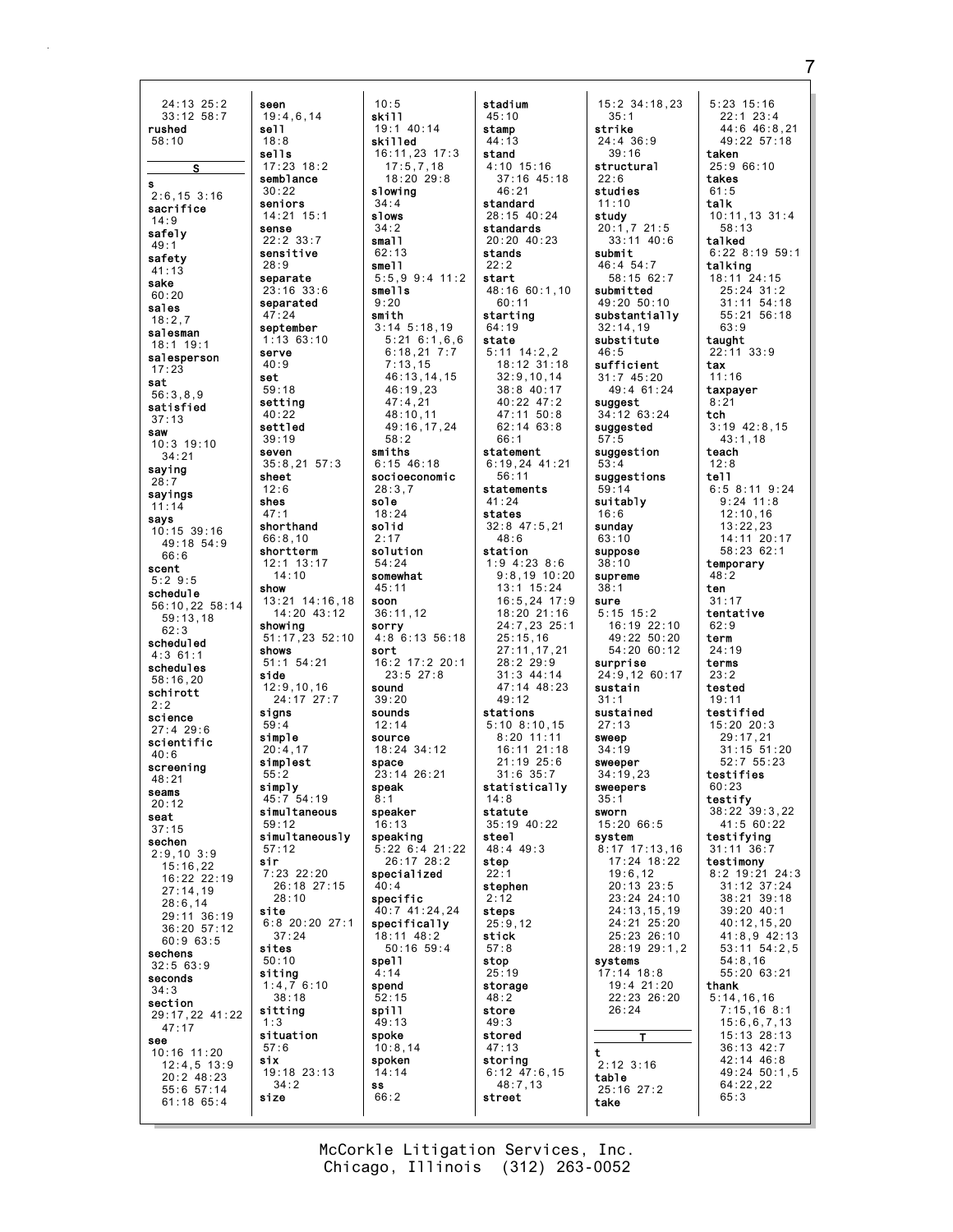thanks 15:6 17:20<br>24:7 36:5  $16:17$ thanksgiving  $58:22$  61:8  $61:24$   $63:7$  $58:7$ thats  $63:20.64:7$  $5:236:17:13$  $64:12$  $8:3$  9:2,12 times  $9:14.23$  $31:15.17.33:13$ 10:22 11:23  $62.8$  $12:15.18$ timing  $13:2$  14:18  $58:8$ 14:18 16:16 tipping 19:24 21:11  $34:17$   $48:1$  $21:12$   $23:7$ tires 30:22 31:22  $49:6$  $39:10$  42:2 today 43:22 45:14 25:12 31:12  $48.18$  18  $33 \cdot 4$   $36 \cdot 8$  $49:18.52:9$  $37:10.22$ 53:18 54:14  $46:13$  $55:21$   $56:19$ told  $60:17$  $57:18.22$ 58:5,10 59:7 tomorrow  $59:861:3$ 15:10 46:5,10  $63:21$  $55:5$  58:15 theirs  $59:15, 16, 17$  $59:21$  60:10  $55:13$ theres  $61:17,20$  $11:9$  $62:1$  63:5 theyve  $64:4,10,13$  $13:13$ thing  $64:16$   $65:4$  $9:11$  10:15 tonight  $16:2$  17:2  $4:6$  64:9  $23:7$  44:11 tool  $63:465:1$  $11:8$ things top  $6:16$  8:10 9:5  $57:19$  $16:2$  17:1,10 topics 28:16 46:14  $38:22$ 49:6 51:19 totally  $55:11.22$  $19:9$  $59.5$ track think 44:10  $5:3$  10:3 21:6 traffic  $27:20$  37:12  $14:751:5$  $39:14$  42:1.4 trained  $43:6,7,9,10$  $17:3.5.7$  $43:11$   $44:2$ training  $44:14$   $48:15$  $30:8,33:5.6$  $50:11.22$  $40:6,7,14$  $51:23:52:8$ transcript  $56:2.557:21$  $1:11$  24:5<br>66:10  $58.3521$  $59:2.6.7.21$ transfer  $60:14,24$ 1:9 4:23 5:10  $61:1962:4$  $62:2164:5$ thompson  $11:11$   $13:1$  $37:12,18$  39:7  $15.24$  16:5  $39:8.15.15$  $16:11.24$  $40 \cdot 17$ 17:9 18:20 thought  $21:15, 18, 19$  $12:17$  13:3 26:13 55:2  $25:6, 15, 16$ thousand  $29:9.22$  $12:23.24$  13:2  $35:744:14$  $30:10,14$  $45:12.24$ 47:14 48:23 thousandfoot 49:12  $46.6$ transferred three  $47:12$ 20:16 48:15 translate  $51:3.4$  $21:3$ thursday transmission  $50:11$   $51:14$ 16:1  $52:20$ transmissions timber  $16:1$ transport  $2:15$ time  $49:5$  $5:16,248:14$ travel

 $8:249:6$ traveled  $30:14$ traveling  $30:10$ treated  $47.13$ treating  $6:12$   $47:6.15$ tressler  $2:12$ trial  $39:21$ tried  $18:15$  56:9 trier  $40:1,15$ truck  $11:2$  23:10,12 28:22,24,24  $50:951:21$  $53:23.62:15$ trucks  $10:21$   $34:2$ true  $16:23$  17:7 32:12 33:17  $60:24$  61:1,3 66:9 trust  $34:15$ trustee  $2:20,21$  7:18  $22:15$ trustees  $2:7,22$  7:21 trv  $52:15$   $58:13,20$  $60:262:5$ trvina  $54:7$  58:18  $59:160:8$ tuesdav  $64.20$ turn  $62:23$ twins  $45:9$ two  $23:13$  43:5  $49:256:8$ twofold  $63:16$ type  $31:12.20$ typically 21:12,15 33:24  $8:6, 10, 14, 20$  $9:8.19.10:20$ unacceptable 48:3,22 49:4 uncomfortable  $65:3$ understand 24:7,23 25:1  $32:17$   $36:3$ 54:16 56:2,4  $58:24$  64:6  $30:17$   $31:3,6$ understanding  $40:16$ unfamiliar  $25:14$ unfortunately  $38.24 60.15$ unidentified  $16:13$ use  $16:13$   $17:16$ 18:21 35:1  $55:8.961:8$ uses  $34:24$ 

 $\overline{\mathsf{v}}$  $\mathbf{v}$  $49:7$ value  $9:22$   $12:20,22$  $13:1$ values  $9:16$ van  $38:3$  41:2 velocity  $20:17,19,21$  $21:1$   $23:6,17$ versus  $10:1$  11:20  $12:5,7$  14:11 victims  $14:24$ view  $23:24$ vii  $6:10,11$  47:5  $47:16$   $48:8$  $48:12,16$  $49:17.20$ village  $1:1,2$  2:7,10  $2:13,20,21$  $10:2.6$  12:13  $12:23:57:21$  $61:5$  64:17  $64:23$ villages  $10:9$ violation  $48:8$ volume  $20:4,15$  22:9 W waiting  $5:20$   $34:3$   $44:4$ waiving  $42:11$ want  $4:10,225:4,5$  $6:18$  12:17  $12:18$  15:5  $15:15,16$ 24:20 37:17 46:19,20  $54:6$   $55:4,24$ 60:22 62:14  $63:8,2264:4$  $64:6$ wanted  $4:21$  5:11  $40:20$  61:6 washers  $49:6$ washing  $34 \cdot 17$ wasnt  $11:9$  24:10  $37:10$ waste  $2:17$  11:10  $35:6.20$  36:1 44:14 47:7  $47:12,15,22$  $47:24 \ 48:3.7$ 48:14,17,21  $48:22 \ 49:4$  $49:10.11$  $51:6$   $53:13$ water  $34:24$   $35:1$ way  $5:12$   $9:16$ 25:14 26:6

 $33:3$  48:23  $54:21$   $55:6$  $49:11 \quad 51:8$  $55:264:20$ wavs  $53:5$  $20:12$ wed  $\frac{1}{5}:13$  61:7 wednesday 60:12 64:19.21 world WAAK  $65.2$  $56:4$ worth weekandaha1f  $15:4$  $56.3$ weigh  $11:24$ weighed  $11:22$ weight  $\Delta$ 1 welfare  $41:13$ went 8:18,19 41:14  $\mathbf{x}$ west 4:18 8:24 52:2 weve  $62:10$ year whats 14:19 21:15 46:4 56:7 whatsoever  $30:22$   $38:17$ whee 1  $4:7$  $55:4$ whiff  $9:1$ white  $49.5$ wildspring  $4:18$ williams  $2:20 \ 7:19$ willing  $6:14$  7:1 52:24  $60:12$ wind  $17:1$  20:23.24  $33:15$   $34:6$ winds  $8:24$ winnebago  $50:17.51:2$  $56:1$ 00 winter  $9:5$ wish  $4.96.207.5$  $15:12.37:5$  $000$ 42:5 60:11  $61.0$ wishes 4:5 7:12 15:8  $07$  $37.950:3$ withdraw  $62:14,17$ witness  $3:7$  15:19 28:1  $31:2.15.36:7$  $37:19.20$  $45:8,18$ witnesses  $40:23$ wont  $10$  $16:19$  33:23  $34:13$ word 44:5 46:21  $58:17$ work  $10:10,17$  12:18  $100$ 16:16 52:24  $10:4$  12:14

 $55:11$ worked working  $4:9$  16:17 18:7 works  $18:17$ wouldnt 18:14 24:12 wrong  $10:4,19$  13:23  $52:8$  58:17  $60.164.12$ wrote  $45:12$  $3:1,16$  $8:5.9$  12:14 years  $4:24$  13:9  $19.16$ you11 youre  $7:1$  13:5 14:4  $16:4$  21:22  $28:2.7.39:6$  $39:8$  46:22 48:13 52:4  $62.6$ **youve**<br> $5:20, 13:8.15$ 15:2 16:16 25:11 29:2  $31:12$   $33:3$  $37:7,11$  $53:24$  $\overline{\mathbf{0}}$  $1:13$  4:1.4  $7:19$  61:2.6  $61:6.764:14$  $64:1665:9$  $9.22 22 10.4$  $12:14$   $13:5$  $13:17$  $63.11$ 084003301  $1:2466:16$ 14:4 42:17  $43:3,21$  $44:2165:8$  $3:24$  11:11,12  $12:15$  14:4  $21:8,13$ 43:24 44:6.8  $44:10, 12, 20$  $62:2$ 

McCorkle Litigation Services, Inc. Chicago, Illinois (312) 263-0052